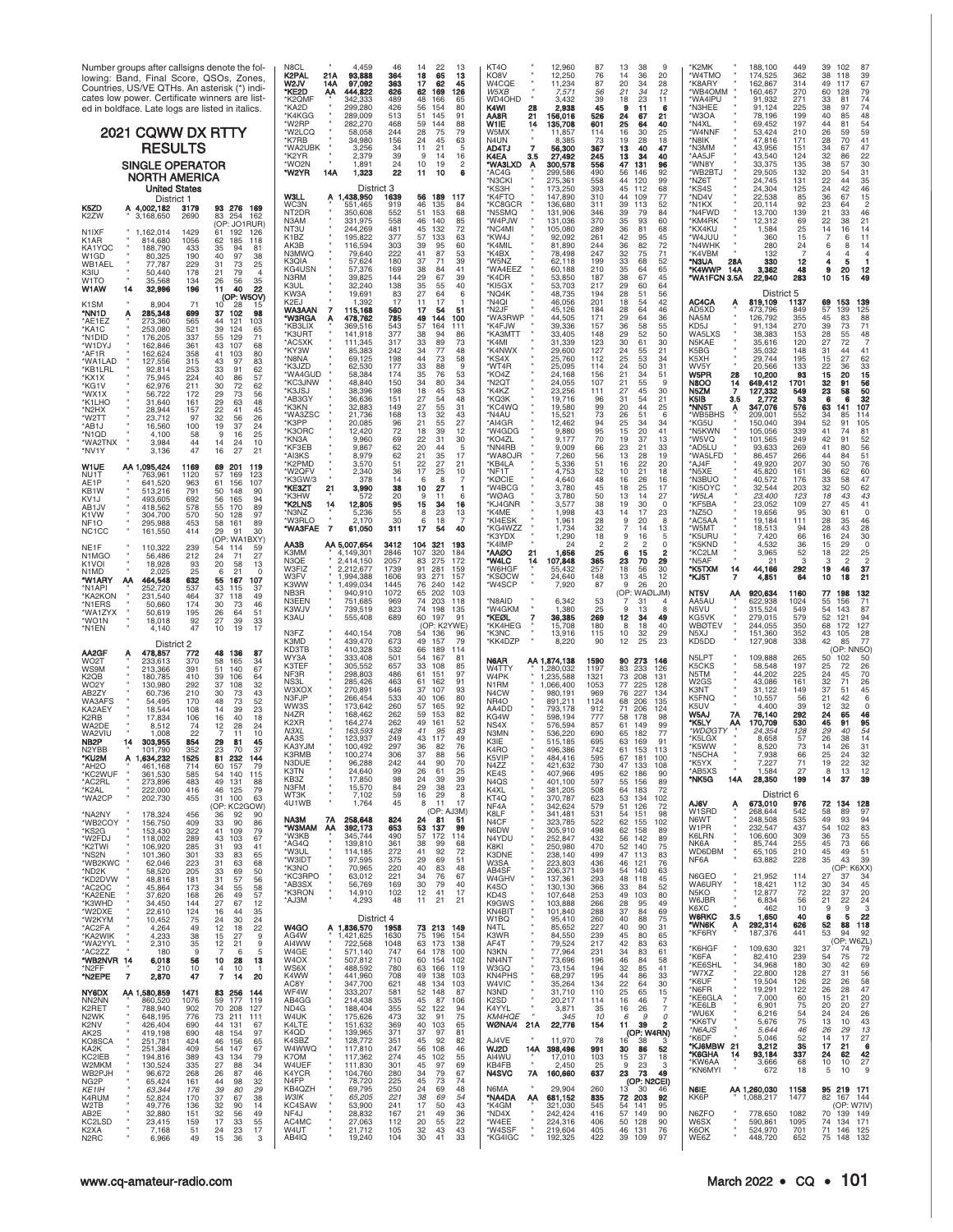| K6TQ<br>N6QQ<br>K5OA<br>W1RH<br>N6GP<br>W6EU<br>K6MM<br>AF6SA<br>K6MI<br>W6MOB<br>K6NV<br>NW6P<br><b>W6IA</b><br>K6KM<br>W6XK<br>K6ZP<br>'N6RV<br>'K6TLH<br>'WQ6X<br>*K8TR<br>'W6NKR<br>'WD6T<br>*W6DMW<br>*WM6Y | 241,066<br>204,304<br>194.005<br>158.632<br>156,640<br>156,312<br>113,984<br>111,606<br>95,232<br>81,624<br>77.145<br>61,320<br>50,304<br>33,176<br>31,672<br>7,260<br>1,716<br>105,342<br>АА<br>18,624<br>17,820<br>14,630<br>2,940<br>1,672<br>238<br>27,075<br>14A<br>District 7 | 598<br>460<br>458<br>367<br>376<br>333<br>309<br>298<br>260<br>254<br>231<br>199<br>203<br>196<br>191<br>122<br>49<br>32<br>226<br>140<br>131<br>80<br>31<br>24<br>10<br>194 | 80<br>162<br>128<br>60<br>105<br>92<br>47<br>98<br>81<br>61<br>121<br>59<br>55<br>99<br>97<br>49<br>76<br>95<br>54<br>107<br>73<br>72<br>50<br>86<br>72<br>48<br>89<br>41<br>64<br>81<br>52<br>76<br>51<br>52<br>44<br>89<br>41<br>70<br>57<br>26<br>57<br>48<br>20<br>65<br>19<br>38<br>25<br>44<br>19<br>0<br>36<br>10<br>23<br>6<br>53<br>115<br>26<br>21<br>52<br>24<br>27<br>30<br>51<br>18<br>39<br>13<br>15<br>18<br>16<br>14<br>14<br>10<br>$\overline{4}$<br>$\overline{4}$<br>9<br>20<br>32<br>43 | *WN6W<br>77,350<br>*KB7AK<br>39,783<br>*W7WSV<br>38,570<br>*KJ7DHY<br>4,543<br>*N7UJJ<br>2,904<br>*KR2E<br>2,560<br>*WS7I<br>14A<br>46,417<br>District 8<br>N8BJQ<br>931,381<br>Α<br>K4YJ<br>73,656<br>KI8I<br>66,960<br>W8KEN<br>34.034<br>NI8Z<br>9.150<br>K8ALM<br>108<br>K3GP<br>3.5<br>52,186<br>*KM6Z<br>565,378<br>Α<br>*N8CWU<br>437,644<br>*W8TOM<br>169,212<br>*W8RTJ<br>92,344<br>*NE8O<br>90,013<br>*WT8WV<br>79,180<br>*W3CRZ<br>77,775<br>*NX8G<br>69,550<br>*N8WCP<br>62,271<br>*WS6K<br>61,596<br>*KB8TL<br>57,961<br>*ND3N<br>56,985 | 262<br>44<br>67<br>64<br>37<br>170<br>50<br>62<br>39<br>54<br>52<br>157<br>72<br>14<br>20<br>43<br>34<br>14<br>23<br>7<br>28<br>9<br>21<br>$\mathfrak{p}$<br>24<br>237<br>66<br>43<br>1075<br>62 185<br>126<br>35<br>196<br>97<br>$\Omega$<br>252<br>24<br>51<br>69<br>31<br>140<br>55<br>33<br>64<br>21<br>23<br>31<br>9<br>$\Omega$<br>4<br>8<br>372<br>12<br>36<br>49<br>1009<br>59<br>155<br>127<br>717<br>55<br>137<br>92<br>44<br>410<br>87<br>105<br>77<br>29<br>36<br>81<br>279<br>32<br>79<br>56<br>238<br>36<br>83<br>66<br>231<br>36<br>77<br>70<br>25<br>211<br>72<br>33<br>205<br>32<br>73<br>48<br>194<br>36<br>73<br>65<br>195<br>29<br>74<br>46<br>21<br>291<br>43<br>81 | *KD9OIN<br>6,890<br>*K9OH<br>5,810<br>*K9MCK<br>2,150<br>*KD9EFO<br>*K9OM<br>7A<br>167,316<br>'K9EL<br>9.782<br>*AB9YC<br>28,044<br>3.5A<br><b>ACØC</b><br>A 2,718,308<br><b>ABØRX</b><br>797.132<br>W5AP<br>738,276<br>KØJJR<br>572,460<br>KØYR<br>568,816<br>KØAD<br>498.845<br><b>WØHRO</b><br>336,938<br><b>WBØN</b><br>247,422<br><b>NØBU</b><br>182,832<br><b>NØKQ</b><br>148,295<br><b>NFØN</b><br>79,695<br>KØTC<br>71,760<br>WØZQ<br>68,400<br>N6RSH<br>25,397<br>N5TU<br>20,402<br>19,240<br>W8LYJ<br><b>NØGN</b><br>14,250<br><b>NRØT</b><br>12,865<br><b>NØLEF</b><br>4,836 | 73<br>65<br>31<br>644<br>16<br>608<br>73<br>333<br>District Ø<br>2640<br>1154<br>1088<br>826<br>1078<br>992<br>660<br>467<br>540<br>439<br>223<br>303<br>213<br>125<br>93<br>107<br>103<br>79<br>68 | 17<br>23<br>25<br>16<br>40<br>14<br>13<br>16<br>14<br>10<br>10<br>8<br>21<br>72<br>53<br>13<br>28<br>26<br>10<br>16<br>50<br>87 245<br>176<br>61<br>150<br>132<br>72<br>132<br>153<br>58<br>160<br>130<br>56<br>112<br>124<br>53<br>123<br>119<br>47<br>128<br>112<br>55<br>122<br>97<br>29<br>76<br>103<br>41<br>77<br>105<br>37<br>78<br>50<br>19<br>55<br>64<br>33<br>74<br>64<br>24<br>44<br>41<br>30<br>49<br>22<br>26<br>43<br>35<br>14<br>30<br>31<br>20<br>32<br>31<br>12<br>27<br>13 | *VE2OWL<br>*VE2OV<br>*VE2PGI<br><b>VE2FK</b><br>ΑА<br>VE2EBK<br>VA <sub>2</sub> QR<br>VE2PI<br>VE2RYY 14A<br>*VE2HEW AA<br>*VE2NMB<br><b>VE3GYL</b><br>Α<br>VA3MW<br><b>VE3KTB</b><br>VA3WW<br>VA3IK<br>*ХМЗТ<br>*VE3TM<br>*VE3WRL<br>*VE3FH<br>'VE3NFN<br>*VA3SB<br>*VE3EY<br>*VE3UTT<br>*VE3LC | 274,850<br>456<br>38,232<br>139<br>3,549<br>38<br>851,312<br>1103<br>659,714<br>728<br>377,344<br>585<br>68,120<br>260<br>478,890<br>1118<br>281,124<br>558<br>521<br>271,152<br>District 3<br>399,026<br>622<br>318<br>153.594<br>98,525<br>232<br>87,516<br>273<br>72,750<br>187<br>A 2,333,760<br>2096<br>427,994<br>636<br>249,077<br>490<br>209,440<br>402<br>165,648<br>341<br>139,594<br>328<br>103,224<br>256<br>63,349<br>206<br>47,816<br>145 | 44<br>112<br>23<br>56<br>11<br>24<br>46<br>146<br>63<br>191<br>46<br>141<br>18<br>57<br>31<br>93<br>37<br>101<br>38<br>104<br>46<br>137<br>41<br>95<br>37<br>77<br>25<br>62<br>33<br>78<br>75<br>222<br>(OP: VE3DZ)<br>45<br>143<br>43<br>99<br>42<br>107<br>34<br>103<br>31<br>82<br>36<br>73<br>25<br>57<br>33<br>63 | 83<br>39<br>$\overline{4}$<br>116<br>128<br>81<br>56<br>46<br>90<br>110<br>79<br>71<br>61<br>69<br>39<br>143<br>78<br>91<br>71<br>66<br>56<br>75<br>61<br>43 |
|------------------------------------------------------------------------------------------------------------------------------------------------------------------------------------------------------------------|-------------------------------------------------------------------------------------------------------------------------------------------------------------------------------------------------------------------------------------------------------------------------------------|------------------------------------------------------------------------------------------------------------------------------------------------------------------------------|-------------------------------------------------------------------------------------------------------------------------------------------------------------------------------------------------------------------------------------------------------------------------------------------------------------------------------------------------------------------------------------------------------------------------------------------------------------------------------------------------------------|-------------------------------------------------------------------------------------------------------------------------------------------------------------------------------------------------------------------------------------------------------------------------------------------------------------------------------------------------------------------------------------------------------------------------------------------------------------------------------------------------------------------------------------------------------|------------------------------------------------------------------------------------------------------------------------------------------------------------------------------------------------------------------------------------------------------------------------------------------------------------------------------------------------------------------------------------------------------------------------------------------------------------------------------------------------------------------------------------------------------------------------------------------------------------------------------------------------------------------------------------------|-----------------------------------------------------------------------------------------------------------------------------------------------------------------------------------------------------------------------------------------------------------------------------------------------------------------------------------------------------------------------------------------------------------------------------------------------------------------------------------------------------------------------------------------------------------------------------------------|-----------------------------------------------------------------------------------------------------------------------------------------------------------------------------------------------------|-----------------------------------------------------------------------------------------------------------------------------------------------------------------------------------------------------------------------------------------------------------------------------------------------------------------------------------------------------------------------------------------------------------------------------------------------------------------------------------------------|--------------------------------------------------------------------------------------------------------------------------------------------------------------------------------------------------------------------------------------------------------------------------------------------------|---------------------------------------------------------------------------------------------------------------------------------------------------------------------------------------------------------------------------------------------------------------------------------------------------------------------------------------------------------------------------------------------------------------------------------------------------------|------------------------------------------------------------------------------------------------------------------------------------------------------------------------------------------------------------------------------------------------------------------------------------------------------------------------|--------------------------------------------------------------------------------------------------------------------------------------------------------------|
| W7RN<br>KU1CW                                                                                                                                                                                                    | A 2,367,780<br>1,335,438                                                                                                                                                                                                                                                            | 2737<br>1482                                                                                                                                                                 | 89 187 189<br>(OP: WK6I)<br>85<br>160                                                                                                                                                                                                                                                                                                                                                                                                                                                                       | *W8TB<br>56,908<br>38,628<br>*K7DR<br>*W8JGU<br>37,224                                                                                                                                                                                                                                                                                                                                                                                                                                                                                                | 183<br>35<br>70<br>59<br>205<br>22<br>49<br>45<br>152<br>30<br>59<br>52                                                                                                                                                                                                                                                                                                                                                                                                                                                                                                                                                                                                                  | <b>NØXM</b><br>2,332<br><b>NØOK</b><br>22,695<br>3.5<br>*NØUR<br>469,035<br>A                                                                                                                                                                                                                                                                                                                                                                                                                                                                                                           | 39<br>176<br>804                                                                                                                                                                                    | 13<br>15<br>16<br>15<br>27<br>43<br>52<br>148<br>115                                                                                                                                                                                                                                                                                                                                                                                                                                          | *VE3ZDR<br>*VA3SK<br>*VA3EON                                                                                                                                                                                                                                                                     | 43,952<br>166<br>43,010<br>165<br>42,930<br>165                                                                                                                                                                                                                                                                                                                                                                                                         | 26<br>47<br>17<br>49<br>29<br>49                                                                                                                                                                                                                                                                                       | 61<br>44<br>57                                                                                                                                               |
| W7YAQ<br>W7QDM<br>WO7V<br>N7JP                                                                                                                                                                                   | 415,576<br>278,898<br>229.616<br>185.46                                                                                                                                                                                                                                             | 669<br>589<br>505<br>513                                                                                                                                                     | 68<br>130<br>130<br>52<br>108<br>98<br>49<br>77<br>100<br>34<br>73<br>84                                                                                                                                                                                                                                                                                                                                                                                                                                    | *AB8SF<br>36,540<br>*AA8EN<br>27,664<br>*AA8SW<br>21,780<br>*N8QNT<br>18,025                                                                                                                                                                                                                                                                                                                                                                                                                                                                          | 30<br>141<br>61<br>49<br>156<br>22<br>47<br>43<br>102<br>29<br>48<br>44<br>23<br>113<br>42<br>38                                                                                                                                                                                                                                                                                                                                                                                                                                                                                                                                                                                         | *ABØLR<br>326,400<br>*AI6O<br>167,526<br>KCØZN<br>160,460<br>*AAØAW<br>148,676                                                                                                                                                                                                                                                                                                                                                                                                                                                                                                          | 681<br>392<br>429<br>332                                                                                                                                                                            | 44<br>110<br>102<br>47<br>114<br>66<br>43<br>91<br>92<br>42<br>74<br>102                                                                                                                                                                                                                                                                                                                                                                                                                      | *VE3HG<br>*VE3HLS<br>*VA3ROC<br>14                                                                                                                                                                                                                                                               | 39,184<br>135<br>20,398<br>101<br>12,474<br>78                                                                                                                                                                                                                                                                                                                                                                                                          | 28<br>50<br>19<br>35<br>17<br>37                                                                                                                                                                                                                                                                                       | 46<br>40<br>$\bf{9}$                                                                                                                                         |
| W7FN<br>WB6JJJ<br>AD7XG                                                                                                                                                                                          | 153,821<br>138,402<br>127,344                                                                                                                                                                                                                                                       | 394<br>346<br>303                                                                                                                                                            | 43<br>79<br>71<br>55<br>87<br>91<br>39<br>88<br>41                                                                                                                                                                                                                                                                                                                                                                                                                                                          | *KD8YQQ<br>15,648<br>14,946<br>*WA8YZB<br>*WW8RT<br>10,998                                                                                                                                                                                                                                                                                                                                                                                                                                                                                            | 91<br>26<br>40<br>30<br>129<br>20<br>23<br>51<br>22<br>80<br>40<br>16                                                                                                                                                                                                                                                                                                                                                                                                                                                                                                                                                                                                                    | <b>*KØMKL</b><br>142,425<br>*WØDC<br>141,911<br>'K7BG<br>98,658                                                                                                                                                                                                                                                                                                                                                                                                                                                                                                                         | 356<br>313<br>344                                                                                                                                                                                   | 39<br>91<br>81<br>40<br>100<br>69<br>31<br>61<br>97                                                                                                                                                                                                                                                                                                                                                                                                                                           | <b>VA3DF</b><br><b>VE3NNT</b><br>VE3BR                                                                                                                                                                                                                                                           | AA 2,099,792<br>1627<br>,551,550<br>1341<br>704<br>565,263                                                                                                                                                                                                                                                                                                                                                                                              | 89<br>266<br>75<br>242<br>64<br>160                                                                                                                                                                                                                                                                                    | 144<br>117<br>123                                                                                                                                            |
| AC7GL<br>K7RL<br>N7BT<br><b>WU6W</b>                                                                                                                                                                             | 126,063<br>124,912<br>70,821<br>63.342                                                                                                                                                                                                                                              | 287<br>414<br>254<br>202                                                                                                                                                     | 51<br>95<br>61<br>37<br>55<br>119<br>43<br>54<br>86<br>37<br>63<br>62                                                                                                                                                                                                                                                                                                                                                                                                                                       | *N8TCP<br>8,432<br>*NF8M<br>6,732<br>*KI8DP<br>5,658<br>*квvт<br>14<br>24,624                                                                                                                                                                                                                                                                                                                                                                                                                                                                         | 60<br>21<br>38<br>9<br>19<br>52<br>32<br>17<br>53<br>19<br>22<br>28<br>147<br>14<br>45<br>13                                                                                                                                                                                                                                                                                                                                                                                                                                                                                                                                                                                             | *NEØDA<br>84,422<br>*WØYJT<br>80,688<br>*WØHL<br>61,104<br>*WØHBH<br>54,210                                                                                                                                                                                                                                                                                                                                                                                                                                                                                                             | 333<br>260<br>205<br>182                                                                                                                                                                            | 33<br>58<br>100<br>37<br>86<br>41<br>32<br>76<br>44<br>27<br>72<br>40                                                                                                                                                                                                                                                                                                                                                                                                                         | VE3DZP<br>VE3SS<br>*VE3MGY AA<br>*VA3MJR                                                                                                                                                                                                                                                         | 63,294<br>177<br>46,364<br>148<br>691,527<br>983<br>671<br>471,120                                                                                                                                                                                                                                                                                                                                                                                      | 35<br>87<br>31<br>58<br>54<br>161<br>52<br>137                                                                                                                                                                                                                                                                         | 32<br>45<br>138<br>123                                                                                                                                       |
| WG7X<br>K7QA<br>KB7BTO<br>K7MY                                                                                                                                                                                   | 50.464<br>37,840<br>32,890<br>29,760                                                                                                                                                                                                                                                | 238<br>207<br>128<br>145                                                                                                                                                     | 32<br>92<br>42<br>15<br>42<br>31<br>40<br>23<br>47<br>32<br>43<br>49                                                                                                                                                                                                                                                                                                                                                                                                                                        | <b>IUGRW</b> *<br>$\overline{z}$<br>36,360<br>*WB8JAY<br>11,470<br>*W8WTS<br>3.5<br>2,080                                                                                                                                                                                                                                                                                                                                                                                                                                                             | 16<br>210<br>41<br>44<br>151<br>37<br>8<br>17<br>40<br>8<br>9<br>23                                                                                                                                                                                                                                                                                                                                                                                                                                                                                                                                                                                                                      | *KBØHP<br>52,531<br>*KØSRL<br>50,041<br><b>KVØI</b><br>46,920<br>*W4IFI<br>45,141                                                                                                                                                                                                                                                                                                                                                                                                                                                                                                       | 166<br>186<br>267<br>197                                                                                                                                                                            | 30<br>72<br>29<br>37<br>58<br>68<br>26<br>50<br>60<br>26<br>51<br>46                                                                                                                                                                                                                                                                                                                                                                                                                          | *VE3PJ<br>*VA3WB<br>*VE3XD<br>*VE3FZ                                                                                                                                                                                                                                                             | 377<br>186,480<br>101,376<br>243<br>181<br>48.314<br>28,182<br>110                                                                                                                                                                                                                                                                                                                                                                                      | 31<br>102<br>40<br>86<br>23<br>55<br>30<br>50                                                                                                                                                                                                                                                                          | 52<br>50<br>41<br>42                                                                                                                                         |
| W7JHR<br>KC7V<br>K7JQ<br>AA7UN                                                                                                                                                                                   | 15,272<br>1,066<br>43,977<br>14<br>4,920                                                                                                                                                                                                                                            | 95<br>24<br>225<br>43                                                                                                                                                        | 25<br>31<br>36<br>10<br>-8<br>8<br>21<br>38<br>48<br>10<br>27<br>$\Delta$                                                                                                                                                                                                                                                                                                                                                                                                                                   | WA8MCD AA<br>823,608<br>WA8Y<br>410,030<br><b>K8JO</b><br>286,776<br>N4EL<br>282,226                                                                                                                                                                                                                                                                                                                                                                                                                                                                  | 1068<br>65<br>179<br>125<br>60<br>161<br>92<br>667<br>40<br>103<br>726<br>109<br>497<br>50<br>135<br>81                                                                                                                                                                                                                                                                                                                                                                                                                                                                                                                                                                                  | *NWØM<br>42,174<br>*WAØLPV<br>39,825<br>*WØPI<br>29,555<br>*WAØI<br>24,045                                                                                                                                                                                                                                                                                                                                                                                                                                                                                                              | 200<br>177<br>149<br>85                                                                                                                                                                             | 22<br>42<br>78<br>28<br>53<br>54<br>22<br>48<br>45<br>35<br>66<br>$\Delta$                                                                                                                                                                                                                                                                                                                                                                                                                    | *VE3WG<br>*VE3MZD<br>'VA3PAF<br>*VA3CW<br>14A                                                                                                                                                                                                                                                    | 16,872<br>97<br>6,867<br>44<br>2,360<br>32<br>9,823<br>84                                                                                                                                                                                                                                                                                                                                                                                               | 14<br>37<br>23<br>36<br>9<br>10<br>8<br>29                                                                                                                                                                                                                                                                             | 23<br>$\overline{4}$<br>21<br>10                                                                                                                             |
| K7STO<br>'AK6A<br>'N7IR<br>*NW7D<br>*W7BOB                                                                                                                                                                       | 7<br>15,375<br>466,100<br>267,386<br>135,839<br>98,175                                                                                                                                                                                                                              | 152<br>707<br>484<br>346<br>338                                                                                                                                              | 16<br>23<br>36<br>69<br>128<br>119<br>55<br>126<br>88<br>54<br>90<br>89<br>39<br>59<br>89                                                                                                                                                                                                                                                                                                                                                                                                                   | KA8G<br>124,485<br>K8PK<br>91,665<br>K8ESQ<br>85,800<br>KI6DY<br>45,540<br>WA8CLT<br>32,136                                                                                                                                                                                                                                                                                                                                                                                                                                                           | 256<br>42<br>132<br>19<br>218<br>48<br>103<br>38<br>177<br>47<br>121<br>27<br>52<br>187<br>31<br>55<br>26<br>74<br>113                                                                                                                                                                                                                                                                                                                                                                                                                                                                                                                                                                   | 17,088<br>*WØZF<br>*NØBEL<br>15,470<br>'WAØEJX<br>14,873<br>*NØTXW<br>11,220<br>*KØVH<br>5,504                                                                                                                                                                                                                                                                                                                                                                                                                                                                                          | 118<br>105<br>97<br>88<br>45                                                                                                                                                                        | 16<br>39<br>42<br>18<br>31<br>24<br>39<br>44<br>27<br>20<br>38<br>12<br>28<br>3                                                                                                                                                                                                                                                                                                                                                                                                               | <b>VE4VT</b><br>*VA4HZ<br>ΑА<br>*VE4DL                                                                                                                                                                                                                                                           | District 4<br>AA 1,543,645<br>1544<br>237<br>91,314<br>12,482<br>89                                                                                                                                                                                                                                                                                                                                                                                     | $\frac{76}{31}$<br>200<br>64<br>15<br>25                                                                                                                                                                                                                                                                               | 157<br>76                                                                                                                                                    |
| *N7DB<br>*WZ8T<br>'W7TMT<br>*W7PP<br>*KW7WP<br>*K7AZT                                                                                                                                                            | 80,910<br>77,280<br>69.135<br>50,576<br>42,486<br>39,566                                                                                                                                                                                                                            | 289<br>254<br>282<br>200<br>178<br>195                                                                                                                                       | 35<br>58<br>81<br>40<br>59<br>61<br>34<br>46<br>85<br>24<br>37<br>55<br>34<br>67<br>45<br>32<br>75<br>39                                                                                                                                                                                                                                                                                                                                                                                                    | W8JWN<br>27,360<br>AB8RL<br>24,336<br>*AB8OU<br>65,394<br>АΑ<br>*K8MU<br>39.445<br>District 9                                                                                                                                                                                                                                                                                                                                                                                                                                                         | 26<br>98<br>73<br>15<br>110<br>26<br>53<br>25<br>31<br>75<br>233<br>67<br>159<br>29<br>68<br>18                                                                                                                                                                                                                                                                                                                                                                                                                                                                                                                                                                                          | *KØEAP<br>5,005<br>*KØTLG<br>3,840<br>*KBØNES<br>3,286<br>*N6OPE<br>1,675<br><b>'KSØM</b><br>1,610<br>*KEØNHQ<br>1,344                                                                                                                                                                                                                                                                                                                                                                                                                                                                  | 48<br>41<br>39<br>81<br>32<br>29                                                                                                                                                                    | 12<br>21<br>22<br>12<br>8<br>20<br>22<br>16<br>15<br>36<br>14<br>17<br>9<br>9<br>17<br>12<br>8<br>12                                                                                                                                                                                                                                                                                                                                                                                          | *VE5SF<br>Α<br>*VE5KS<br>14<br><b>VE5MX</b>                                                                                                                                                                                                                                                      | District 5<br>47,371<br>166<br>106,554<br>330<br>AA 2,396,790<br>2066                                                                                                                                                                                                                                                                                                                                                                                   | 26<br>55<br>24<br>68<br>98<br>223                                                                                                                                                                                                                                                                                      | 46<br>37<br>174                                                                                                                                              |
| 'W7MTL<br>*K7VZ<br>*KD6TR<br>*KE7GKI                                                                                                                                                                             | 27,675<br>25,704<br>25,365<br>23,504                                                                                                                                                                                                                                                | 151<br>138<br>143<br>150                                                                                                                                                     | 30<br>31<br>62<br>25<br>39<br>55<br>$\frac{22}{22}$<br>40<br>33<br>31<br>51                                                                                                                                                                                                                                                                                                                                                                                                                                 | <b>WI9WI</b><br>687,470<br>Α<br>K9UC<br>217,854<br>KZ9DX<br>98,287<br>KG9N<br>74,896                                                                                                                                                                                                                                                                                                                                                                                                                                                                  | 1110<br>53<br>133<br>119<br>47<br>122<br>42C<br>78<br>264<br>32<br>101<br>$\Omega$<br>32<br>243<br>72<br>47                                                                                                                                                                                                                                                                                                                                                                                                                                                                                                                                                                              | *AAØK<br>1,320<br>*WAØLIF<br>K4RVA<br>*NØUM                                                                                                                                                                                                                                                                                                                                                                                                                                                                                                                                             | 23<br>999<br>22<br>24<br>780<br>195<br>-7                                                                                                                                                           | 12<br>13<br>8<br>15<br>12<br>10<br>18<br>5<br>3<br>5<br>5                                                                                                                                                                                                                                                                                                                                                                                                                                     | VE6BBP<br>A<br><b>VE6TK</b><br>VE6UM                                                                                                                                                                                                                                                             | District 6<br>851,070<br>1070<br>422.940<br>686<br>304,512<br>568                                                                                                                                                                                                                                                                                                                                                                                       | 63 134 133<br>45<br>105<br>42<br>87                                                                                                                                                                                                                                                                                    | 116<br>115                                                                                                                                                   |
| *N1JM<br>*N7VS<br>*N7AME                                                                                                                                                                                         | 21,420<br>20,064<br>19,118                                                                                                                                                                                                                                                          | 141<br>136<br>118                                                                                                                                                            | 22<br>26<br>54<br>26<br>24<br>64<br>28<br>33<br>60                                                                                                                                                                                                                                                                                                                                                                                                                                                          | <b>KØVW</b><br>70,308<br>N9WG<br>27,477<br>KA9DOC<br>144                                                                                                                                                                                                                                                                                                                                                                                                                                                                                              | 241<br>33<br>75<br>54<br>103<br>36<br>34<br>59<br>6<br>5<br>106                                                                                                                                                                                                                                                                                                                                                                                                                                                                                                                                                                                                                          | *N5AW/Ø<br>21<br>2,508<br>'KJØP<br>*WØPP<br>1,200<br>14                                                                                                                                                                                                                                                                                                                                                                                                                                                                                                                                 | 30<br>28                                                                                                                                                                                            | 12<br>20<br>п<br>$\Omega$<br>8<br>17<br>0                                                                                                                                                                                                                                                                                                                                                                                                                                                     | *VE6SPS<br>A<br>'VA6RCN                                                                                                                                                                                                                                                                          | 211<br>61,472<br>38,599<br>136<br>149                                                                                                                                                                                                                                                                                                                                                                                                                   | (OP:<br>VE6BMX<br>24<br>41<br>28<br>45                                                                                                                                                                                                                                                                                 | -71<br>48                                                                                                                                                    |
| *WB7UOF<br>*KNØW<br>*N7XCZ<br>*KC7CM                                                                                                                                                                             | 18,450<br>16,262<br>14,100<br>9.782                                                                                                                                                                                                                                                 | 121<br>108<br>101<br>84                                                                                                                                                      | 25<br>31<br>34<br>23<br>35<br>36<br>27<br>30<br>43<br>21<br>23<br>29                                                                                                                                                                                                                                                                                                                                                                                                                                        | *K9CW<br>384,696<br>Α<br>*WU9D<br>155,940<br>*AA9L<br>115,634<br>*KEØYI<br>83,160                                                                                                                                                                                                                                                                                                                                                                                                                                                                     | 150<br>570<br>56<br>414<br>41<br>88<br>101<br>300<br>36<br>86<br>57<br>231<br>39<br>78<br>72                                                                                                                                                                                                                                                                                                                                                                                                                                                                                                                                                                                             | "WDØBGZ 7<br>16,960<br>*WØSHL<br>1,504<br>*NØSTP                                                                                                                                                                                                                                                                                                                                                                                                                                                                                                                                        | 116<br>47<br>208<br>12                                                                                                                                                                              | 16<br>35<br>29<br>5<br>5<br>22<br>3<br>6<br>4                                                                                                                                                                                                                                                                                                                                                                                                                                                 | <b>VE6RFM</b><br>АА<br><b>VE6WQ</b><br>14A                                                                                                                                                                                                                                                       | 37,084<br>202,275<br>610<br><b>District 7</b>                                                                                                                                                                                                                                                                                                                                                                                                           | $\frac{22}{25}$<br>44<br>75                                                                                                                                                                                                                                                                                            | 61<br>45                                                                                                                                                     |
| *AA4O<br>*KB7ABJ<br>*KK7A<br>*N7VPN                                                                                                                                                                              | 9,605<br>5,041<br>3,422<br>2,537                                                                                                                                                                                                                                                    | 86<br>58<br>50<br>53                                                                                                                                                         | 19<br>47<br>19<br>23<br>25<br>23<br>31<br>15<br>13<br>28                                                                                                                                                                                                                                                                                                                                                                                                                                                    | *NT9E<br>72,618<br>*N9LYE<br>62,530<br>*W9FY<br>58,656<br>*W9VTD<br>58,212                                                                                                                                                                                                                                                                                                                                                                                                                                                                            | 43<br>199<br>40<br>99<br>246<br>35<br>69<br>65<br>277<br>28<br>82<br>46<br>222<br>27<br>63<br>57                                                                                                                                                                                                                                                                                                                                                                                                                                                                                                                                                                                         | <b>KØAP</b><br>752,243<br>ΑA<br><b>NØAT</b><br>494,680<br>W7II<br>453,900<br>WØMB<br>446,775                                                                                                                                                                                                                                                                                                                                                                                                                                                                                            | 1031<br>777<br>735<br>741                                                                                                                                                                           | 62<br>176<br>115<br>56<br>145<br>131<br>56<br>152<br>132<br>67<br>160<br>118                                                                                                                                                                                                                                                                                                                                                                                                                  | <b>VA7MAY</b><br>A<br>*VA7ST<br>Α<br>'VE7BGP<br>*VE7AT                                                                                                                                                                                                                                           | 115,245<br>253<br>199,095<br>480<br>52<br>9,120<br>1,872<br>39                                                                                                                                                                                                                                                                                                                                                                                          | 50<br>-76<br>31<br>44<br>27<br>28<br>11<br>22                                                                                                                                                                                                                                                                          | 69<br>120<br>21<br>15                                                                                                                                        |
| *KI7DET<br>*AG7AB<br>*KR7X<br>*K6ST                                                                                                                                                                              | 2,365<br>960<br>945<br>782                                                                                                                                                                                                                                                          | 34<br>25<br>28<br>26                                                                                                                                                         | 12<br>18<br>13<br>20<br>12<br>8<br>6<br>19<br>9                                                                                                                                                                                                                                                                                                                                                                                                                                                             | *KB9DVC<br>55,566<br>*W9VQ<br>50,094<br>*KB9ITE<br>42,164<br>*WB9HFK<br>41,958                                                                                                                                                                                                                                                                                                                                                                                                                                                                        | 24<br>217<br>62<br>61<br>32<br>22<br>14S<br>84<br>24<br>169<br>58<br>45<br>29<br>179<br>55<br>42                                                                                                                                                                                                                                                                                                                                                                                                                                                                                                                                                                                         | <b>NØTA</b><br>265,455<br><b>NØVT</b><br>233,583<br><b>WØBM</b><br>149,129<br>KØCN<br>126,445                                                                                                                                                                                                                                                                                                                                                                                                                                                                                           | 692<br>530<br>340<br>303                                                                                                                                                                            | 39<br>85<br>131<br>44<br>97<br>86<br>40<br>91<br>66<br>48<br>112<br>49                                                                                                                                                                                                                                                                                                                                                                                                                        | *VE7LGP<br>14<br>VA7KO<br>ΑА<br>VE7IO<br>*VA7RY<br>АΑ                                                                                                                                                                                                                                            | 1,725<br>40<br>945,261<br>1128<br>123,366<br>294<br>97,940<br>231                                                                                                                                                                                                                                                                                                                                                                                       | з<br>4<br>75<br>157<br>40<br>79<br>36<br>80                                                                                                                                                                                                                                                                            | 18<br>149<br>55<br>50                                                                                                                                        |
| *WB7QMR<br>*NØJOY<br>'KO6UW                                                                                                                                                                                      | 594<br>336<br>32                                                                                                                                                                                                                                                                    | 20<br>13<br>5                                                                                                                                                                | 10<br>6<br>a<br>8<br>3<br>$\mathfrak{p}$<br>3                                                                                                                                                                                                                                                                                                                                                                                                                                                               | *KD9NHZ<br>37,597<br>*КХЗН<br>36,784<br>*KB9S<br>34,710                                                                                                                                                                                                                                                                                                                                                                                                                                                                                               | 199<br>20<br>43<br>68<br>213<br>21<br>47<br>53<br>143<br>28<br>49<br>53                                                                                                                                                                                                                                                                                                                                                                                                                                                                                                                                                                                                                  | <b>KØMD</b><br>120,650<br>KEØUI<br>114,450<br>KØHB<br>92,460                                                                                                                                                                                                                                                                                                                                                                                                                                                                                                                            | 275<br>371<br>276                                                                                                                                                                                   | 36<br>104<br>50<br>44<br>79<br>95<br>34<br>74<br>93                                                                                                                                                                                                                                                                                                                                                                                                                                           | <b>VY1XY</b><br>14                                                                                                                                                                                                                                                                               | <b>District 8</b><br>16,058<br>102                                                                                                                                                                                                                                                                                                                                                                                                                      | 16<br>32                                                                                                                                                                                                                                                                                                               | -14                                                                                                                                                          |
| 'W4FLL<br>*W7RCS<br>*WT8P<br>*KG7D                                                                                                                                                                               | 4,263<br>14<br>323                                                                                                                                                                                                                                                                  | 56<br>12<br>12                                                                                                                                                               | 10<br>19<br>20<br>8<br>6<br>5                                                                                                                                                                                                                                                                                                                                                                                                                                                                               | *KE9UA<br>28,527<br>*K9MMS<br>19,434<br>*KB9TVR<br>14,904                                                                                                                                                                                                                                                                                                                                                                                                                                                                                             | 106<br>35<br>68<br>8<br>107<br>16<br>43<br>23<br>87<br>23<br>40<br>18                                                                                                                                                                                                                                                                                                                                                                                                                                                                                                                                                                                                                    | <b>WBØWIV</b><br>77,154<br>WØPR<br>61,716                                                                                                                                                                                                                                                                                                                                                                                                                                                                                                                                               | 200<br>253                                                                                                                                                                                          | 33<br>95<br>26                                                                                                                                                                                                                                                                                                                                                                                                                                                                                |                                                                                                                                                                                                                                                                                                  |                                                                                                                                                                                                                                                                                                                                                                                                                                                         |                                                                                                                                                                                                                                                                                                                        |                                                                                                                                                              |
| *WB3JFS                                                                                                                                                                                                          | 2,278<br>$\overline{7}$                                                                                                                                                                                                                                                             | 53                                                                                                                                                                           |                                                                                                                                                                                                                                                                                                                                                                                                                                                                                                             | *WB9DAR<br>14,725                                                                                                                                                                                                                                                                                                                                                                                                                                                                                                                                     | 104<br>21<br>34<br>40                                                                                                                                                                                                                                                                                                                                                                                                                                                                                                                                                                                                                                                                    | KØWA<br>22,933<br><b>NRØP</b><br>9,313                                                                                                                                                                                                                                                                                                                                                                                                                                                                                                                                                  | 210<br>58                                                                                                                                                                                           | 31<br>57<br>60<br>10<br>32<br>29<br>22<br>42<br>3                                                                                                                                                                                                                                                                                                                                                                                                                                             | ZF1A<br>Α                                                                                                                                                                                                                                                                                        | Cayman Islands<br>3487<br>4,572,413                                                                                                                                                                                                                                                                                                                                                                                                                     | 95 249 213<br>(OP: W9KKN)                                                                                                                                                                                                                                                                                              |                                                                                                                                                              |
| <b>K6LL</b>                                                                                                                                                                                                      | AA 1,724,460                                                                                                                                                                                                                                                                        | 1747                                                                                                                                                                         | 8<br>8<br>18<br>229<br>92<br>171<br>98<br>250<br>197                                                                                                                                                                                                                                                                                                                                                                                                                                                        | *KB9RUG<br>12,802<br>*N9UN<br>10,560<br>*KC9YL<br>10,360<br>*W9KG                                                                                                                                                                                                                                                                                                                                                                                                                                                                                     | 17<br>84<br>36<br>21<br>83<br>18<br>28<br>34<br>70<br>17<br>43<br>10<br>34<br>2                                                                                                                                                                                                                                                                                                                                                                                                                                                                                                                                                                                                          | <b>ACØE</b><br>8,378<br>WØERP<br>7,392<br><b>NØAJN</b><br>3,350                                                                                                                                                                                                                                                                                                                                                                                                                                                                                                                         | 73<br>49<br>31<br>952<br>17                                                                                                                                                                         | 18<br>27<br>26<br>19<br>13<br>34<br>25<br>17<br>8<br>10<br>7<br>11                                                                                                                                                                                                                                                                                                                                                                                                                            | <b>"TI2OY</b><br>Ą<br>*TI2WMP                                                                                                                                                                                                                                                                    | <b>Costa Rica</b><br>758,176<br>998<br>34,398                                                                                                                                                                                                                                                                                                                                                                                                           | 58 149 137                                                                                                                                                                                                                                                                                                             |                                                                                                                                                              |
| KO7SS<br>KA6BIM<br>N7QT<br>W7GES                                                                                                                                                                                 | 1,683,505<br>1,049,477<br>1,014,040<br>567,414                                                                                                                                                                                                                                      | 1457<br>1249<br>1307<br>1159                                                                                                                                                 | 88<br>195<br>168<br>77<br>169<br>158<br>48<br>98<br>115                                                                                                                                                                                                                                                                                                                                                                                                                                                     | 6,210<br>*WA9LKZ<br>5,394<br>*N9TNT<br>3,720<br>*AA9JS<br>14<br>11,748                                                                                                                                                                                                                                                                                                                                                                                                                                                                                | 47<br>10<br>53<br>19<br>27<br>16<br>62<br>16<br>21<br>3<br>95<br>17<br>45<br>4                                                                                                                                                                                                                                                                                                                                                                                                                                                                                                                                                                                                           | <b>NOØL</b><br>KFØIQ<br>21A<br>4,410<br>KØIR<br>14A<br>11,772<br>WØGJ<br>7A<br>193,430                                                                                                                                                                                                                                                                                                                                                                                                                                                                                                  | 42<br>111<br>764                                                                                                                                                                                    | 17<br>25<br>з<br>7<br>27<br>20<br>50<br>24<br>71                                                                                                                                                                                                                                                                                                                                                                                                                                              | <b>*TI2ØØI</b><br>14                                                                                                                                                                                                                                                                             | 121<br>235,045<br>727                                                                                                                                                                                                                                                                                                                                                                                                                                   | 31<br>57<br>26<br>66<br>(OP: TI2YO)                                                                                                                                                                                                                                                                                    | 29<br>-53                                                                                                                                                    |
| K2RD<br>W7ZR<br>K7WP<br>NG7M                                                                                                                                                                                     | 487,140<br>408,408<br>403,392<br>362,838                                                                                                                                                                                                                                            | 621<br>637<br>559<br>594                                                                                                                                                     | 70<br>179<br>104<br>74<br>141<br>142<br>71<br>162<br>119<br>65<br>129<br>124                                                                                                                                                                                                                                                                                                                                                                                                                                | *N9OIU<br>247<br>*KB9VMO<br>152<br>*K9WX<br>$\vec{\cdot}$<br>49,878<br>*W9AKS<br>13,179                                                                                                                                                                                                                                                                                                                                                                                                                                                               | -8<br>5<br>-6<br>$\overline{c}$<br>20<br>5<br>$\Omega$<br>14<br>13<br>329<br>41<br>48<br>167<br>9<br>15<br>45                                                                                                                                                                                                                                                                                                                                                                                                                                                                                                                                                                            | <b>KSØAA</b><br>38,610<br>*WØJW<br>АΑ<br>491,889<br>*NØHJZ<br>319,770<br>$\mathbf{u}$<br>*KØKX<br>209,338                                                                                                                                                                                                                                                                                                                                                                                                                                                                               | 286<br>712<br>800<br>411                                                                                                                                                                            | 19<br>34<br>46<br>67<br>160<br>112<br>49<br>105<br>131<br>45<br>112<br>105                                                                                                                                                                                                                                                                                                                                                                                                                    | *CO2CW<br>Ą<br>*CO2VE<br>*CO2KY                                                                                                                                                                                                                                                                  | Cuba<br>244,992<br>446<br>247<br>76,708<br>38,216<br>152                                                                                                                                                                                                                                                                                                                                                                                                | 51 101 112<br>26<br>65<br>34<br>63                                                                                                                                                                                                                                                                                     | 60<br>39                                                                                                                                                     |
| N7ZUF<br>KF7U<br>K7AR<br>N9NA                                                                                                                                                                                    | 357,844<br>$\mathbf{u}$<br>266,733<br>232,560<br>227,232                                                                                                                                                                                                                            | 702<br>560<br>423<br>505                                                                                                                                                     | 55<br>107<br>112<br>55<br>104<br>108<br>58<br>122<br>75<br>59<br>98<br>106                                                                                                                                                                                                                                                                                                                                                                                                                                  | $\sim$<br>*KA9VLC<br>255<br>*WK9U<br>3.5<br>30,800<br>N7US                                                                                                                                                                                                                                                                                                                                                                                                                                                                                            | 15<br>3<br>3<br>-9<br>310<br>11<br>23<br>46<br>76<br>1145<br>212 142                                                                                                                                                                                                                                                                                                                                                                                                                                                                                                                                                                                                                     | *K4IU<br>143,550<br>$\mathbf{u}$<br>*ACØW<br>140,965<br>*WØRX<br>104,600<br>*KØMPH<br>100,980                                                                                                                                                                                                                                                                                                                                                                                                                                                                                           | 428<br>281<br>230<br>327                                                                                                                                                                            | 41<br>79<br>105<br>47<br>109<br>77<br>45<br>99<br>56<br>34<br>67<br>97                                                                                                                                                                                                                                                                                                                                                                                                                        | *CO8BYT<br>*CO8WN<br>*CO2WL<br>*CO8TDL                                                                                                                                                                                                                                                           | 92<br>14,774<br>12,782<br>78<br>8,909<br>119<br>3,990<br>47                                                                                                                                                                                                                                                                                                                                                                                             | 23<br>37<br>22<br>28<br>9<br>19<br>11<br>31                                                                                                                                                                                                                                                                            | 29<br>33<br>31<br>$\mathbf 0$                                                                                                                                |
| N7NM<br>N7GCO<br>K7VIT                                                                                                                                                                                           | 211,410<br>188,594<br>185,440                                                                                                                                                                                                                                                       | 398<br>386<br>409                                                                                                                                                            | 60<br>106<br>104<br>59<br>103<br>104<br>60<br>87<br>97                                                                                                                                                                                                                                                                                                                                                                                                                                                      | AA 1,074,140<br>AC9S<br>507,241<br>N <sub>2</sub> BJ<br>493,116<br>N9OK<br>440,892                                                                                                                                                                                                                                                                                                                                                                                                                                                                    | 62<br>157<br>711<br>-92<br>721<br>56<br>157<br>114<br>61<br>663<br>163<br>107                                                                                                                                                                                                                                                                                                                                                                                                                                                                                                                                                                                                            | *WO7U<br>84,630<br>*KØIL<br>45,149<br>*KØRC<br>36,432                                                                                                                                                                                                                                                                                                                                                                                                                                                                                                                                   | 300<br>188<br>155                                                                                                                                                                                   | 35<br>65<br>86<br>35<br>50<br>66<br>27<br>46<br>71                                                                                                                                                                                                                                                                                                                                                                                                                                            | *CO2XK<br>21<br>*CO2GL<br>*CO2AME 14                                                                                                                                                                                                                                                             | 253<br>54,624<br>30,646<br>170<br>302,321<br>920                                                                                                                                                                                                                                                                                                                                                                                                        | 16<br>42<br>15<br>36<br>25<br>70                                                                                                                                                                                                                                                                                       | 38<br>26<br>54                                                                                                                                               |
| KØIP<br>KB7AZ<br>WA7CPA<br>WC7Q                                                                                                                                                                                  | 180,995<br>154,580<br>133,168<br>99,008                                                                                                                                                                                                                                             | 346<br>274<br>345<br>314                                                                                                                                                     | 55<br>117<br>93<br>77<br>64<br>121<br>55<br>92<br>85<br>30<br>40<br>66                                                                                                                                                                                                                                                                                                                                                                                                                                      | ND9G<br>372,405<br>WB8BZK<br>264,880<br>WA9IVH<br>236,070<br>KC9EOQ<br>214,249                                                                                                                                                                                                                                                                                                                                                                                                                                                                        | 559<br>60<br>158<br>87<br>51 117<br>547<br>112<br>483<br>45<br>122<br>91<br>413<br>41 116<br>84                                                                                                                                                                                                                                                                                                                                                                                                                                                                                                                                                                                          | *N5KB<br>2,392<br>$\mathbf{u}$<br>*ABØH                                                                                                                                                                                                                                                                                                                                                                                                                                                                                                                                                 | 44<br>24<br>96<br>Alaska                                                                                                                                                                            | 10<br>17<br>19<br>5<br>19<br>8                                                                                                                                                                                                                                                                                                                                                                                                                                                                | 7<br>*CO8NMN<br>*CM2IU                                                                                                                                                                                                                                                                           | 71,148<br>340<br>430<br>63,360<br>Dominican Republic                                                                                                                                                                                                                                                                                                                                                                                                    | 15<br>38<br>13<br>29                                                                                                                                                                                                                                                                                                   | 45<br>48                                                                                                                                                     |
| K7BVT<br>W7BP<br>KA7ESE<br>KN7K                                                                                                                                                                                  | 87,192<br>85,456<br>84,875<br>82,335                                                                                                                                                                                                                                                | 252<br>265<br>267<br>258                                                                                                                                                     | 39<br>58<br>76<br>42<br>73<br>81<br>44<br>66<br>65<br>41<br>63<br>61                                                                                                                                                                                                                                                                                                                                                                                                                                        | W9FFA<br>201,477<br>W9YK<br>194,810<br>KC <sub>9</sub> K<br>133,552<br>K9ZO<br>103,062                                                                                                                                                                                                                                                                                                                                                                                                                                                                | 483<br>40<br>101<br>98<br>429<br>45 117<br>91<br>240<br>66<br>132<br>74<br>47<br>75<br>308<br>71                                                                                                                                                                                                                                                                                                                                                                                                                                                                                                                                                                                         | AL7LO<br>377,118<br>Ą<br>NL7V<br>167,228<br>N6QEK/KL7<br>84,300<br>14<br>*AL6A<br>8,772                                                                                                                                                                                                                                                                                                                                                                                                                                                                                                 | 729<br>367<br>239<br>89                                                                                                                                                                             | 54<br>85<br>80<br>45<br>102<br>47<br>35<br>55<br>60<br>11<br>11<br>21                                                                                                                                                                                                                                                                                                                                                                                                                         | *HI3T<br>Ą.<br>*HI3MM<br>*нізк<br>ΑА<br>*HI3TT                                                                                                                                                                                                                                                   | 984<br>701,730<br>381<br>156,240<br>204,300<br>474<br>12,411<br>107                                                                                                                                                                                                                                                                                                                                                                                     | 51<br>139<br>37<br>94<br>36<br>85<br>13<br>11                                                                                                                                                                                                                                                                          | 149<br>86<br>104<br>39                                                                                                                                       |
| <b>WA7DUH</b><br>K7EG<br>W7VXS<br>KT7G                                                                                                                                                                           | 47,596<br>39,520<br>31,812<br>17,670                                                                                                                                                                                                                                                | 188<br>135<br>151<br>101                                                                                                                                                     | 40<br>64<br>59<br>32<br>73<br>25<br>28<br>51<br>53<br>28<br>25<br>42                                                                                                                                                                                                                                                                                                                                                                                                                                        | K9NW<br>78,624<br>N9IO<br>11,175<br>AJ9C<br>7,931<br>K9DUR<br>6,042                                                                                                                                                                                                                                                                                                                                                                                                                                                                                   | 47<br>35<br>155<br>126<br>69<br>20<br>41<br>14<br>66<br>29<br>20<br>28<br>43<br>17<br>32<br>8                                                                                                                                                                                                                                                                                                                                                                                                                                                                                                                                                                                            | <b>KL7SB</b><br>AA 1,103,757<br>AL2F<br>190,008<br>AL7A<br>186,702                                                                                                                                                                                                                                                                                                                                                                                                                                                                                                                      | 1205<br>462<br>461                                                                                                                                                                                  | 81 164<br>136<br>60<br>40<br>74<br>29<br>64<br>81                                                                                                                                                                                                                                                                                                                                                                                                                                             | *J35X<br>28                                                                                                                                                                                                                                                                                      | Grenada<br>93<br>11,016                                                                                                                                                                                                                                                                                                                                                                                                                                 | 13<br>19                                                                                                                                                                                                                                                                                                               | -22                                                                                                                                                          |
| <b>KB7PKC</b><br><b>KF7ZN</b><br>KG7QXE                                                                                                                                                                          | 16,758<br>12,284<br>9,559                                                                                                                                                                                                                                                           | 89<br>77<br>85                                                                                                                                                               | 29<br>32<br>37<br>22<br>32<br>20<br>20<br>22<br>37                                                                                                                                                                                                                                                                                                                                                                                                                                                          | W9PDS<br>4,320<br>KØTQ<br>4,056<br><b>W9ILY</b><br>258,570<br>14A                                                                                                                                                                                                                                                                                                                                                                                                                                                                                     | 61<br>12<br>14<br>34<br>37<br>15<br>27<br>10<br>607<br>31<br>89<br>49                                                                                                                                                                                                                                                                                                                                                                                                                                                                                                                                                                                                                    |                                                                                                                                                                                                                                                                                                                                                                                                                                                                                                                                                                                         | Canada<br>District 1                                                                                                                                                                                |                                                                                                                                                                                                                                                                                                                                                                                                                                                                                               | *TG9ANF<br>A<br>*TG9ADQ<br>14                                                                                                                                                                                                                                                                    | Guatemala<br>522,914<br>843<br>49,569<br>245                                                                                                                                                                                                                                                                                                                                                                                                            | 52 100<br>14<br>40                                                                                                                                                                                                                                                                                                     | 135<br>39                                                                                                                                                    |
| W7CO<br>W7SLS<br><b>KB7HDX</b><br>N7AT                                                                                                                                                                           | 8,240<br>6,825<br>3,750<br>21A<br>169,741                                                                                                                                                                                                                                           | 65<br>61<br>47<br>562                                                                                                                                                        | 22<br>23<br>35<br>22<br>21<br>32<br>14<br>22<br>14<br>26<br>78<br>39                                                                                                                                                                                                                                                                                                                                                                                                                                        | N9TK<br>94,367<br>*N9UA<br>AA<br>294,824<br>*KBØV<br>276,491<br>*K9PG<br>108,216                                                                                                                                                                                                                                                                                                                                                                                                                                                                      | 364<br>23<br>66<br>30<br>541<br>48<br>125<br>96<br>479<br>54<br>142<br>87<br>212<br>51<br>126                                                                                                                                                                                                                                                                                                                                                                                                                                                                                                                                                                                            | *VA1XH<br>615,174<br>A<br>*VE1RSM<br>265.144<br>*VE9BWK 14<br>12,240                                                                                                                                                                                                                                                                                                                                                                                                                                                                                                                    | 836<br>483<br>83                                                                                                                                                                                    | 41 160<br>90<br>50<br>106<br>106<br>11<br>29<br>20                                                                                                                                                                                                                                                                                                                                                                                                                                            | XE2W<br>Ą<br>XE <sub>2</sub> S                                                                                                                                                                                                                                                                   | Mexico<br>225,194<br>507<br>5,535<br>61                                                                                                                                                                                                                                                                                                                                                                                                                 | 43<br>88<br>11<br>10                                                                                                                                                                                                                                                                                                   | 87<br>20                                                                                                                                                     |
| N7BV<br>W6OAT<br>K9DR                                                                                                                                                                                            | 162,925<br>14A<br>6,751<br>7A<br>28,365                                                                                                                                                                                                                                             | 600<br>66<br>234                                                                                                                                                             | (OP: K8IA)<br>25<br>63<br>45<br>16<br>14<br>13<br>17<br>47<br>29                                                                                                                                                                                                                                                                                                                                                                                                                                            | *N9VPV<br>85,956<br>*KB9YOJ<br>84,730<br>*KYØQ<br>74,088<br>*W9XT<br>60,960                                                                                                                                                                                                                                                                                                                                                                                                                                                                           | 39<br>56<br>32<br>240<br>86<br>55<br>272<br>43<br>87<br>79<br>34<br>216<br>76<br>40<br>12<br>146<br>108                                                                                                                                                                                                                                                                                                                                                                                                                                                                                                                                                                                  | VO1CH<br>ΑA<br>688,160<br>VE1ANU<br>247,510<br>*VO2AC<br>AA<br>2,312                                                                                                                                                                                                                                                                                                                                                                                                                                                                                                                    | 788<br>412<br>34                                                                                                                                                                                    | 68<br>194<br>90<br>49<br>125<br>91<br>9<br>9<br>16                                                                                                                                                                                                                                                                                                                                                                                                                                            | 21<br>XE1TD<br>XE1H<br>*XE2FGC                                                                                                                                                                                                                                                                   | 5,612<br>58<br>96,656<br>416<br>176,054<br>341                                                                                                                                                                                                                                                                                                                                                                                                          | 13<br>15<br>(OP: XE1H)<br>19<br>43<br>47<br>82                                                                                                                                                                                                                                                                         | 18<br>$\frac{50}{97}$                                                                                                                                        |
| *K7TQ<br>*W7CXX<br>*WAØWWW"<br>*K7GS                                                                                                                                                                             | 378,937<br>AA<br>343,375<br>205,403<br>179,655                                                                                                                                                                                                                                      | 867<br>567<br>424<br>396                                                                                                                                                     | 52<br>90<br>141<br>68<br>132<br>135<br>54<br>104<br>105<br>52<br>95<br>56                                                                                                                                                                                                                                                                                                                                                                                                                                   | *W9PI<br>32,375<br>*N9SB<br>31,212<br>*KD9NYE<br>16,560<br>*WB9VGO<br>16,137                                                                                                                                                                                                                                                                                                                                                                                                                                                                          | 138<br>26<br>53<br>46<br>138<br>24<br>49<br>35<br>28<br>76<br>46<br>16<br>114<br>24<br>32<br>43<br>27                                                                                                                                                                                                                                                                                                                                                                                                                                                                                                                                                                                    | VE2GSO<br>A 1,361,500<br>VE2EZD<br>*VE2CSM<br>Α<br>601,818                                                                                                                                                                                                                                                                                                                                                                                                                                                                                                                              | District 2<br>1535<br>832<br>17<br>874                                                                                                                                                              | 55 160 135<br>-8<br>10<br>8<br>45<br>137 112                                                                                                                                                                                                                                                                                                                                                                                                                                                  | Ą<br>*XE2AU<br>$\mathbf{u}$<br>*XE2OK<br>*XE2KJ<br>*XE2T                                                                                                                                                                                                                                         | 243<br>68,949<br>61,074<br>169<br>48,944<br>250<br>40,657<br>199<br>8,322                                                                                                                                                                                                                                                                                                                                                                               | 30<br>48<br>47<br>60<br>24<br>23<br>21<br>18<br>19                                                                                                                                                                                                                                                                     | 63<br>55<br>$65$<br>70<br>37                                                                                                                                 |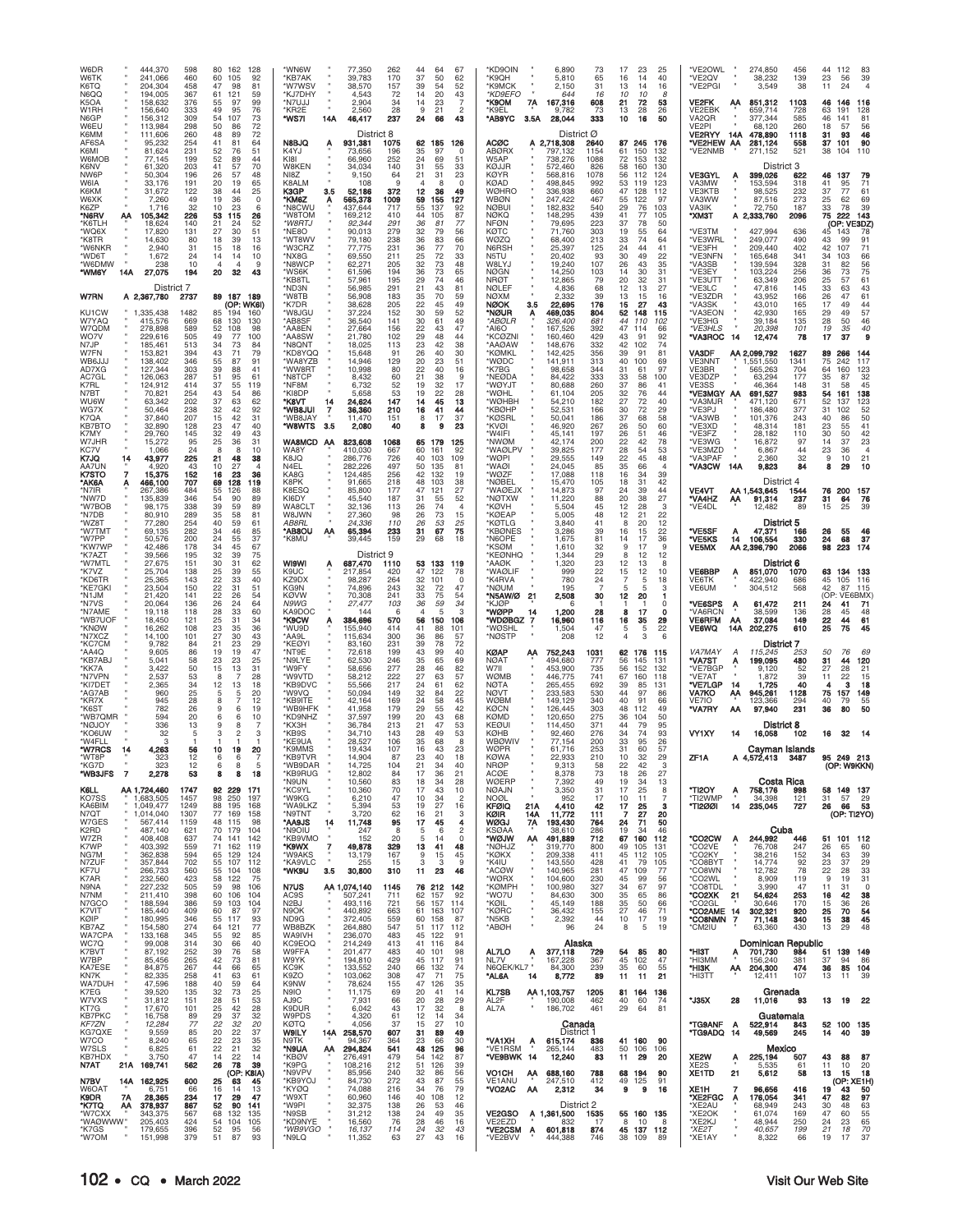| XE2YWB<br>*XE2N<br>*XE1SPM<br>*XE2YWH<br>4A5E               | 28<br>14<br>АΑ        | 1,536<br>25<br>44<br>9<br>82,194<br>445<br>17,850<br>129<br>356,608<br>671    | 10<br>9<br>13<br>6<br>o<br>5<br>19<br>32<br>52<br>15<br>20<br>35<br>53<br>104<br>99<br>(OP: XE1EE) | *BH3GIY<br>100,452<br>*BG3ILY<br>29,072<br>*BD3GNI<br>19,244<br>13,542<br>*BA4AEO<br>*BD7KSF 28A<br>1,350 | 42<br>90<br>310<br>$\Omega$<br>(OP: BG3IAY)<br>147<br>32<br>60<br>$\Omega$<br>20<br>119<br>46<br>$\overline{2}$<br>27<br>29<br>100<br>5<br>39<br>8<br>10<br>0 | JK1BAB<br>216<br>'JH8KYU/1 AA<br>740,715<br>'JA1UII<br>120,870<br>JA1MZM<br>97,950<br>'JG1XIO<br>84.847<br>*JK1TCV<br>68,649 | $\Omega$<br>71<br>828<br>86<br>182<br>47<br>90<br>268<br>33<br>250<br>49<br>70<br>31<br>206<br>93<br>13<br>55<br>50<br>62<br>35<br>171 | *JR7ANB<br>10,502<br>66<br>19<br>37<br>3<br>*JP7OQS<br>5,512<br>44<br>22<br>24<br>6<br>*JK7BEJ<br>58<br>17<br>4.494<br>20<br>5<br>JE7MAY<br>4,386<br>44<br>$\frac{22}{7}$<br>26<br><b>*JH7BMF</b><br>855<br>19<br>14<br>9<br>з<br>*JK7UST<br>1,403<br>8<br>21<br>6 |
|-------------------------------------------------------------|-----------------------|-------------------------------------------------------------------------------|----------------------------------------------------------------------------------------------------|-----------------------------------------------------------------------------------------------------------|---------------------------------------------------------------------------------------------------------------------------------------------------------------|------------------------------------------------------------------------------------------------------------------------------|----------------------------------------------------------------------------------------------------------------------------------------|--------------------------------------------------------------------------------------------------------------------------------------------------------------------------------------------------------------------------------------------------------------------|
| XE1HG<br>*XE2B<br>'XE2AD                                    | 3.5A<br>АА            | 13,384<br>122<br>381,888<br>521<br>423<br>183,183                             | 31<br>11<br>14<br>61<br>138<br>113<br>34<br>88<br>61                                               | Cyprus<br>*P3AA<br>881,778<br>A                                                                           | 44 161<br>1099<br>-76<br>(OP: RN3QO)                                                                                                                          | *JH1RNI<br>47,268<br>*JH1DWQ<br>9,880<br>District 2                                                                          | 60<br>22<br>145<br>35<br>59<br>27<br>31<br>7                                                                                           | 77<br>50<br><b>JF7PHE</b><br>308,028<br>433<br>139<br>АА<br>JA7GYP<br>35<br>151,984<br>299<br>54<br>95<br><b>JR7IWC</b><br>4,410<br>39<br>13<br>25<br>$\overline{4}$                                                                                               |
| HP3SS<br>HP1ELV<br><b>HP1XT</b>                             | Α<br>АΑ               | Panama<br>938,756<br>1237<br>20,445<br>125<br>262,528<br>423                  | 64 162 138<br>24<br>22<br>41<br>59<br>107<br>127                                                   | Georgia<br>4L8A<br>21<br>128,772<br>*4L1BR<br>A<br>80,976                                                 | 10<br>540<br>18<br>56<br>86<br>277<br>25                                                                                                                      | JA2PAC<br>258,940<br>А<br>JA2AXB<br>226,791<br>JR2PMT<br>161,381<br>JA2VHO<br>156,370<br>JR2UBS<br>89,268                    | 401<br>68<br>139<br>35<br>366<br>58<br>122<br>43<br>319<br>53<br>103<br>31<br>297<br>52<br>102<br>36<br>195<br>54<br>90<br>28          | 87<br>48<br>16<br>JG7PSJ<br>14A<br>380.472<br>803<br>31<br>*JO7KMB 7A<br>29,175<br>159<br>23<br>36<br>*JH8CLC/7<br>District 8                                                                                                                                      |
| <b>KP4JRS</b><br>*NP3V<br>*KP4JFR<br>KP4/K6DTT AA 1,765,170 | 21<br>Α<br>21         | <b>Puerto Rico</b><br>46,580<br>234<br>144<br>35,640<br>45,180<br>218<br>1490 | 15<br>39<br>31<br>41<br>26<br>53<br>18<br>45<br>27<br>84<br>234<br>177                             | India<br><b>VU2GRM</b><br>72,790<br>A<br>VU2EOJ<br>4.150<br>"VU2CWO A<br>4,608                            | 208<br>40<br>99<br>6<br>32<br>38<br>18<br>$\Omega$<br>42<br>33<br>0<br>15                                                                                     | JH2BTM<br>44,110<br>JF2FIU<br>41,638<br><b>JE2OTM</b><br>28<br>1,809<br>JJ2VLY<br>41,325<br>14<br>JR2BCF<br>16,980           | 33<br>145<br>57<br>20<br>163<br>36<br>53<br>20<br>29<br>11<br>16<br>$\Omega$<br>159<br>24<br>25<br>46<br>100<br>14<br>33<br>13         | <b>JA8DNV</b><br>42,159<br>48<br>72<br>122<br>21<br>JA8TGD<br>3,388<br>39<br>15<br>24<br>5<br>JA8NRS<br>700<br>18<br>7<br>7<br>$\Omega$<br><b>JA8IDS</b><br>48,590<br>52<br>10<br>21<br>211<br>24<br>25<br>53<br><i>JH8UQJ</i><br>15<br>39.339<br>14<br>162        |
| *KP2DX                                                      | A                     | U.S. Virgin Islands<br>309,160<br>506                                         | 47 128<br>87<br>(OP: KP2BH)                                                                        | VU2DED<br>- AA<br>588,032<br>AA<br>"VU2IBI<br>318,934<br>*VU2PTT<br>21A<br>11,591                         | 834<br>63<br>180<br>13<br>577<br>49<br>138<br>22<br>62<br>17<br>45<br>5                                                                                       | JR2ALA<br>7<br>2,754<br><b>JF2XGF</b><br>7,866<br>3.5<br>*JA2QVP<br>123,668<br>Α<br>JA2GHP<br>107,796                        | 34<br>12<br>19<br>з<br>67<br>13<br>12<br>21<br>262<br>49<br>91<br>32<br>16<br>268<br>50<br>90                                          | <b>JE8CLT</b><br>8,000<br>67<br>14<br>23<br>13<br>'JM8FEI<br>50,740<br>62<br>15<br>193<br>41<br>A<br>'JA8KGG<br>48<br>17<br>24<br>5.547<br>*JE8KKX<br>875<br>13<br>10<br>13<br>$\overline{2}$<br>14                                                                |
| NP <sub>2</sub> X                                           |                       | AA 582,624<br>748<br>AFRICA<br>Canary Islands                                 | 68 161 128                                                                                         | Israel<br>4Z5LY<br>1,191,396<br>А<br>*4X6FB<br>510<br>*4Z5FI<br>21<br>133,650                             | 54 191<br>1384<br>58<br>11<br>6<br>11<br>O<br>484<br>49<br>36<br>14                                                                                           | *JA2FXV<br>101,440<br>JA2ODB<br>86,265<br>*JH2LMH<br>41,382<br>*JE2BOM<br>29,545                                             | 243<br>53<br>85<br>22<br>16<br>236<br>39<br>80<br>131<br>42<br>62<br>17<br>120<br>37<br>51<br>-7                                       | <b>JA8UON</b><br>7<br>119<br>18<br>з<br>0<br>4<br>*JK8PBO<br>3.5<br>2<br>-1<br>0<br><b>JA8KSF</b><br>АΑ<br>675,961<br>52<br>776<br>80<br>187                                                                                                                       |
| EA8DED<br><b>EA8AQV*</b><br>'EA8BQM                         | 28<br>А               | 5,880<br>58<br>361,243<br>469<br>493<br>354,560                               | - 29<br>11<br>2<br>(OP: OH2BP)<br>53<br>151<br>67<br>46<br>136<br>74                               | *4Z5MY<br>7,714<br>*4Z4AK<br>14<br>4,260<br>$\overline{7}$<br>*4Z5UN<br>255,024                           | 28<br>80<br>9<br>48<br>6<br>24<br>0<br>740<br>71<br>23<br>32                                                                                                  | *JO2XYK<br>4,116<br>'JR2PAU<br>2,960<br>'JI2IXA<br>1,320<br>*JH2MYN<br>62,976<br>-21                                         | 0<br>36<br>18<br>24<br>33<br>13<br>21<br>3<br>27<br>2<br>$\mathbf{Q}$<br>q<br>242<br>26<br>58<br>12                                    | District 9<br><b>JA9CWJ</b><br>309,000<br>454<br>68<br>143<br>39<br>А<br>JH9CEN<br>107<br>15<br>148,575<br>308<br>53<br><b>JA9RRH</b><br>27<br>27<br>32,336<br>125<br>40                                                                                           |
| 'EA8LG<br>*EA8ARG                                           | -14                   | 324,891<br>482<br>17,922<br>107                                               | 48<br>143<br>52<br>7<br>10<br>41                                                                   | *4Z1TL<br>264,330<br>АА<br>150,360<br>*4X1ST<br>*4X6FR<br>168,609<br>14A                                  | 504<br>38<br>130<br>30<br>315<br>37<br>110<br>21<br>531<br>21<br>68<br>22                                                                                     | 'JF2AIJ<br>1,800<br>*JH2JNU<br>22,800<br>14<br>'JR2MIN<br>4,699                                                              | 27<br>8<br>$\overline{\mathbf{c}}$<br>14<br>113<br>19<br>39<br>17<br>$\overline{7}$<br>13<br>63<br>17                                  | <b>JA9CCG</b><br>9<br>158<br>18<br>47<br>14<br>33,004<br>'JA9LX<br>182,574<br>350<br>59<br>107<br>23<br>Α<br>12<br><b>'JA9EJG</b><br>21<br>1,378<br>13                                                                                                             |
| *EA8CNR 21A 143,080<br>D6ØAC                                | 21                    | 502<br>Comoros<br>588<br>14                                                   | 23<br>70<br>5<br>5<br>9<br>0                                                                       | Japan<br>District 1<br><b>JA1OVD</b><br>570,713                                                           | 695<br>85 152<br>70                                                                                                                                           | JA2HYD<br>201,267<br>Ą٨<br>JE2LUN<br>16,770<br>'JE2CPI<br>28A<br>828                                                         | 62<br>36<br>361<br>-111<br>75<br>28<br>58<br>$\mathbf 0$<br>17<br>8<br>10<br>0                                                         | District Ø<br>JHØMJY<br>34,920<br>138<br>29<br>45<br>16<br>A<br>19<br><b>JAØBZY</b><br>31<br>53<br>33.681<br>112                                                                                                                                                   |
| *9G5FI                                                      |                       | Ghana<br>21A 181,478<br>547                                                   | 17 65<br>-31<br>(OP: DL2RMC)                                                                       | JN1BMX<br>405.958<br>JA1IAZ<br>247.679<br>JA1AYO<br>219,555<br>JA1XRA<br>189,108                          | 557<br>79<br>140<br>52<br>397<br>47<br>62<br>124<br>416<br>60<br>108<br>37<br>333<br>59<br>104<br>41                                                          | District 3<br><b>JA3HBF</b><br>323,505<br>JR3NZC<br>122.808                                                                  | 65<br>143<br>532<br>29<br>256<br>45<br>93<br>34                                                                                        | <b>JAØGCY</b><br>21<br>39,680<br>178<br>24<br>47<br>9<br>21<br>33<br><b>JHØILL</b><br>26,496<br>142<br>18<br><b>'JJØPJD</b><br>107<br>27<br>155,990<br>293<br>56<br><b>JRØBNF</b><br>12<br>17,708<br>95<br>31<br>33                                                |
| стзнү                                                       | 14                    | Madeira Islands<br>149,445<br>436                                             | 23<br>65<br>35                                                                                     | JR1EMO<br>181,650<br>JH1SJN<br>176,490<br>146,877<br>7K1III<br>JH1CTV<br>116,388                          | 325<br>62<br>110<br>38<br>300<br>65<br>111<br>46<br>27<br>364<br>56<br>90<br>278<br>50<br>95<br>14                                                            | JL3JRY<br>101,520<br>JR3RIU<br>88,830<br><b>JR3BOT</b><br>44,974<br>JP3UBR<br>9,504                                          | 29<br>285<br>36<br>76<br>22<br>242<br>46<br>73<br>147<br>34<br>57<br>22<br>$\overline{4}$<br>31<br>37<br>60                            | <b>JHØMUC</b><br>3<br>16,492<br>81<br>27<br>46<br>*JRØDZH<br>11,592<br>69<br>23<br>25<br>$\frac{15}{22}$<br>23<br>47<br>49,588<br>*JHØEPI<br>14<br>198<br>*JRØGXA<br>1,323<br>22<br>8<br>6                                                                         |
| <b>CNBKD</b>                                                |                       | Morocco<br>14A 166,808<br>501                                                 | 16<br>- 51<br>49                                                                                   | 88,050<br>JA1FNO<br>JA1QOW<br>78,165<br>JH1NCZ<br>59,280                                                  | 44<br>25<br>216<br>81<br>39<br>203<br>67<br>29<br>171<br>44<br>72<br>14                                                                                       | <b>JR3UIC</b><br>6,897<br>JR3RIY<br>21<br>72,726<br><b>JA3GOJ</b><br>7,400<br>14<br><b>JH3FUK</b><br>7<br>96,380             | 49<br>24<br>32<br>$\mathbf{1}$<br>297<br>25<br>61<br>7<br>69<br>12<br>9<br>16<br>308<br>29<br>28<br>65                                 | JAØBJY<br>319<br>10<br>$\Omega$<br>4<br>Kazakhstan                                                                                                                                                                                                                 |
| *ZS6HI                                                      | Α                     | South Africa<br>9,633<br>61<br>ASIA                                           | 14<br>43<br>0                                                                                      | JQ1CIV<br>55,610<br>54,528<br>7K3BKZ<br>JK1HIX<br>52,800<br>JH1DGJ<br>29,391                              | 151<br>46<br>17<br>71<br>160<br>50<br>69<br>23<br>170<br>40<br>80<br>$\mathbf 0$<br>103<br>34<br>56<br>11                                                     | <b>JA3LEB</b><br>87,292<br>JA3JM<br>83,916<br>'JE3EDJ<br>65,760<br>*JN3TSY<br>35,310                                         | 271<br>48<br>74<br>17<br>233<br>52<br>20<br>76<br>168<br>43<br>81<br>13<br>34<br>$\overline{7}$<br>124<br>66                           | UN5J<br>13,616<br>125<br>- 63<br>29<br>Α<br>*UP7L<br>164<br>18<br>738,514<br>1137<br>56<br>А<br>(OP: UN6LN)<br>UN7JX<br>318.556<br>572<br>50<br>167<br>0                                                                                                           |
|                                                             |                       | Asiatic Russia<br>District 9                                                  |                                                                                                    | JS1NDM<br>13,760<br>JR1WCT<br>8.778<br>JH1LNL<br>3,870<br>JF1UOW<br>3,104                                 | 58<br>31<br>37<br>18<br>63<br>24<br>33<br>$\Omega$<br>33<br>19<br>22<br>$\overline{4}$<br>35<br>9<br>19                                                       | 'JH3WKE<br>34,692<br>'JS3EOE<br>26,789<br>*JE3TAT<br>23,808                                                                  | 134<br>31<br>46<br>21<br>112<br>38<br>51<br>0<br>35<br>$\overline{7}$<br>107<br>54                                                     | UP5B<br>365,040<br>617<br>47 157<br>АΑ<br>(OP: UN7ZO)<br>*UN4PG<br>408<br>21A<br>101,952<br>24<br>- 71                                                                                                                                                             |
| RG9A<br>UA9TF<br>R9OK<br><b>RK8I</b>                        | 14                    | A 1,995,030<br>1780<br>1062<br>602.820<br>254,702<br>603<br>164,120<br>576    | 87<br>262<br>56<br>143<br>46<br>15<br>40<br>$\overline{c}$<br>119<br>22<br>30<br>58                | JF1UOX<br>1,026<br>JK1UVL<br>513<br>89,250<br>JR1NHD<br>14                                                | 17<br>$\Omega$<br>11<br>16<br>15<br>8<br>273<br>27<br>59<br>33                                                                                                | <b>JH3GMI</b><br>22,590<br>'JJ3QJI<br>15,696<br>*JR3XEX<br>9,163<br>*JK3DGX<br>13,608<br>21                                  | 107<br>33<br>45<br>12<br>27<br>105<br>31<br>14<br>87<br>21<br>$\overline{c}$<br>26<br>$\mathbf 0$<br>93<br>16<br>38                    | Lebanon<br>*OD5ZF<br>7<br>45,764<br>236<br>12<br>48                                                                                                                                                                                                                |
| RA9UAD<br>'UC8U<br>*R9AAL<br>'RW9MZ                         | Α                     | 9.650<br>78<br>212,982<br>533<br>81,875<br>246<br>173<br>33.110               | 10<br>39<br>37<br>23<br>94<br>30<br>91<br>4<br>$\circ$<br>21<br>49                                 | JG1LHB<br>52,038<br>JR1DUP<br>22,680<br>*JS1OYN<br>A<br>639,111<br>"JI1RXO<br>607.590                     | 208<br>22<br>49<br>27<br>21<br>113<br>45<br>6<br>84<br>68<br>761<br>169<br>713<br>70<br>83<br>161                                                             | JR3GPF<br>8,789<br>*JE3RMQ<br>43,472<br>'JF3IYW<br>40,592<br>*JH3IQL<br>2,376                                                | 65<br>15<br>27<br>5<br>196<br>20<br>48<br>20<br>180<br>22<br>49<br>15<br>12<br>29<br>17<br>$\overline{4}$                              | Mongolia<br><b>UT1PB</b><br>62<br>2,226<br>13<br>14<br>8<br>Qatar                                                                                                                                                                                                  |
| *RZ9AD<br>*RA8AI<br>*RA9AFZ                                 | 21<br>14              | 95,285<br>412<br>13,860<br>121<br>12,576<br>98                                | 21<br>63<br>1<br>36<br>9<br>0<br>9<br>39<br>$\Omega$                                               | *JK1OLT<br>339,390<br>*7N2UQC<br>285,516<br>*JS1KKY<br>222,144<br>*JH1BHW<br>144,440                      | 477<br>75<br>41<br>154<br>490<br>73<br>118<br>40<br>389<br>67<br>113<br>28<br>309<br>63<br>98<br>23                                                           | <b>JM3UGA</b><br>36,792<br>AA<br>JH3EQP<br>26,544<br>7,728<br>JA3VOV                                                         | 109<br>47<br>62<br>17<br>113<br>31<br>43<br>10<br>22<br>8<br>61<br>18                                                                  | A71AE<br>83,628<br>- 51<br>21<br>321<br>16<br>25<br>11<br>*A71MM<br>170<br>45<br>32,912<br>12<br>7<br>(OP: A71AE)                                                                                                                                                  |
| *RK9UE<br>*R9HAG<br>RT9A                                    | $\overline{7}$<br>АА  | 462<br>11<br>16,536<br>129<br>517,788<br>583                                  | $\overline{4}$<br>10<br>0<br>15<br>37<br>0<br>76 210<br>56                                         | *JF1WNT<br>142,272<br>*JA1EMQ<br>89.435<br>*JA1PCM<br>65,608                                              | 274<br>62<br>95<br>35<br>228<br>33<br>45<br>77<br>185<br>45<br>76<br>18                                                                                       | <b>JF3LOP</b><br>28A<br>1,512<br>District 4                                                                                  | $\mathbf{o}$<br>31<br>9<br>12                                                                                                          | <b>Republic of Korea</b><br><b>HL2WA</b><br>481,459<br>34<br>806<br>69<br>150<br>Α<br>HL2AHI<br>12,740<br>80<br>24<br>45                                                                                                                                           |
| RO9A<br><b>UA9UR</b><br><b>RA9AU</b><br><b>UA9MA</b>        | 21A<br>14A            | 191,862<br>445<br>169,848<br>778<br>187,153<br>660<br>1658<br>AA 1,388,967    | 34<br>95<br>24<br>20<br>64<br>0<br>22<br>64<br>15<br>70<br>219<br>32                               | *JK1JAS<br>59,492<br>*JE1RRK<br>55,692<br>*JJ1KZZ<br>53,928<br>*JA1RRA<br>52,375                          | 161<br>44<br>74<br>21<br>41<br>165<br>67<br>18<br>158<br>41<br>63<br>22<br>166<br>44<br>70<br>11                                                              | JA4CZM<br>205,716<br>Ą<br><b>JR4CTF</b><br>73.035<br><b>JG4AKL</b><br>113,526<br>14<br><b>'JE4MHL</b><br>310,554<br>Α        | 109<br>359<br>63<br>45<br>221<br>77<br>15<br>43<br>27<br>71<br>65<br>339<br>34<br>483<br>31<br>141                                     | *DS5DNO A<br>52,272<br>235<br>36<br>50<br>13<br>*DS1TRU<br>1.056<br>18<br>10<br>13<br>*HL2CFY<br>21<br>2,940<br>50<br>9<br>11<br>0<br>*DS5VTG<br>198<br>10<br>14<br>4<br>4                                                                                         |
| 'UA9D<br>*R9RA                                              |                       | 359<br>192.510<br>86,480<br>357                                               | 43<br>145<br>19<br>21<br>63<br>8                                                                   | *JA1IZ<br>48,190<br>*JR1AQI<br>45,900<br>*JA3GZE/1<br>30,816<br>27,824<br>*.IA1ATM                        | 145<br>44<br>59<br>19<br>33<br>52<br>17<br>156<br>37<br>140<br>50<br>9<br>32<br>54<br>8<br>114                                                                | JH4UTP<br>277,536<br>*JI4WHS<br>85,680<br>'JH4GLG<br>14,016<br>'JH4RUM<br>1,590                                              | 485<br>40<br>64<br>132<br>246<br>50<br>71<br>23<br>87<br>26<br>28<br>10<br>28<br>12<br>3<br>15                                         | *HL5YI<br>12<br>3<br>3<br>3<br><b>HL4CEL</b><br>42,330<br>АА<br>236<br>31<br>48<br>*HL2KV<br>128<br>34<br>46                                                                                                                                                       |
| <b>RDØA</b><br>RWØSR<br>RAØACM                              |                       | District Ø<br>488,796<br>742<br>460,119<br>817<br>198,576<br>407              | 59<br>157<br>37<br>50<br>137<br>32<br>29<br>56<br>112                                              | *JA1GFD<br>25,380<br>*JA1IE<br>20,657<br>*JA1ALE<br>17,708                                                | 32<br>48<br>14<br>110<br>12<br>100<br>34<br>45<br>100<br>28<br>35<br>13                                                                                       | *JH4FUF<br>10,550<br>21<br><b>JA4RMX</b><br>22,578<br>14<br>1,950<br>'JH4CES                                                 | 78<br>16<br>31<br>з<br>17<br>17<br>37<br>111<br>7<br>10<br>27<br>8                                                                     | 26,746<br>АА<br>*HL1VAU<br>25<br>13.545<br>97<br>38<br>"HL3AMO 7A<br>14,878<br>157<br>15<br>24                                                                                                                                                                     |
| <b>UAØZK</b><br><b>RAØAM</b><br>*UAØLKD<br>*RØJD            | 14                    | 171,534<br>517<br>2,162<br>46<br>81.991<br>316<br>78,085<br>315               | 38<br>66<br>34<br>18<br>5<br>0<br>39<br>72<br>38<br>71<br>6                                        | *.JK1HIY<br>13,370<br>*7K1VKU<br>9,610<br>*JE1FYV<br>8,476<br>*JG1SWV<br>7,923                            | 21<br>35<br>14<br>65<br>23<br>34<br>5<br>55<br>25<br>80<br>21<br>6<br>28<br>51<br>20<br>9                                                                     | JH4UYB<br>AA 2,218,230<br>JR4OZR<br>1,846,520<br><b>IH4CPO</b><br>94.000<br><b>JI4WAO</b><br>21A<br>1,632                    | 1684<br>111 277<br>102<br>1592<br>95<br>244<br>85<br>184<br>9<br>23<br>6<br>18<br>$\Omega$                                             | Saudi Arabia<br>*7Z1AL<br>900<br>52<br>11<br>39<br><b>7Z1OO</b><br>2.626<br>45<br>20<br>6<br>14                                                                                                                                                                    |
| *UBØAZR<br>*UAØJFD<br>*RAØAN                                |                       | 51,615<br>185<br>198<br>46.100<br>45,305<br>210                               | 28<br>83<br>0<br>36<br>8<br>.56<br>13<br>18<br>54                                                  | *JA1GZK<br>7,350<br>*JH1OHZ<br>6,954<br>'JA1OHP<br>6,063<br>*JF1WCK<br>5,300                              | 13<br>56<br>18<br>18<br>50<br>23<br>25<br>9<br>52<br>22<br>22<br>3<br>43<br>23<br>29<br>$\mathbf{1}$                                                          | <b>JR4VEV</b><br>7A<br>29,230<br>District 5<br><b>JA5SUD</b>                                                                 | 172<br>20<br>43<br>11                                                                                                                  | Taiwan<br>20<br><b>BX4AG</b><br>21<br>5,432<br>8<br>85<br>0<br>BV2LA<br>AA<br>210,999<br>441<br>52 104<br>27<br>21A<br>36<br>BV4VQ<br>520<br>4<br>o<br>4                                                                                                           |
| *UAØJGI<br>*RAØLQ/MM"<br>*UAØSDX<br>*RGØS                   | 21                    | 28,684<br>197<br>14,694<br>64<br>154<br>17<br>50,778<br>344                   | 28<br>38<br>-5<br>27<br>35<br>17<br>16<br>$\Omega$<br>6<br>15<br>48<br>0                           | *JA1WBX<br>5,225<br>*JHØDUG/1 "<br>4,416<br>JP1LRT<br>3,168                                               | 42<br>23<br>26<br>6<br>50<br>19<br>22<br>5<br>12<br>38<br>11<br>10                                                                                            | 145,070<br>Ą<br>JE5JHZ<br>33,948<br>*JJ5NYY<br>95,034<br>Ą<br>JA5OXV<br>1.855                                                | 305<br>50<br>95<br>33<br>134<br>32<br>56<br>$\Delta$<br>43<br>82<br>274<br>16<br>19<br>16<br>16<br>3                                   | Thailand<br>E25KAE 21<br>170.185<br>638<br>23<br>68<br>10                                                                                                                                                                                                          |
| *RAØFLP<br>*RYØA<br>*RØCW<br>*RWØAJ                         | 14                    | 59<br>6,768<br>990<br>22<br>42,273<br>306<br>36,720<br>178                    | 16<br>29<br>$\overline{2}$<br>0<br>$\overline{4}$<br>11<br>15<br>44<br>4<br>11<br>16<br>45         | *JE1HXZ<br>2.584<br>*JE1ILP<br>1,634<br>MNLIAL*<br>1,224<br>*JQ1COB<br>897                                | 10<br>26<br>13<br>15<br>3<br>21<br>16<br>19<br>$\overline{4}$<br>18<br>8<br>12<br>17<br>9<br>14<br>0                                                          | *JA5CDL<br>- 14<br>24,282<br>JA5NSR 3.5A<br>720<br>83,616<br>*JH5HDA AA                                                      | 136<br>21<br>42<br>8<br>31<br>5<br>6<br>5<br>254<br>46<br>72<br>16                                                                     | HS18IARU 7<br>42<br>23,498<br>156<br>15<br>-5<br>(OP: E21EIC)<br>E2ØPFE<br>37<br>85,044<br>298<br>76<br>$\overline{A}$<br>*HS1OLQ<br>28,476<br>151<br>26<br>54                                                                                                     |
| *RCØAJ<br><b>UAØAGI</b>                                     | АА                    | 4,224<br>49<br>876,360<br>1006                                                | 10<br>23<br>0<br>85 212<br>38                                                                      | *JP1BVR<br>112<br>*JQ1PCT<br>40<br>*JF1OVA 28<br>1,474<br>*JG1UKW 21<br>32,802                            | 0<br>-5<br>4<br>$\overline{4}$<br>2<br>3<br>$\overline{2}$<br>28<br>9<br>13<br>$\mathbf{o}$<br>164<br>22<br>45<br>10                                          | District 6<br>JA6BZI<br>430,700<br>A<br>JA6FFO                                                                               | 523<br>81 164<br>50<br>90<br>27<br>33<br>8                                                                                             | 27<br>*HS5ZLD<br>5,336<br>46<br>18<br>*HS4MLV<br>940<br>21<br>8<br>12<br>0<br>*E2ØTWR<br>779<br>$\overline{9}$<br>20<br>10<br>$\Omega$<br>*HS8KAY<br>475<br>16<br>7<br>12<br>$\Omega$                                                                              |
| RUØLL<br><b>RØCAF</b><br><b>RMØF</b><br><b>RAØR</b>         |                       | 606,483<br>1070<br>169,371<br>494<br>134.994<br>395<br>94,677<br>241          | 67 141<br>29<br>45<br>78<br>30<br>37<br>40<br>74<br>37 100<br>14                                   | *JI1BBN<br>20,473<br>*JA1SCE<br>19,620<br>*JA1DBG<br>2,448                                                | 130<br>18<br>41<br>0<br>119<br>19<br>39<br>2<br>34<br>15<br>18<br>$\mathbf{1}$                                                                                | 15,776<br>JR6IQI<br>28<br>954<br><b>JR6IKD</b><br>5,967<br>14<br>*JS6UGC<br>A<br>5,750                                       | 22<br>8<br>10<br>0<br>65<br>13<br>26<br>$\mathbf 0$<br>61<br>20<br>21<br>5                                                             | *HS8JYX 21<br>19,344<br>153<br>13<br>34<br>*HS8NKB AA<br>8,798<br>17<br>36<br>0<br>75                                                                                                                                                                              |
| <b>UCØA</b><br>*TA7I                                        | A                     | 14A 225,597<br>588<br><b>Asiatic Turkey</b><br>654,081<br>909                 | 28<br>76<br>35<br>45 156<br>62                                                                     | *JF1TEU 14<br>53,360<br>39,330<br>*JJ1ENZ<br>*JA1QIF<br>33,750<br>*JH1KYA<br>22,050                       | 211<br>27<br>21<br>44<br>161<br>23<br>48<br>19<br>22<br>20<br>137<br>48<br>121<br>19<br>36<br>15                                                              | JE6PJP<br>900<br>*JA6BCV 21<br>15,309<br>JA6WFM<br>10,918<br>*JR6YAA<br>5,040                                                | 25<br>9<br>8<br>-1<br>89<br>19<br>39<br>5<br>73<br>19<br>28<br>6<br>53<br>13<br>21<br>$\overline{2}$                                   | *E2ØXMG 21A<br>38,350<br>236<br>20<br>42<br>з<br>*HS3NBR 14A<br>42,742<br>40<br>13<br>215<br>18<br>*E24OYI<br>3,720<br>60<br>12<br>19<br>0                                                                                                                         |
| *TA <sub>2</sub> F<br>*TA2MN<br>*TA7LZB                     |                       | 89,232<br>253<br>69,147<br>219<br>28,294<br>157                               | 30<br>99<br>-3<br>12<br>24<br>81<br>16<br>69<br>$\mathbf{1}$                                       | *.IA1CCH<br>15.317<br>*JA2JNC/1<br>14,896<br>*JK1NSR<br>11,660<br>*JI1DGW<br>1,281                        | 22<br>13<br>115<br>18<br>19<br>16<br>114<br>14<br>17<br>82<br>16<br>20<br>29<br>10<br>7<br>$\overline{4}$                                                     | *JA6GCE 14<br>257,252<br>*JH6WHN<br>105,530<br>*JH6SCA<br>260                                                                | (OP: JR6AG)<br>29<br>74<br>663<br>43<br>340<br>63<br>33<br>26<br>8<br>5<br>3<br>5                                                      | <b>United Arab Emirates</b><br>80 258 49<br>A65DR<br>AA 2,002,338 1828<br>(OP: G7SLP)                                                                                                                                                                              |
| TA3LHH<br>TA3E<br>*TA4RC<br>*TA4CS<br>*TA4AU                | АА<br>7Α<br>АА<br>14A | 496,881<br>734<br>954<br>20<br>38,985<br>130<br>11.319<br>91<br>172<br>30,380 | 50<br>148<br>41<br>4<br>14<br>0<br>33<br>74<br>6<br>37<br>11<br>1<br>13<br>42<br>7                 | *JF1OPO<br>165<br>*JH1WOY<br>135<br>*JK1DRV<br>105<br>*7N2JNN<br>31                                       | (OP: JJ2TKX)<br>8<br>5<br>6<br>0<br>6<br>3<br>$\mathfrak{p}$<br>$\overline{4}$<br>9<br>3<br>$\mathbf{A}$<br>0<br>26<br>12<br>14<br>5                          | AA WWM8AL<br>126,636<br>*JG6JAV AA<br>136,160<br><b>JH6OIL</b><br>89,518<br>*JE6TUP<br>1,170                                 | 53<br>98<br>32<br>298<br>341<br>54<br>100<br>31<br>257<br>48<br>74<br>21<br>24<br>11<br>12<br>3                                        | <b>West Malaysia</b><br>*9W2GEE 7<br>6,003<br>86<br>10<br>15<br>*9W2EYR<br>$\mathbf 0$<br>1.602<br>35<br>6<br>12<br>*9W2FHG<br>1,241<br>35<br>7<br>9<br>-1<br>*9M2TO AA<br>88,790<br>311<br>35<br>90<br>5                                                          |
| *4J3DJ                                                      | A                     | Azərbaljan<br>501,956<br>901                                                  | 37 142<br>18                                                                                       | JM1XCW AA 1,010,592<br>JE1LFX<br>857,850<br>JN1THL<br>748,312                                             | 1010<br>84 183<br>96<br>97<br>832<br>221<br>81<br>773<br>89 200<br>67                                                                                         | *JA6GMC 21A<br>15,847<br>District 7<br><b>JH7QXJ</b><br>607,476<br>A                                                         | 114<br>17<br>34<br>$\overline{2}$<br>807<br>81 136<br>67                                                                               | <b>EUROPE</b><br>Austria                                                                                                                                                                                                                                           |
| <b>BA3AX</b><br>*BD7BW                                      | A<br>Ą                | China<br>16,530<br>181<br>34,688<br>241                                       | 22<br>31<br>4<br>25<br>0<br>39                                                                     | JL1CNY<br>303,732<br>JF1LMB<br>289,440<br>JH1RFM<br>281,303<br>JJ1XBQ<br>223,020                          | 494<br>65<br>130<br>41<br>438<br>65<br>138<br>37<br>431<br>67<br>132<br>40<br>352<br>129<br>42<br>65                                                          | JG7AMD<br>474,874<br>288,519<br>JA7IC<br><b>JA7ACM</b><br>221,778<br>JA7MAD<br>144.177                                       | 616<br>73<br>158<br>52<br>52<br>459<br>67 112<br>47<br>371<br>63 112<br>57<br>31<br>282<br>-99                                         | OE6MMD A<br>159,840<br>92<br>362<br>39<br>54<br>OE3NHW<br>100,800<br>219<br>43<br>46 103<br>*OE2E<br>Α<br>660,222<br>1139<br>44<br>147<br>67<br>(OP: OE2GEN)                                                                                                       |
| *BG2KAJ<br>*BH4SCF<br>*BG8PM<br>BH8PHG                      | 21                    | 3,498<br>49<br>2,812<br>32<br>117<br>14,749<br>9,027<br>68                    | 14<br>17<br>2<br>16<br>21<br>0<br>0<br>14<br>35<br>15<br>36<br>0                                   | JA1SJV<br>197,640<br>JR1BAS<br>169,286<br>JA1BWA<br>128,502                                               | 335<br>67<br>106<br>43<br>273<br>68<br>115<br>38<br>275<br>29<br>54<br>94                                                                                     | JA7ZF<br>46,512<br>JA7VEI<br>36,725<br><b>JR7IWL</b><br>33,264                                                               | 141<br>35<br>61<br>18<br>24<br>112<br>34<br>55<br>35<br>47<br>26<br>118                                                                | *OE1CIW<br>146,497<br>359<br>41<br>117<br>33<br>*OE7GJ<br>33,286<br>190<br>$\Omega$<br>20<br>-69<br>*OE1TKW<br>20,667<br>120<br>18<br>49<br>16                                                                                                                     |
| *ВАЗММ<br>*BH3TZB 3.5<br>*BH3WNL AA 102,268                 | 14                    | 14,800<br>138<br>2<br>8<br>290                                                | 12<br>34<br>4<br>0<br>1<br>1<br>49<br>89<br>10                                                     | 7K4VPV<br>49,813<br>JF1RYU<br>21A<br>96,901<br>JA1WSK<br>92,095<br><b>JH1OAI</b><br>14A<br>41,220         | 175<br>34<br>68<br>319<br>29<br>66<br>14<br>304<br>29<br>68<br>16<br>162<br>18<br>43<br>29                                                                    | <b>JN7TAN</b><br>20,350<br><b>JM7OLW</b><br>7,992<br><b>JA7LLL</b><br>82,953<br>14<br>*JA7MWC A<br>38,016                    | 102<br>31<br>42<br>-1<br>82<br>28<br>26<br>$\circ$<br>260<br>27<br>61<br>29<br>136<br>43<br>57<br>8                                    | *OE7MOP<br>$\overline{7}$<br>50<br>12<br>31,200<br>206<br>13<br>*OE5FDM<br>11,388<br>10<br>105<br>-37<br>5<br>OE6MDF AA 1,638,910<br>1536<br>95 261<br>99                                                                                                          |
|                                                             |                       |                                                                               |                                                                                                    |                                                                                                           |                                                                                                                                                               |                                                                                                                              |                                                                                                                                        |                                                                                                                                                                                                                                                                    |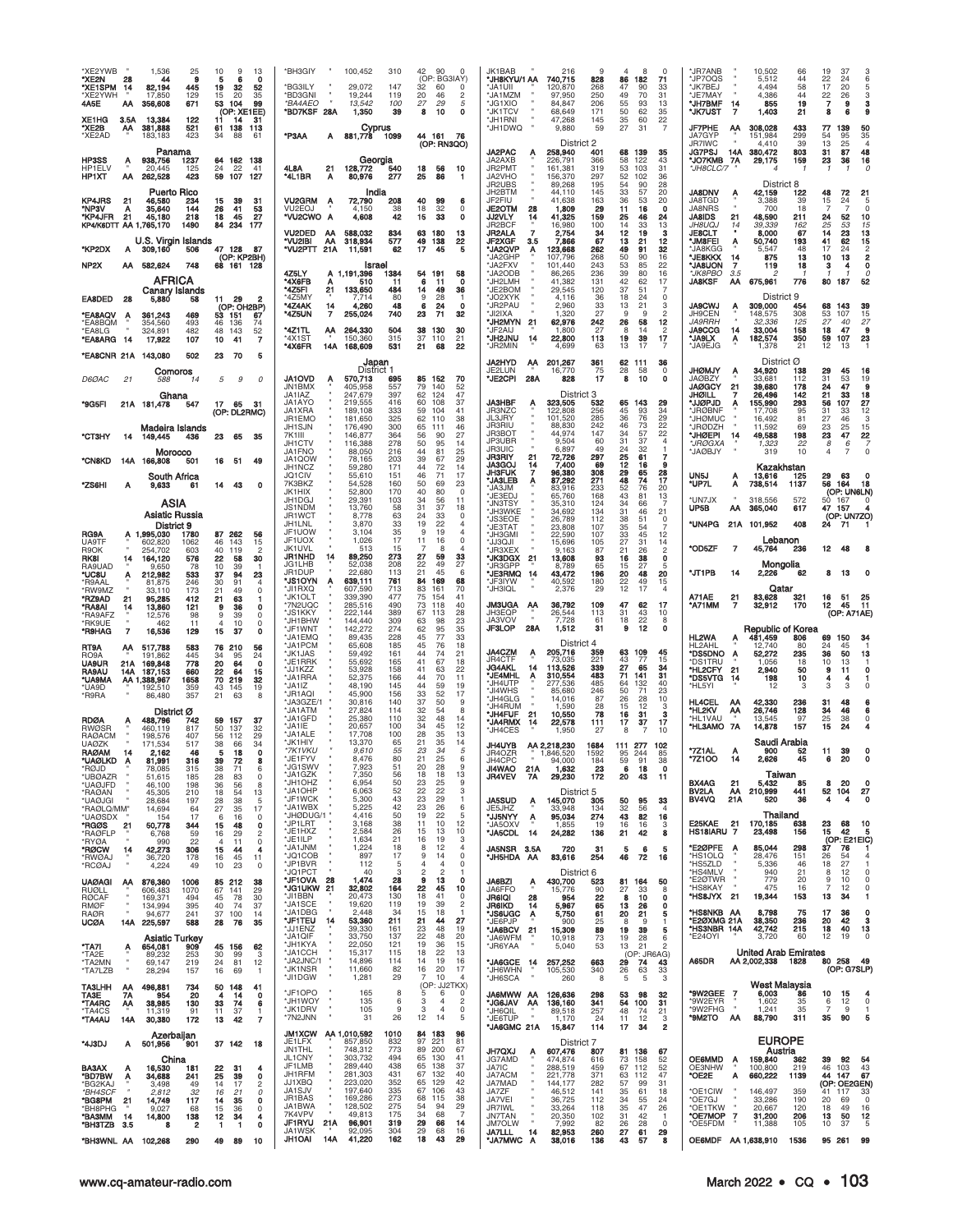| OE5TXF<br>OE2LCM<br><b>EA6ZS</b><br>EC6DX                                   | 14<br>ΑА                         | 304,544<br>245,088<br>Balearic Islands<br>24,700<br>34,596                          | 591<br>485<br>160<br>174                                 | 47<br>151<br>50<br>(OP: G3TXF)<br>49 116<br>57<br>14<br>45<br>17<br>18<br>51<br>24                                                                                                    | *OK1PMA<br>'OK2LC<br>*OK2HFC<br>*OK1HEH<br>*OK1PX<br>*OK1MDK<br>*OK4RQ | A                        | 360,930<br>323,950<br>220,626<br>202,781<br>169,242<br>130,248<br>105,196 | 630<br>524<br>525<br>499<br>385<br>278<br>259 | 49<br>149<br>67<br>61<br>158<br>56<br>43<br>136<br>27<br>41<br>131<br>27<br>41<br>115<br>45<br>49<br>33<br>119<br>42<br>27<br>113  | G4AMT<br>G3P<br>G3XLG<br>G3VPW<br><b>GØORH</b><br>MØUNI                             | 21A<br>7Α                   | 83,721<br>80,196<br>70,832<br>59,321<br>12,524<br>42,658                     | 177<br>210<br>198<br>172<br>96<br>270              | 41<br>65<br>38<br>86<br>(OP: G3WPH)<br>32<br>93<br>27<br>59<br>14<br>27<br>11<br>50                       | 71<br>40<br>27<br>51<br>21<br>16                       | *UA4FX<br>*RA4UDC<br>*R4WT<br>*R4WZ<br>*RK4NB<br>*R4FCJ<br>*UA4SBZ |                  | 90,170<br>50,600<br>48,825<br>41.265<br>25,092<br>15,136<br>14,874       | 310<br>208<br>241<br>190<br>116<br>115<br>103 | 30<br>103<br>76<br>25<br>22<br>82<br>27<br>75<br>73<br>26<br>24<br>62<br>18<br>56      | 9<br>14<br>$\overline{1}$<br>з<br>$\Omega$                            |
|-----------------------------------------------------------------------------|----------------------------------|-------------------------------------------------------------------------------------|----------------------------------------------------------|---------------------------------------------------------------------------------------------------------------------------------------------------------------------------------------|------------------------------------------------------------------------|--------------------------|---------------------------------------------------------------------------|-----------------------------------------------|------------------------------------------------------------------------------------------------------------------------------------|-------------------------------------------------------------------------------------|-----------------------------|------------------------------------------------------------------------------|----------------------------------------------------|-----------------------------------------------------------------------------------------------------------|--------------------------------------------------------|--------------------------------------------------------------------|------------------|--------------------------------------------------------------------------|-----------------------------------------------|----------------------------------------------------------------------------------------|-----------------------------------------------------------------------|
| EU4E<br>EW8DX<br>EU1DX<br>EW8Z<br>EW8OM                                     | А                                | Belarus<br>752.332<br>706,256<br>464,968<br>240.397<br>115,596                      | 861<br>1165<br>628<br>674<br>377                         | 77 207<br>104<br>55<br>61<br>180<br>78<br>190<br>54<br>26<br>34<br>119<br>36<br>111<br>9                                                                                              | *OK2WMC<br>*OK2VIR<br>'OK1MGA<br>*OK1BJ<br>*OK1TK<br>*OK7SE<br>*OK6AB  |                          | 75,372<br>68,096<br>46,704<br>26,883<br>15,375<br>8,128<br>4,278          | 286<br>277<br>210<br>132<br>117<br>55<br>35   | 28<br>97<br>7<br>29<br>$\Omega$<br>99<br>24<br>19<br>69<br>26<br>67<br>10<br>15<br>50<br>10<br>18<br>33<br>13<br>15<br>16<br>15    | <b>M3AWD</b><br>*2EØINN<br>*GØFGI<br>*G9F<br>*M5X                                   | AA                          | 745,500<br>467,464<br>347,035<br>309,550<br>248,966                          | 952<br>740<br>555<br>470<br>394                    | 62<br>193<br>50<br>160<br>49<br>168<br>58 183<br>(OP: G4BVY)<br>50 171<br>(OP: G3RLE)                     | 100<br>74<br>64<br>61<br>60                            | *RW4CLF<br><b>UA4HBM</b><br>*RA4L<br>*R4MA<br><b>RK4FD</b>         | 14<br>АА         | 14,175<br>12.903<br>5,891<br>925<br>231,392                              | 88<br>88<br>72<br>19<br>440                   | 22<br>49<br>OP: @UA4CPH)<br>16<br>51<br>7<br>35<br>5<br>19<br>57<br>106                | Δ<br>61                                                               |
| FU8U<br>*EW1OW<br>'EW1NM<br>*EW1P<br>*EW8OO<br>*EW6DN                       | А<br>$\overline{7}$              | 414<br>128,199<br>77,556<br>62,370<br>17,340<br>15,400                              | 13<br>431<br>283<br>177<br>186<br>153                    | <sup>0</sup><br>12<br>27<br>113<br>11<br>30<br>93<br>15<br>41<br>92<br>21<br>10<br>41<br>0<br>10<br>41<br>5                                                                           | °OK5SWL<br>*OK1CLD<br>*OK2CLW<br>°OK1MGW<br>*OK2DIK<br>'OK1FIA         | -21<br>- 14              | 1,032<br>35,105<br>31,416<br>11,880<br>17,400<br>3.895                    | 24<br>151<br>139<br>84<br>128<br>47           | 7<br>17<br>$\Omega$<br>(OP: OK2SWD)<br>23<br>30<br>32<br>25<br>41<br>22<br>17<br>23<br>15<br>19<br>46<br>10<br>12<br>21<br>8       | 'G4DBW<br>G4OZG*<br>*G8S<br>*MØVBY<br>*2EØXRD<br><b>MØIPU</b>                       |                             | 157,685<br>138,950<br>75,348<br>46,020<br>45,100<br>35,438                   | 275<br>388<br>253<br>179<br>196<br>194             | 47 121<br>37 114<br>34<br>107<br>28<br>66<br>26<br>63<br>17<br>66                                         | 67<br>24<br>20<br>(OP: G4IDF)<br>24<br>21<br>11        | RA4WE<br>UA4CC<br>RD4A<br>RA4PQ<br>*RW4W<br>'UC4I                  | 14A<br>ΑА        | 208,878<br>42,612<br>35,615<br>30,495<br>204,352<br>67,667               | 529<br>208<br>193<br>115<br>398<br>217        | 43<br>135<br>(OP: RW4WZ)<br>29<br>63<br>18<br>44<br>19<br>54<br>52<br>176<br>37<br>113 | 8<br>14<br>23<br>34<br>20<br>7                                        |
| EV1R<br>*EW7B<br>*EW4R<br>*EU1ST                                            | ΑА                               | AA 1,276,044<br>672,336<br>175,272<br>10.746<br>Belgium                             | 1191<br>1003<br>427<br>102                               | 90<br>269<br>103<br>64 200<br>58<br>43<br>131<br>27<br>12<br>42<br>$\circ$                                                                                                            | *ОК6Т<br>*OK7V<br>*OK7NV<br>*OK1DAR                                    | 7                        | 344,733<br>58,017<br>15,300<br>5,214                                      | 1025<br>330<br>175<br>80                      | 26<br>83<br>42<br>(OP: OK1WCF)<br>14<br>51<br>18<br>(OP: OK1VRF)<br>7<br>37<br>6<br>27                                             | 'G3KNU<br>2EØEBM<br>'G3RTU<br>'G8VPE<br>*GØHEU<br>*MØRYB                            |                             | 25,666<br>21,600<br>15,552<br>14,742<br>12,312<br>12,210                     | 131<br>93<br>115<br>68<br>73<br>74                 | 17<br>45<br>25<br>51<br>16<br>55<br>28<br>48<br>20<br>46<br>20<br>43                                      | 20<br>24<br>15<br>15<br>11                             | *RU4SS<br><b>RX6AM</b><br>RU6MO<br>R6DM                            | 21A<br>А<br>21   | 27,675<br>District 6<br>70,350<br>51,537<br>18,492                       | 156<br>226<br>226<br>107                      | 22<br>53<br>40<br>71<br>25<br>74<br>18<br>33                                           | ٥<br>23<br>24<br>16                                                   |
| <b>ON6MX</b><br>OS7ET<br>ON5GQ*<br>'ON4C1                                   | А<br>А                           | 878,576<br>17,085<br>968,436<br>346,625                                             | 1077<br>80<br>1062<br>517                                | 63 165 116<br>23<br>38<br>24<br>(OP: ON7ET)<br>67 187<br>124<br>64 161<br>70                                                                                                          | *OK2SWD<br>*OK1FHI<br>OL5ØDJ<br>OK2RU                                  | - 3.5<br>ΑА              | 171<br>4,800<br>148,520<br>28,536                                         | 10<br>78<br>343<br>106                        | 2<br>$\Omega$<br>-7<br>27<br>5<br>$\Omega$<br>35<br>104<br>49<br>37<br>80<br>6                                                     | *M7TCC<br><b>G4NXG/M</b><br>'G4RRM<br>*GØZ                                          | 21A<br>14A                  | 112<br>6,439<br>4,290<br>44,826                                              | 50<br>49<br>222                                    | 2<br>6<br>14<br>20<br>13<br>15<br>19<br>47<br>(OP: G1RVD)                                                 | $\Omega$<br>13<br>11<br>27                             | UB7K<br>RN6L<br>*R6KX<br>*RZ6D<br>*R6LAQ                           | 14               | 88,160<br>30,498<br>193,154<br>146,880<br>53,595                         | 407<br>220<br>401<br>489<br>188               | 45<br>17<br>13<br>41<br>48<br>138<br>33<br>117<br>33<br>83                             | 33<br>15<br>35<br>10<br>19                                            |
| 'OS6AT<br>'ON5IA<br><b>ON3UN</b><br>'OS2AD                                  |                                  | 204,268<br>133,440<br>73,432<br>38,100                                              | 402<br>318<br>271<br>166                                 | 45 129<br>49<br>(OP: ON6AT)<br>40 117<br>35<br>40<br>15<br>-79<br>22<br>53<br>25<br>(OP: ON2AD)                                                                                       | OK1VK<br>OK1DOY<br>OL7R<br><b>OK4GP</b><br>OK1BR*<br>*OK7KW            | <b>7A</b><br>3.5A<br>AA  | 21,896<br>102,396<br>236,680<br>954,684<br>269,426<br>148,400             | 94<br>412<br>952<br>968<br>625<br>293         | 20<br>28<br>44<br>19<br>37<br>50<br>21<br>68<br>33<br>83<br>220<br>111<br>42<br>144<br>28<br>52<br>83<br>65                        | *2E1LSI<br>*G7G<br>*MØNQN<br>*G1N<br>*M5P                                           | 7A<br>3.5A                  | 36,450<br>4,070<br>230<br>184,860<br>18,964                                  | 194<br>41<br>8<br>690<br>238                       | 13<br>38<br>6<br>15<br>3<br>$\overline{2}$<br>72<br>21<br>(OP: GØURR)<br>39<br>5                          | 30<br>16<br>5<br>37<br>0                               | 'R7NA<br>*UA6HLN<br>*RK7X<br><b>*RA6AAW</b><br>*R6DKQ<br>*RQ7R     | 14               | 46,068<br>9,752<br>8,352<br>2,860<br>1,088<br>102,800                    | 151<br>97<br>75<br>32<br>33<br>502            | 39<br>80<br>14<br>39<br>17<br>45<br>25<br>14<br>12<br>4<br>18<br>61                    | 13<br>$\Omega$<br>10<br>5<br>$\mathbf 0$<br>21                        |
| 'ON3VS<br><b>ONBHW</b><br>*OQ4B<br>'ON1DX<br>'ON4LY<br>"ON5KDX7             | $\mathbf{u}$<br>14               | 10,549<br>3.608<br>92,910<br>78,315<br>1,121<br>35,721                              | 88<br>47<br>353<br>300<br>29<br>297                      | 25<br>52<br>0<br>14<br>27<br>з<br>22<br>58<br>34<br>(OP: ON4BHQ)<br>22<br>60<br>33<br>$\overline{4}$<br>15<br>0<br>10<br>46<br>7                                                      | *OK1SI<br>°OK2SG<br>*OK1CT<br>*OK5OK<br>OK2PF<br>*OK2VV<br>*OL3R       | 14A                      | 133,856<br>88,206<br>49,500<br>42,292<br>25,088<br>23,598<br>102,543      | 365<br>208<br>168<br>175<br>142<br>191<br>316 | 39<br>125<br>14<br>45<br>31<br>107<br>40<br>25<br>67<br>20<br>72<br>17<br>25<br>60<br>13<br>14<br>55<br>0<br>23<br>67<br>43        | ES4RD<br>*ES1LL<br><b>*ES7AAZ</b>                                                   | 7<br>$\frac{A}{14}$         | Estonia<br>166,950<br>117,288<br>128,196                                     | 765<br>301<br>544                                  | 21<br>64<br>45<br>110<br>21<br>58                                                                         | (OP: M5BIR)<br>20<br>26<br>29                          | *RT6DI<br>*R7MT<br>*R7LY<br>*RU6YK<br><b>UA6Y</b><br>UA6AA         | ΑА               | 23,490<br>12,144<br>23,628<br>10,945<br>82,792<br>42,846                 | 137<br>122<br>199<br>97<br>256<br>160         | 17<br>51<br>10<br>37<br>12<br>49<br>13<br>34<br>41<br>96<br>23<br>61                   | 13<br>5<br>21<br>27                                                   |
| OR3A<br>ON6LEO<br>OQ5M                                                      | 7A                               | AA 1,722,378<br>15,000<br>2,240                                                     | 1453<br>157<br>34                                        | 90 262 131<br>(OP: ON6CC)<br>10<br>40<br>0<br>8<br>21<br>3<br>(OP: ON5ZO)                                                                                                             | *OK2UHP<br>OZ9GA<br>OZ11A                                              | 7A<br>Α                  | 13,202<br>Denm<br>842,710<br>742,632                                      | 173<br>ıark<br>1193<br>1095                   | (OP: OK1VWK)<br>34<br>7<br>o<br>67<br>190<br>69<br>66<br>72<br>153                                                                 | ES1BH<br>ES5RY<br>ES2MC<br>*ES3RF<br>*ES3BH                                         | ΑА<br>14A<br>ΑА             | 54,625<br>494,440<br>45,045<br>55,380<br>9,685                               | 231<br>1040<br>205<br>194<br>80                    | 27<br>88<br>34<br>100<br>16<br>41<br>35<br>84<br>15<br>50                                                 | 10<br>54<br>34<br>23<br>$\Omega$                       | <b>RA6GW</b><br>RU6YJ<br>RV6ASL<br>UC6N<br>*R7MM<br>*R7RF          | 21A<br>14A<br>АΑ | 117,390<br>47,058<br>5,390<br>170,684<br>607.149<br>86,154               | 373<br>221<br>48<br>575<br>816<br>250         | 28<br>74<br>21<br>49<br>14<br>19<br>25<br>$\overline{77}$<br>69<br>217<br>34<br>116    | 28<br>23<br>16<br>40<br>53<br>16                                      |
| "ON4APU AA<br>*ON4PJA<br>*ON4TTT 3.5A                                       |                                  | 600,084<br>37.022<br>48,766<br>Bosnia-Herzegovina<br>191,000 460                    | 804<br>179<br>337                                        | 62 176<br>78<br>31<br>69<br>-7<br>14<br>-51<br>9                                                                                                                                      | OZ4O<br>OZ/DJ8ES 14<br>OZ8PG<br>OZ7DK<br>*OZØJD                        | 7<br>Α                   | 203,472<br>42,328<br>8,694<br>32.292<br>88,395                            | 423<br>224<br>74<br>199<br>547                | 43<br>126<br>47<br>17<br>53<br>18<br>9<br>23<br>15<br>9<br>54<br>17<br>56<br>10                                                    | *UA1AOS<br>*R1AV                                                                    | A                           | European Russia<br>District 1<br>195,908<br>113.540                          | 575<br>484                                         | 125<br>37<br>29<br>108                                                                                    | 10<br>3                                                | *RT6N<br>*UA6CE<br><b>R9FE</b>                                     | 21A<br>A         | 70,623<br>127,728<br>District 9<br>27.224                                | 243<br>366<br>171                             | 33<br>89<br>32<br>82<br>16<br>67                                                       | 11<br>30                                                              |
| *E78T<br>'E77EA<br>'E77D<br>'E78CB<br><b>*E78AX</b><br>*E73EP<br>*E72X      | 14<br>7<br>3.5                   | 191,000<br>52.924<br>45,024<br>36,850<br>55,360<br>1,944<br>61,992                  | 276<br>279<br>163<br>363<br>30<br>533                    | 36<br>111<br>53<br>18<br>80<br>з<br>16<br>68<br>$\Omega$<br>26<br>82<br>2<br>13<br>42<br>25<br>ē.<br>5<br>14                                                                          | *OZ6AGX<br>'OZ1QX<br>*OZ4NE<br>5Q2J<br>OZ4ØØHS                         | 14<br>AA                 | 43,977<br>32,271<br>7,040<br>275,805                                      | 190<br>176<br>79<br>522                       | 25<br>67<br>15<br>22<br>65<br>6<br>10<br>30<br>4<br>49<br>121<br>57                                                                | 'RA1WZ<br>*R1LN<br>*RU1AT<br>*RX1AG<br>R1FZ                                         | 14<br>14A<br>ΑА             | 110,979<br>33,864<br>15,176<br>22,320<br>110,700<br>10,240                   | 296<br>233<br>148<br>156<br>572<br>88              | 46<br>107<br>18<br>62<br>12<br>44<br>17<br>47<br>17<br>53<br>48<br>16                                     | 24<br>3<br>$\mathbf 0$<br>8<br>30<br>$\mathbf 0$       | *R9FBT<br>'RA9XSI<br>*R8XF<br>"YM1KE                               | Α<br>21<br>14    | 125,560<br>47,937<br>European Turkey<br>6,912                            | 368<br>66<br>395<br>101                       | 34<br>134<br>11<br>38<br>12<br>45<br>5<br>-31                                          | $\Omega$<br>0<br>0                                                    |
|                                                                             |                                  |                                                                                     |                                                          |                                                                                                                                                                                       |                                                                        |                          | 157,850                                                                   | 329                                           | 45<br>107<br>53                                                                                                                    | 'RL1F                                                                               |                             |                                                                              |                                                    |                                                                                                           |                                                        | *TC1HUT                                                            |                  | 612                                                                      | 25                                            | 8                                                                                      | $\mathbf 0$                                                           |
| E72U<br>E77CFG<br>E79Q<br>*E73DAR<br>*E79D                                  | АА<br>28A<br><b>AA</b><br>3.5A   | 57,722<br>9.300<br>25,410                                                           | 190<br>68<br>164<br>336<br>164                           | 10<br>53<br>٥<br>30<br>74<br>29<br>22<br>$\Omega$<br>28<br>20<br>50<br>0<br>34<br>9<br>97<br>15<br>46<br>2                                                                            | OZ1FHU<br>OZ1AXG<br>*OZ1CK<br>*OZ/DJ5LA14A<br>*OZ1JVX 7A               | AA                       | 30,067<br>2,870<br>135,575<br>85,580<br>32,630                            | 171<br>32<br>319<br>347<br>248                | (OP: 5P1KZX)<br>26<br>81<br>12<br>24<br>5<br>38<br>106<br>43<br>18<br>36<br>56<br>13<br>48                                         | RC5Z<br><b>RQ2Q</b><br>R <sub>2</sub> ATC<br>R3BB                                   |                             | District 3<br>623,997<br>192,126<br>172,368<br>63,646                        | 975<br>438<br>462<br>286                           | 69<br>188<br>43<br>137<br>42<br>147<br>24<br>89                                                           | 40<br>33<br>$\Omega$<br>8                              | OH <sub>2</sub> BBT<br>OH5VT<br>OG4X                               |                  | Finland<br>130,680<br>113,364<br>107,819                                 | 310<br>278<br>359                             | 93<br>45<br>43<br>124<br>98<br>34                                                      | (OP: TA4RC)<br>42<br>21<br>5                                          |
| LZ5R                                                                        |                                  | 98,404<br>17,841<br>Bulgaria<br>A 1,227,954                                         | 1519                                                     | 74 164 108                                                                                                                                                                            | G3T                                                                    | А                        | England<br>372,048                                                        | 607                                           | 54 155<br>67<br>(OP: G3VGZ)                                                                                                        | RT5C<br><b>UA3UBT</b><br>RV3TG<br>UA3DSN                                            |                             | 49,680<br>19,448<br>18,407<br>576                                            | 217<br>116<br>114<br>15                            | 26<br>76<br>21<br>64<br>57<br>17<br>9<br>14                                                               | 13<br>3<br>5                                           | OH1XY<br>OH2LIR                                                    | 21               | 25,344<br>468                                                            | 99<br>9                                       | (OP)<br>28<br>53<br>9                                                                  | OH <sub>1</sub> MA)<br>15<br>$\mathbf o$                              |
| LZ3ND<br>LZ5XQ                                                              | 3.5                              | 126,072<br>43,064                                                                   | 618<br>403                                               | (OP: LZ5DB)<br>17 61 24<br>24<br>q<br>44<br>з                                                                                                                                         | G <sub>2</sub> E<br>M <sub>1</sub> X                                   |                          | 369,234<br>157,009                                                        | 607<br>371                                    | 53 147<br>81<br>39<br>112<br>46<br>(OP: GØCKP)                                                                                     | R3GZ<br>R3LC<br><b>R3TE</b>                                                         | 21<br>14                    | 49,830<br>48,925<br>156,732                                                  | 201<br>200<br>661                                  | 27<br>66<br>23<br>53<br>21<br>68                                                                          | 17<br>27<br>22                                         | OH1TP*<br>'OH1SIC<br>OH2LU <sup>*</sup>                            | Α                | 283,175<br>245,244<br>32,656                                             | 564<br>557<br>143                             | 49<br>139<br>41<br>151<br>(OP<br>23<br>64                                              | 47<br>22<br>SM5SIC<br>17                                              |
| *LZ3QE<br>LZ2ZY<br>'LZ2HT<br>'LZ1BY<br>*LZ2JA<br>ʻLZ1G                      | Α<br>14                          | 471,435<br>292,400<br>90,900<br>4,674<br>232,883<br>15,642                          | 828<br>597<br>308<br>57<br>790<br>114                    | 55<br>152<br>58<br>46<br>105<br>64<br>36<br>96<br>18<br>14<br>39<br>4<br>70<br>39<br>24<br>13<br>11<br>42                                                                             | G1SCT<br>G4RKO<br>G9D<br>G8X                                           | 21<br>$\overline{7}$     | 121,940<br>25,585<br>1,702<br>406,318                                     | 299<br>155<br>32<br>1236                      | 41<br>99<br>42<br>17<br>17<br>51<br>9<br>-14<br>(OP: G6NHU)<br>24<br>-76<br>46<br>(OP: G4FJK)                                      | *RU5X<br>*R5ACQ<br>*RX3Z<br>*RV3ZN<br>*RN5AA                                        |                             | 197,472<br>140,768<br>127,466<br>123,250<br>122,472                          | 486<br>402<br>387<br>349<br>369                    | 48<br>144<br>36<br>118<br>36<br>122<br>41<br>120<br>35<br>121                                             | 12<br>12<br>5<br>9<br>12                               | <b>OH3UAH</b><br>*OH4KA<br>*OH5C<br>*OH2HOD 14                     | 21               | 7,259<br>560<br>2,581<br>91,056                                          | 75<br>18<br>34<br>368                         | 45<br>16<br>12<br>9<br>15<br>(OP:<br>21<br>57                                          | $\Omega$<br>0<br>5<br>OH5CW<br>34                                     |
| LZ2YO<br>LZ6K                                                               | AA.                              | 926,624<br>727.184                                                                  | 1082<br>785                                              | (OP: LZ5RG)<br>71 206<br>91<br>75 208<br>93<br>(OP: LZ2PL)                                                                                                                            | *GØHDV<br>'G4EBK<br>'G3XTZ<br>*MØAFZ<br>$*$ M $3X$                     | Α                        | 246,760<br>227,188<br>224,418<br>165,600<br>97,240                        | 617<br>482<br>467<br>446<br>317               | 36<br>-127<br>36<br>43<br>130<br>48<br>39<br>126<br>61<br>33<br>123<br>28<br>31<br>88<br>24                                        | *RZ3AV<br>*RU3OZ<br>*RN3OG<br>*RX3VF<br>*RW3WX<br><b>R2LIZ</b>                      |                             | 118,319<br>92.856<br>92,168<br>89.958<br>86,284<br>74 698                    | 323<br>248<br>247<br>327<br>292                    | 42<br>121<br>38<br>76<br>32<br>93<br>30<br>109<br>37<br>96<br>۵2                                          | 16<br>45<br>39<br>$\mathfrak{p}$<br>15                 | 'OH8GBO<br>*OF5C<br>*OH2EUU<br>*OH2JLN                             |                  | 31,050<br>24,024<br>12,567<br>11,739                                     | 194<br>200<br>98<br>139                       | 13<br>40<br>12<br>42<br>(OP<br>12<br>38<br>36                                          | 22<br>$\overline{c}$<br>OH5CW)<br>0                                   |
| LZ1ZJ<br>LZ6DX<br>LZ2ZG<br>"LZ1JZ                                           | 14A<br>7A<br>ΑА                  | 181,482<br>24,633<br>5,671<br>112,992                                               | 393<br>191<br>49<br>295                                  | 46<br>119<br>38<br>18<br>40<br>5<br>12<br>37<br>4<br>40<br>32<br>104                                                                                                                  | *GØC<br>*G4JBA                                                         |                          | 49,595<br>49,560                                                          | 220<br>168                                    | (OP: MØIHT)<br>19<br>42<br>-30<br>(OP: GØCER)<br>26<br>48<br>44<br>58<br>10                                                        | *UA3XO<br>*R3AI<br>*RA3V<br>*RK3DSW                                                 |                             | 50,736<br>45,156<br>39,911<br>29,280                                         | 253<br>158<br>226<br>145                           | 24<br>83<br>34<br>91<br>23<br>84<br>23<br>69                                                              | 32<br>5<br>17<br>0<br>4                                | лнысы<br>*OH5CY<br>*OH5UQ<br><b>OH3FM</b>                          | 7                | 1.225<br>33,550<br>30,654<br>AA 1,273,280                                | 21<br>276<br>206<br>1569                      | 12<br>48<br>17<br>53<br>81 214                                                         | ь<br>$\mathbf{1}$<br>8<br>73                                          |
| <b>TK5MH</b>                                                                | А                                | Corsica<br>21A 343,070<br>Crete                                                     | 778<br>46                                                | 32<br>84<br>53<br>$\Omega$                                                                                                                                                            | *G7RTI<br>*G8AFN<br>*2EØOBO<br>*G8CRB<br>*MØSAR                        |                          | 30,624<br>18,334<br>17,739<br>17,384<br>11,607                            | 193<br>99<br>106<br>104<br>70                 | 19<br>21<br>49<br>-19<br>18<br>47<br>16<br>22<br>51<br>9<br>16<br>47<br>10                                                         | *RA3PDG<br>*RA3E<br>*RZ3DZ<br>*UA3PI<br>*UA3IHJ                                     | 21<br>14                    | 3,375<br>1,368<br>140<br>66,748<br>27,804                                    | 44<br>26<br>371<br>135                             | 13<br>32<br>25<br>9<br>3<br>20<br>50<br>17<br>41                                                          | 0<br>$\overline{c}$<br>$\mathbf 0$<br>12<br>26         | OF1F<br>OG6N<br>OH6DX                                              |                  | 1,248,537<br>342,845<br>199,139                                          | 1538<br>384<br>396                            | 66 184<br>79 213<br>(OP: OH6NIO)<br>57 127                                             | 89<br>(OP: OH1TM)<br>67<br>39                                         |
| *SV9AHZ<br>SV9FBG<br>SV9COL.<br>*SV9DJO<br>'SV9MBH<br>*SV9RNG               | 21A<br>AA<br>$\mathbf{u}$        | 3,318<br>AA 1,498,500<br>116,382<br>132,830<br>89,602<br>52,724                     | 1837<br>395<br>344<br>346<br>277                         | 12<br>-30<br>63<br>189<br>118<br>26<br>55<br>38<br>48<br>12<br>125<br>93<br>31<br>18<br>23<br>68<br>$\overline{7}$                                                                    | *M7KOY<br>*M7FRS<br>*M7V<br>*G4KIV<br>*G1VDP<br>*G3YZO                 | 21                       | 2,040<br>988<br>43,148<br>24,455<br>22,824<br>1,073                       | 36<br>24<br>199<br>158<br>137<br>26           | 9<br>24<br>8<br>18<br>$\Omega$<br>20<br>47<br>25<br>(OP: MØVAA)<br>13<br>27<br>-27<br>23<br>16<br>33<br>8<br>15<br>6               | *RV3YR<br>*RJ3F<br>*RW2WR<br><b>RM3DA</b><br>R3KF<br>RQ3M                           | $\overline{7}$              | 11,664<br>5,775<br>13,104<br>AA 1,742,790<br>555,060<br>313,818              | 97<br>92<br>120<br>1779<br>792<br>505              | 11<br>21<br>-5<br>28<br>11<br>45<br>86 252<br>75<br>200<br>59<br>173                                      | 22<br>0<br>0<br>92<br>55<br>39                         | OH <sub>2</sub> XX<br>OF5Z<br>OH8WR<br>OH5BM<br>OH <sub>1</sub> XX |                  | 197,760<br>104,204<br>81,322<br>54,208<br>50,086                         | 409<br>211<br>267<br>179<br>120               | 33 83<br>62 128<br>42<br>90<br>31<br>55<br>49<br>79<br>-80                             | 76<br>28<br>(OP: OH5CZ)<br>-14<br>26<br>30<br>11                      |
| °9A7B<br>*9A7KR<br>*9A5CC<br>*9A3RPT<br>°9A8A<br>*9A4W<br>*9A3BFP<br>*9A9TT | ۸<br>28<br>21<br><b>7</b><br>3.5 | Croatia<br>132,042<br>80,758<br>6,360<br>1,239<br>1,606<br>3,040<br>3,090<br>11,327 | 380<br>257<br>$7^{\circ}$<br>34<br>32<br>30<br>61<br>146 | 40 117<br>20<br>32<br>101<br>16<br>16<br>35<br>$\overline{2}$<br>14<br>0<br>$\overline{7}$<br>15<br>$\mathbf 0$<br>$\frac{12}{7}$<br>13<br>13<br>23<br>0<br>$\overline{7}$<br>39<br>1 | *G3Y<br>*G4HYG<br>*G1HYD<br>*GØSNG<br>*G4WGE<br>*M1TZR<br>*G1FHB       | 14                       | 33,072<br>24,080<br>19,829<br>10,416<br>9,844<br>7,740<br>2,790           | 195<br>167<br>121<br>88<br>103<br>91<br>71    | 11<br>40<br>27<br>(OP: G3YBY)<br>12<br>36<br>22<br>15<br>38<br>26<br>13<br>34<br>9<br>8<br>31<br>7<br>9<br>34<br>0<br>5<br>26<br>0 | <b>R5AJ</b><br>R <sub>2</sub> XM<br>R3AQ<br>RK3TD<br>R5DT<br>RA3TT<br>RK3TT<br>RG2A | 21A                         | 199,430<br>164,566<br>58,718<br>52,216<br>29,280<br>16,960<br>378<br>153,321 | 467<br>350<br>156<br>168<br>119<br>97<br>12<br>420 | 41<br>94<br>51<br>127<br>43<br>123<br>25<br>32<br>46<br>35<br>20<br>48<br>$\overline{7}$<br>6<br>31<br>83 | 50<br>36<br>21<br>50<br>15<br>12<br>$\mathbf{1}$<br>33 | OH <sub>1</sub> X<br>OH6BA<br>OF1TM<br>OH3LQK 21A<br>OG2P<br>OG4W  |                  | 32,718<br>13,860<br>4,488<br>13,992<br>14A 711,786<br>7A 300,246         | 109<br>99<br>64<br>101<br>1486<br>824         | 42<br>(OP: OH3WW)<br>19<br>-51<br>25<br>8<br>20 38<br>35 104<br>31 89 43               | $\Omega$<br>$\mathbf{1}$<br>(OP: OH1TM)<br>- 8<br>- 55<br>(OP: OH2PM) |
| 9A5Y<br>9A4WY                                                               |                                  | AA 4,986,465                                                                        | 3273<br>283                                              | 117 355 171<br>(OP: 9A7DX)<br>41<br>65<br>59                                                                                                                                          | *G6MXL<br>*G4N<br>*G1P                                                 | $\overline{\phantom{a}}$ | 700<br>176,534<br>43,896                                                  | 19<br>698<br>375                              | 6<br>12<br>$\overline{c}$<br>21<br>69<br>32<br>(OP: G4ZVB)<br>10 <sup>10</sup><br>- 43<br>-9                                       | R <sub>2</sub> CA<br>RG2Y<br>*RG5A                                                  | 14A<br>3.5A                 | 177,278<br>30,682<br>AA 2,281,284                                            | 563<br>287<br>2000                                 | 27<br>73<br>10<br>48<br>93<br>281                                                                         | 37<br>0<br>112                                         | *OH7L                                                              |                  | AA 661,380                                                               | 842                                           | (OP: OH4KZM)<br>73 225 67                                                              | (OP: OH8TV)                                                           |
| 9A5D<br>9A6OY<br>9A3XV                                                      | 14A<br>7A                        | 126,720<br>880,393<br>68,250<br>1,876                                               | 1847<br>394<br>34                                        | 36 106<br>55<br>(OP: 9A3ID)<br>23<br>12<br>56<br>18<br>3                                                                                                                              | *G4ZOB<br>*G4SJX<br>*M5W                                               | 3.5                      | 39,280<br>32,190<br>29,670                                                | 235<br>218<br>210                             | (OP: MØIEP)<br>49<br>13<br>- 18<br>11<br>51<br>-12<br>48<br>я<br>-12                                                               | *RM5F<br>*RY3PAE<br>*R2AT<br>*RK2M<br>*RW3DY                                        |                             | 671,309<br>268,888<br>138,840<br>89,999<br>69,720                            | 1407<br>535<br>357<br>292<br>196                   | 55<br>198<br>50<br>173<br>41<br>128<br>37 119<br>36 112                                                   | 28<br>21<br>26<br>5<br>20                              | *OH7GGX<br>*OH6FXL<br>*OH5CX                                       | $\mathbf{u}$     | 527,052<br>55,220<br>27,630                                              | 930<br>250<br>157                             | 54 174<br>23<br>- 77<br>22<br>67                                                       | - 35<br>10<br>$\overline{1}$                                          |
| *9A1DR<br>*9A3LET<br>'9A3AAW<br>*9A1FL<br>*9A6KZH                           | AA<br>21A                        | 39,215<br>22,932<br>17,010<br>56,842<br>3,926                                       | 168<br>126<br>77<br>215<br>58                            | 26<br>67<br>22<br>20<br>44<br>14<br>30<br>46<br>14<br>24<br>32<br>41<br>12<br>-14<br>0                                                                                                | *G6N<br>*GØORY                                                         | $\blacksquare$           | 14,544<br>6,588                                                           | 171<br>96                                     | (OP: MØHMJ)<br>38<br>8<br>(OP: GØGDU)<br>5 31<br>$^{\circ}$                                                                        | *R3VL<br>*RX3AFE<br>*RX3ACO<br>*RA3FD                                               |                             | 68,926<br>18,050<br>7,440<br>6,102                                           | 255<br>98<br>52<br>62                              | 31<br>104<br>23<br>48<br>15<br>33<br>12<br>42                                                             | 8<br>24<br>14<br>$\circ$                               | F6EKX<br>F5OAM<br>F1RHS<br>F6HRP                                   | A<br>21          | France<br>437,900<br>351,116<br>81.180<br>165,765                        | 678<br>660<br>259<br>495                      | 54 159<br>44<br>119<br>29<br>67<br>25<br>58                                            | 77<br>81<br>36<br>46                                                  |
| OK2SFP                                                                      |                                  | Czech Republic<br>A 1,105,188                                                       | 1420                                                     | 70 197<br>87                                                                                                                                                                          | M7T<br>G5K                                                             |                          | AA 1,372,290<br>822,900                                                   | 1380<br>897                                   | 86 266 95<br>(OP: G3YYD)<br>77 215 98                                                                                              | *RA3Y<br>*UC5D<br>*RX3MM<br>*R5DF                                                   | 14A<br>$\blacksquare$<br>7A | 70,596<br>18,031<br>17,680<br>15                                             | 281<br>126<br>124<br>3                             | 22<br>55<br>17<br>39<br>48<br>15<br>3<br>2                                                                | 34<br>17<br>5<br>$\mathcal{O}$                         | F5LBL<br>*F4EGA<br>*F6GGA                                          | 14<br>Α          | 7,614<br>475,860<br>429,930                                              | 94<br>691<br>801<br>499                       | 10<br>37<br>59<br>173<br>52<br>159<br>44                                               | $\mathbf 0$<br>76<br>44                                               |
| OK2EQ<br>OK4FF<br>OK1EP<br>OK1DBE<br>OK1XC<br>OK7W                          | 21<br>7                          | 334,339<br>308,655<br>186,400<br>128,148<br>18,072<br>722,102                       | 550<br>479<br>364<br>307<br>97<br>1757                   | 59<br>161<br>57<br>63<br>154<br>68<br>45<br>134<br>54<br>37<br>79<br>61<br>29<br>27<br>16<br>89<br>53<br>31                                                                           | M <sub>2</sub> J<br>G <sub>2U</sub><br>G6T<br>G4LPP                    | л                        | 638,661<br>485,782<br>137,286                                             | 724<br>700<br>385<br>202                      | (OP: GØBNR)<br>63 194 102<br>(OP: G4NBS)<br>61 180<br>- 70<br>(OP: GØUGO)<br>36 100<br>38<br>59 119                                | RG4A<br>RC4PH<br>R <sub>4CI</sub><br>*RA4FUN<br>*RZ4AZ                              | Ą<br>A                      | District 4<br>588,669<br>89,740<br>68,005<br>300,144                         | 877<br>309<br>255<br>620                           | 67 201<br>36<br>101<br>32<br>108<br>54<br>144<br>32                                                       | 49<br>3<br>5<br>24<br>3                                | *F4FRC<br>*F6BQG<br>*F6GCI<br>*F4FRG<br>*F5OHM<br>*F4GYM<br>*F4FCE |                  | 226,122<br>191,334<br>184,398<br>120,582<br>109,292<br>106,200<br>80,352 | 367<br>359<br>290<br>262<br>239<br>232        | 146<br>44<br>110<br>42<br>124<br>43<br>104<br>37<br>81<br>37<br>86<br>84<br>30         | 33<br>69<br>53<br>42<br>60<br>54<br>48                                |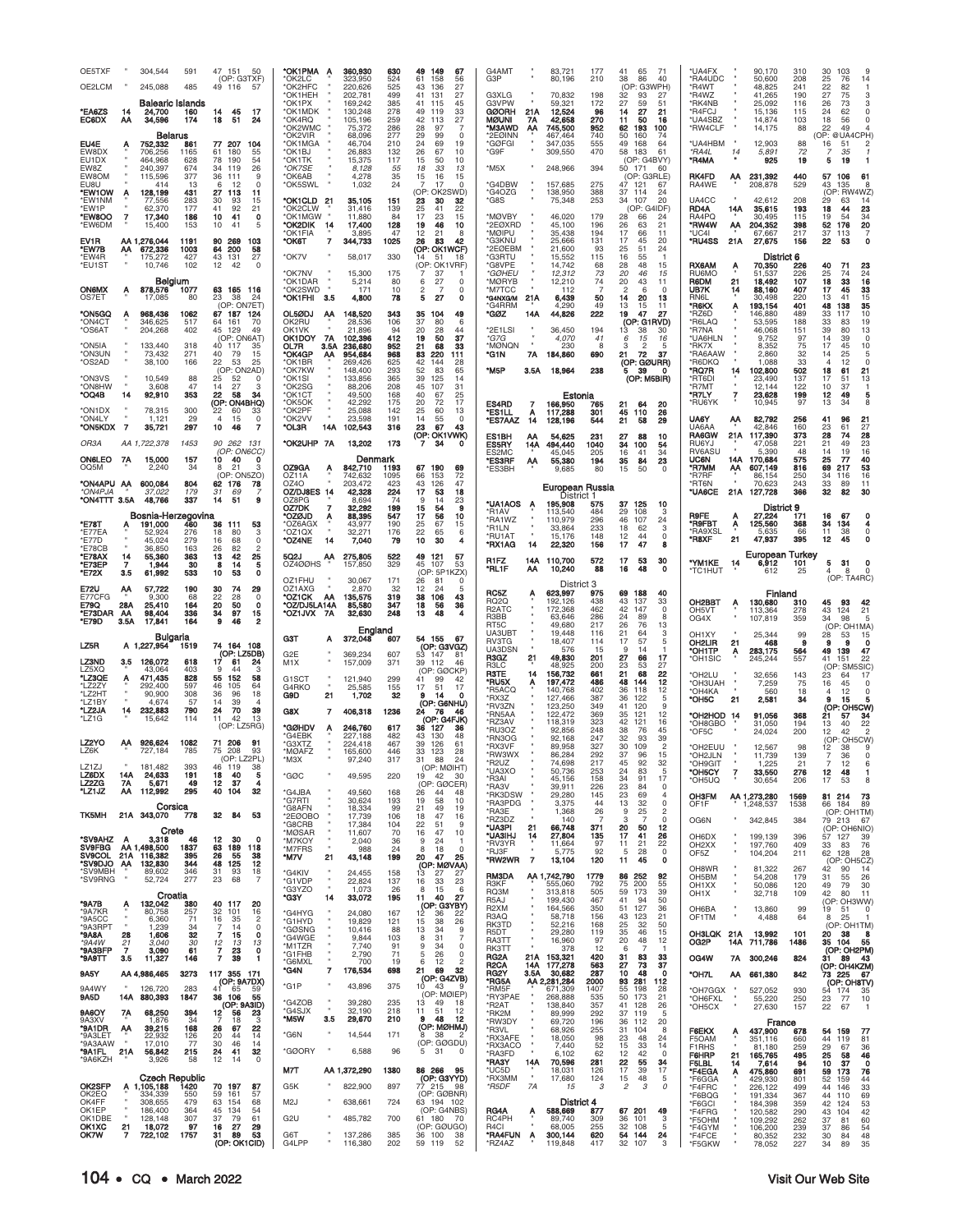| *F1IEH<br>*F4IRV<br>*F5RD<br>*F1IWH<br>*F5IVP<br>*F4CIB<br>*F5TYY<br>*F6APU<br>*F8CPA<br>*F4EEJ<br>*F5GGI<br>*F5ROX<br>14<br>*F1DHX<br>7<br>'F5PVJ<br>*F1IKA<br>*F5GFA<br>*F5BEG<br>3.5<br><b>F6AUS</b><br>AΑ<br>F6EQZ<br>F4HRM<br>F5PHW<br>F5BMI<br>F1ADG<br>F1TRE<br>28A<br>TM5J<br>F5NBX<br>F4DVX<br>14A<br>F1EBN<br>7A<br>F6AGM<br>F4EUG<br>*TM3Z<br>AA 3,660,079<br>*F8CRS<br>*F4ERS<br>*F4FHZ<br>*TM7Y<br>7A<br>*F4BKT<br>*F/DJ4MZ 3.5A                                                                                                                                                                                                                                                                                                                                                                                                                                                                                                                                     | 74,102<br>250<br>67,635<br>226<br>31,302<br>171<br>29,280<br>151<br>25.146<br>111<br>8,601<br>60<br>8,200<br>84<br>6,688<br>102<br>3,885<br>49<br>24<br>1,092<br>870<br>16<br>3,432<br>42<br>177,366<br>694<br>277<br>46,248<br>42,880<br>272<br>1,659<br>43<br>78,795<br>465<br>455,172<br>624<br>289,850<br>418<br>224,758<br>406<br>85,239<br>158<br>68,191<br>365<br>29,600<br>144<br>25,704<br>109<br>3,290<br>39<br>24<br>645,337<br>1468<br>143,338<br>352<br>497,336<br>1253<br>146,931<br>531<br>2371<br>928,676<br>789<br>449,064<br>775<br>43,368<br>205<br>170,126<br>675<br>4,851<br>45<br>1,078<br>25                                                                                                                                                                                                                                                                                                                                                                                                                                                                                                                                                                                                                                                                                                                                                                                                                                                                                                                                                 | 29<br>73<br>32<br>29<br>81<br>25<br>18<br>69<br>23<br>67<br>26<br>43<br>30<br>15<br>30<br>16<br>11<br>39<br>$\Omega$<br>8<br>36<br>0<br>21<br>15<br>$\Omega$<br>11<br>12<br>21<br>17<br>61<br>45<br>14<br>53<br>15<br>11<br>55<br>14<br>3<br>17<br>10<br>52<br>23<br>67<br>201<br>64<br>55<br>88<br>132<br>44<br>94<br>80<br>61<br>53<br>75<br>70<br>11<br>16<br>20<br>52<br>28<br>29<br>16<br>57<br>11<br>24<br>o<br>(OP: F5TMJ)<br>34<br>99<br>54<br>27<br>75<br>47<br>29<br>83<br>54<br>18<br>70<br>41<br>356<br>118<br>173<br>(OP: F4DSK)<br>90<br>134<br>49<br>133<br>82<br>22<br>19<br>63<br>21<br>67<br>33<br>(OP: F8BDQ)<br>31<br>9<br>18<br>4<br>O                                                                                                                                                                                                                                                                                                                                                                                                                                                                                                                                                                                                                                                                                                                                                                                                                                                                                                                                                                                                                                                              | *DL6UAA<br>2,679<br><b>DM3AW</b><br>2,312<br>*DL1JPF<br>2,277<br>*DF6JF<br>1.798<br>*DD9HK<br>1,530<br>*DL1STV<br>777<br>*DM3VPJ<br>667<br>*DD3QQ<br>594<br>*DJ1YFK<br>522<br>DL7URB<br>325<br>*DH8BQA<br>108<br>*DK2WH<br>21<br>89.585<br>*DLØRD<br>19,698<br>*DO1BEN<br>950<br>*DO2VI<br>616<br>*DH7SA<br>14<br>74,776<br>*DL1AKL<br>21,240<br>*DL3MB<br>17,640<br>*DJ7UC<br>15,732<br>*DLØGEO<br>7,661<br>*DL7TG<br>5,907<br>*DL5MHX<br>4,756<br>'DD5MA<br>3,672<br>*DL3YDY<br>1.152<br>*DM6DX<br>317,628<br>*DL1AIW<br>95,576<br>*DL2LDE<br>47,960<br>*DL5KUD<br>25,600<br>*DL2KWA<br>20,915<br>*DM7CW<br>11,610<br>*DD6OM<br>9,880<br>*DJ6TK<br>5,775<br>*DL9TU<br>3,672<br>*DL1YCF<br>2.346<br>*DF1MM<br>3.5<br>86,850<br>*DL5NAV<br>31,248<br>*DK2ZO<br>912<br>DK7A<br>AA 1,743,700<br>1298                                                                                                                                                                                                                                                                                                                                                                                                                                                                                                                                                                                                                                                                                                                                                                                                                                                                                                                                                                                                                                                                                                           | 24<br>20<br>24<br>3<br>29<br>9<br>19<br>6<br>33<br>10<br>23<br>$\Omega$<br>38<br>21<br>26<br>14<br>20<br>$\Omega$<br>20<br>6<br>$\Omega$<br>15<br>12<br>10<br>13<br>10<br>12<br>$\Omega$<br>15<br>12<br>6<br>11<br>11<br>3<br>11<br>5<br>295<br>27<br>30<br>58<br>109<br>15<br>26<br>26<br>(OP: DL3CQ)<br>27<br>8<br>11<br>21<br>10<br>12<br>O<br>18<br>310<br>56<br>30<br>178<br>13<br>43<br>116<br>11<br>39<br>22<br>94<br>14<br>31<br>24<br>74<br>11<br>10<br>26<br>(OP<br>DL2YAK<br>100<br>27<br>6<br>58<br>9<br>23<br>44<br>22<br>6<br>6<br>36<br>943<br>27<br>85<br>491<br>16<br>29<br>59<br>199<br>22<br>64<br>23<br>12<br>205<br>49<br>3<br>247<br>$\overline{7}$<br>40<br>143<br>8<br>37<br>$\Omega$<br>132<br>8<br>32<br>98<br>28<br>5<br>51<br>8<br>27<br>58<br>4<br>19<br>$\Omega$<br>525<br>12<br>59<br>19<br>284<br>42<br>8<br>12<br>29<br>3<br>16<br>90 292 148                                                                                                                                                                                                                                                                                                                                                                                                                                                                                                                                                                                                                                                                                                                                                                                                                                                                                                                                                                                                                                                                                                                                                                                                                                                                                                                                                                                                                                    | *DL7VDX<br>27,108<br>109<br>31<br>58<br>30<br>*DG3BZ<br>24,108<br>108<br>80<br>*DL6MHW<br>22,113<br>117<br>16<br>59<br>*DL5ANS<br>19,836<br>98<br>26<br>46<br>*DL7ALM<br>17,334<br>21<br>99<br>52<br>12,213<br>*DF7CB<br>76<br>15<br>37<br>*DK6OR<br>10,579<br>25<br>66<br>33<br>*DH6KM<br>7,776<br>15<br>24<br>70<br>*DF1LX<br>4,950<br>51<br>12<br>36<br>3,395<br>*DL4LT<br>52<br>11<br>24<br>*DL4VDA<br>2,870<br>13<br>35<br>14<br>*DF5EM<br>1,586<br>30<br>1 <sup>c</sup><br>*DO5NU<br>17,958<br>21A<br>91<br>18<br>29<br>'DL6GV<br>7,854<br>53<br>13<br>19<br>*DF4WC<br>53,156<br>44<br>232<br>18<br>14A<br>*DJ6OI<br>3.5A<br>9,805<br>40<br>99<br>Greece<br><b>SV3EXU</b><br>307,272<br>47 143<br>607<br>Α<br>SZ3P<br>7,395<br>70<br>11<br>36<br>(OP: SV3GKU)<br>*SV3SPC<br>61,686<br>250<br>30<br>94<br>A<br>*SV4RNT<br>145<br>22,825<br>21<br>62<br>*SV2SIF<br>14,118<br>23<br>93<br>51<br>22<br>'SV1CEI<br>11,088<br>29<br>60<br>*SV7CUD<br>6,435<br>18<br>47<br>25<br>*SV1SMX<br>4,018<br>43<br>15<br>*SV2CLJ<br>28<br>120<br>'SV2HXV<br>21<br>55,080<br>252<br>22<br>44<br>SV3SKM<br>32,144<br>165<br>19<br>35<br>*SV3IBQ<br>32,410<br>278<br>53<br>7<br>14<br>16,592<br>14<br>42<br>*SV1CDN<br>117<br>8,510<br>31<br>*SX200AEL 3.5<br>113<br>6<br>SV1RK<br>228,912<br>56<br>АА<br>388<br>126<br>SV2BXA<br>87,936<br>267<br>31<br>63<br>21A<br><b>SV3FUP</b><br>280<br>28<br>60<br>79.502<br>SV2ESW<br>60,912<br>227<br>27<br>49<br>SV1JG<br>14A<br>344,440<br>989<br>31<br>79<br>SX200DPJ<br>605<br>23<br>123.552<br>56<br>(OP<br>SV1DPJ)                                                                                                                                                                                                                                                                                                                                                                                                                                                                                                                                                                                                                                                                                                                                                                                                                                                                                                                                                                                                                                                                                                                                                                                                                                                                                                                                                                                                                                                                                                                                                                                                                                                                                                                                                                                                                                                                                                                                                                                                                 | 19<br>*IK4IDP<br>*I2XLF<br>13<br>16<br>*IK4QJF<br>15<br>*IK3AES<br>*IO7A<br>8<br>*IN3BJS<br>17<br>*ik7rvy<br>13<br>*IW4EGX<br>15<br>*IW2MYF<br>2<br>$\circ$<br>*IZ4YAB<br>*IU4HMY<br>14<br>*IQ3RP<br>*IK2SAR<br>26<br><b>'IW3IOD</b><br>19<br>35<br>*IK2AUK<br>*IZ8XXE<br>5<br>*IK2OVT<br>*IK8ARF<br>58<br>'IZ3DVU<br>*IKØCHU<br>4<br>*IZ6BXQ<br>*IZ5IMB<br>14<br>*IN3OWY<br>$\Omega$<br>*IU3GJD<br>4<br>*IW1CBG<br>21<br>*IK2FTB<br>12<br>*IW6PWC<br>*IK3MLF<br>O<br>24<br>*I1DXD<br>*IZ1PLH<br>28<br>з<br>*IK2REA<br>*IK6OIN<br>12<br>0<br>*IZ8FPK<br>*IZ8CLM<br>*IWØAEN<br>69<br>34<br>*I1YGQ<br>39<br>*IK1DFH<br>*I4JEE<br>32<br>48<br>*IW1CQ<br><b>'IK4XQT</b><br>20<br>*IK2RLS                                                                                                                                                                                                                                                                                                                                                                                                                                                                                                                                                                                                                                                                                                                                                                                                                                                                                                                                                  | 220,558<br>201,894<br>201,152<br>157.488<br>150,586<br>147,552<br>132,765<br>132,704<br>128,832<br>119,756<br>114,009<br>109,056<br>97,299<br>96,730<br>89,739<br>88,704<br>86,344<br>82,164<br>80,750<br>79,864<br>63,523<br>63,407<br>60,996<br>58,362<br>51,992<br>50,048<br>48,363<br>47,740<br>46,512<br>45,650<br>43,802<br>40,608<br>37,835<br>36,905<br>35,086<br>34,240<br>33,060<br>32,384<br>30,709<br>27,927<br>25,856                                                                                                                                                                                                                                                                                                                                                                                                                                                                                                                                                          | 413<br>48<br>120<br>487<br>43<br>126<br>422<br>50<br>127<br>347<br>44<br>106<br>352<br>44<br> 11<br>300<br>36<br>59<br>418<br>31<br>96<br>292<br>34<br>57<br>310<br>39<br>100<br>34<br>318<br>124<br>279<br>42<br>50<br>306<br>127<br>229<br>37<br>71<br>259<br>41<br>97<br>247<br>36<br>101<br>296<br>31<br>104<br>39<br>206<br>87<br>37<br>240<br>86<br>184<br>42<br>81<br>297<br>24<br>90<br>211<br>33<br>69<br>170<br>44<br>86<br>336<br>16<br>86<br>215<br>27<br>95<br>30<br>88<br>196<br>204<br>29<br>68<br>33<br>153<br>80<br>141<br>37<br>69<br>159<br>34<br>01<br>210<br>20<br>76<br>170<br>25<br>75<br>41<br>75<br>139<br>27<br>162<br>66<br>37<br>109<br>51<br>149<br>58<br>26<br>172<br>26<br>71<br>163<br>17<br>60<br>136<br>36<br>84<br>142<br>19<br>70<br>53<br>152<br>19<br>115<br>27<br>56                                                                                                                                                                                                                                                                                                                                                                                                                                                                                                                                                                                                                                                                                                                                                                                                                                                                                                                                                                                                         | 53<br>40<br>47<br>43<br>51<br>79<br>40<br>85<br>44<br>24<br>45<br>15<br>63<br>32<br>40<br>9<br>46<br>41<br>47<br>20<br>37<br>33<br>$\mathsf 0$<br>15<br>16<br>31<br>28<br>34<br>14<br>21<br>28<br>22<br>33<br>22<br>10<br>18<br>8<br>18<br>15<br>18                                                                                                                                                                                                                                                                                                                                    |
|-----------------------------------------------------------------------------------------------------------------------------------------------------------------------------------------------------------------------------------------------------------------------------------------------------------------------------------------------------------------------------------------------------------------------------------------------------------------------------------------------------------------------------------------------------------------------------------------------------------------------------------------------------------------------------------------------------------------------------------------------------------------------------------------------------------------------------------------------------------------------------------------------------------------------------------------------------------------------------------|---------------------------------------------------------------------------------------------------------------------------------------------------------------------------------------------------------------------------------------------------------------------------------------------------------------------------------------------------------------------------------------------------------------------------------------------------------------------------------------------------------------------------------------------------------------------------------------------------------------------------------------------------------------------------------------------------------------------------------------------------------------------------------------------------------------------------------------------------------------------------------------------------------------------------------------------------------------------------------------------------------------------------------------------------------------------------------------------------------------------------------------------------------------------------------------------------------------------------------------------------------------------------------------------------------------------------------------------------------------------------------------------------------------------------------------------------------------------------------------------------------------------------------------------------------------------|--------------------------------------------------------------------------------------------------------------------------------------------------------------------------------------------------------------------------------------------------------------------------------------------------------------------------------------------------------------------------------------------------------------------------------------------------------------------------------------------------------------------------------------------------------------------------------------------------------------------------------------------------------------------------------------------------------------------------------------------------------------------------------------------------------------------------------------------------------------------------------------------------------------------------------------------------------------------------------------------------------------------------------------------------------------------------------------------------------------------------------------------------------------------------------------------------------------------------------------------------------------------------------------------------------------------------------------------------------------------------------------------------------------------------------------------------------------------------------------------------------------------------------------------------------------------------------------------------------------------------------------------------------------------------------------------------------------------------|--------------------------------------------------------------------------------------------------------------------------------------------------------------------------------------------------------------------------------------------------------------------------------------------------------------------------------------------------------------------------------------------------------------------------------------------------------------------------------------------------------------------------------------------------------------------------------------------------------------------------------------------------------------------------------------------------------------------------------------------------------------------------------------------------------------------------------------------------------------------------------------------------------------------------------------------------------------------------------------------------------------------------------------------------------------------------------------------------------------------------------------------------------------------------------------------------------------------------------------------------------------------------------------------------------------------------------------------------------------------------------------------------------------------------------------------------------------------------------------------------------------------------------------------------------------------------------------------------------------------------------------------------------------------------------------------------------------------------------------------------------------------------------------------------------------------------------------------------------------------------------------------------------------|-------------------------------------------------------------------------------------------------------------------------------------------------------------------------------------------------------------------------------------------------------------------------------------------------------------------------------------------------------------------------------------------------------------------------------------------------------------------------------------------------------------------------------------------------------------------------------------------------------------------------------------------------------------------------------------------------------------------------------------------------------------------------------------------------------------------------------------------------------------------------------------------------------------------------------------------------------------------------------------------------------------------------------------------------------------------------------------------------------------------------------------------------------------------------------------------------------------------------------------------------------------------------------------------------------------------------------------------------------------------------------------------------------------------------------------------------------------------------------------------------------------------------------------------------------------------------------------------------------------------------------------------------------------------------------------------------------------------------------------------------------------------------------------------------------------------------------------------------------------------------------------------------------------------------------------------------------------------------------------------------------------------------------------------------------------------------------------------------------------------------------------------------------------------------------------------------------------------------------------------------------------------------------------------------------------------|-----------------------------------------------------------------------------------------------------------------------------------------------------------------------------------------------------------------------------------------------------------------------------------------------------------------------------------------------------------------------------------------------------------------------------------------------------------------------------------------------------------------------------------------------------------------------------------------------------------------------------------------------------------------------------------------------------------------------------------------------------------------------------------------------------------------------------------------------------------------------------------------------------------------------------------------------------------------------------------------------------------------------------------------------------------------------------------------------------------------------------------------------------------------------------------------------------------------------------------------------------------------------------------------------------------------------------------------------------------------------------------------------------------------------------------------------------------------------------------------------------------------------------------------------------------------------------------------------------------------------------------------------------------------------------------------------------------------------------------------------------------------------------------------------------------------------------------------------------------------------------------------------------------------------------------------------------------------------------------------------------------------------------------------------------------------------------------------------------------------------------------------------------------------------------------------------------------------------------------------------------------------------------------------------------------------------------------------------------------------------------------------------------------------------------------------------------------------------------------------------------------------------------------------------------------------------------------------------------------------------------------------------------------------------------------------------------------------------------------------------------------------------------------------------------------------------------------------------------------------------------------------------------------------------------------------------------------------------------------------------------------------------------------------------------------------------------------------------------------------------------------------------------------------------------------------------------------------------------------------------------------------------------------------------------------------------------------------------------------------------------------------------------------------------------------------------------------------------------------------------------------------------------------------------------------------------|---------------------------------------------------------------------------------------------------------------------------------------------------------------------------------------------------------------------------------------------------------------------------------------------------------------------------------------------------------------------------------------------------------------------------------------------------------------------------------------------------------------------------------------------------------------------------------------------------------------------------------------------------------------------------------------------------------------------------------------------------------------------------------------------------------------------------------------------------------------------------------------------------------------------------------------------------------------------------------------------------------------------------------------------------------------------------------------------------------------------------------------------------------------------------------------------------------------------------------------------------------------------------------------------------------------------------------------------------------------------------------------------------------------------------------------------------------------------------------------------------------------------------------------------------------------------------------------------------------------------------------------|---------------------------------------------------------------------------------------------------------------------------------------------------------------------------------------------------------------------------------------------------------------------------------------------------------------------------------------------------------------------------------------------------------------------------------------------------------------------------------------------------------------------------------------------------------------------------------------------------------------------------------------------------------------------------------------------------------------------------------------------------------------------------------------------------------------------------------------------------------------------------------------------------------------------------------------------------------------------------------------------|---------------------------------------------------------------------------------------------------------------------------------------------------------------------------------------------------------------------------------------------------------------------------------------------------------------------------------------------------------------------------------------------------------------------------------------------------------------------------------------------------------------------------------------------------------------------------------------------------------------------------------------------------------------------------------------------------------------------------------------------------------------------------------------------------------------------------------------------------------------------------------------------------------------------------------------------------------------------------------------------------------------------------------------------------------------------------------------------------------------------------------------------------------------------------------------------------------------------------------------------------------------------------------------------------------------------------------------------------------------------------------------------------------------------------------------------------------------------------------------------------------------------------------------------------------------------------------------------------------------------------------------------------------------------------------------------------------------------------------------------------------------------------------------------------------------------|----------------------------------------------------------------------------------------------------------------------------------------------------------------------------------------------------------------------------------------------------------------------------------------------------------------------------------------------------------------------------------------------------------------------------------------------------------------------------------------------------------------------------------------------------------------------------------------|
| DM5RC<br>Ą<br>DQ1P<br>DF2RG<br>DK1FW<br>DL4ZA<br>DK2AT<br>DF5BX<br>DK6CQ<br>DL1DTL<br>DL3LJ<br>DL4ABR<br>DF2MC<br>DK3GI<br>DL3XM<br>DJ2AX<br>DL1DAW<br>DJ5TT<br>DK6IM<br>DL6NAV<br>DF5SI<br>DL9NDV<br>DF6QE<br>DK3AX<br><b>DL3BQA</b><br>21<br>DH6BH<br>14<br><b>DL2SWW</b><br>3.5<br>DIZLX<br>*DG6IMR<br>A<br>*DJ1OJ<br>*DK1KC<br>*DL8ULF<br>*DL2TR<br>*DB2KT<br>*DG2BWG<br>*DK3WN<br>*DL6SFR<br>*DL1EAL<br>*DJ2IA<br>*DL1ZBO<br>*DL5JS<br>*DJ4WM<br>*DF3IS<br>*DJ9KH<br>*DD7UW<br>×<br>×<br>*DJ3GE<br>*DK9BM<br>*DK2CC<br>*DL1EHG<br>*DK2WU<br>*DL9YED<br>*DL3BRE<br>*DG6ME<br>*DL6FCK<br>*DM6EE<br>*DL7UKT<br>*DB1KK<br>*DH7NK<br>*DL9ZWG<br>*DL2LMS<br>*DF3TZ<br>*DF7OA<br>*DG2MB<br>*DF3EH<br>*DL2HYH<br>*DM2DLG<br>*DL1HSI<br>*DM4AB<br>*DL3FBB<br>*DL8ZAJ<br>*DL9GMC<br>*DK9ZE<br>*DGØKS<br>*DL5IF<br>*DL2GMI<br>*DL6LBT<br>*DL8ZU<br>*DK3PM<br>*DL6RBH<br>*DL8SDC<br>*DF4XF<br>*DG2BAR<br>*DK1LRS<br>*DL9FB<br>*DG1NPM<br>*DL3AS<br>*DL4APJ<br>*DJ4XR<br>*DL2AK<br>*DKØBM | Germany<br>821<br>607,321<br>489,022<br>643<br>460,200<br>595<br>221,520<br>493<br>207,225<br>404<br>191,592<br>435<br>174,482<br>407<br>174,097<br>343<br>133,749<br>321<br>110,250<br>289<br>86,112<br>271<br>206<br>73.304<br>67,940<br>170<br>61,608<br>184<br>57,824<br>214<br>56,434<br>175<br>32,424<br>203<br>28,275<br>114<br>22,968<br>99<br>13,983<br>78<br>11,844<br>68<br>48<br>6,148<br>1.050<br>18<br>254,898<br>646<br>54,153<br>233<br>400<br>49,368<br>450<br>19<br>446,907<br>674<br>407,563<br>657<br>387,810<br>658<br>306,969<br>703<br>240.195<br>602<br>217,047<br>493<br>187,902<br>449<br>186,102<br>414<br>181.113<br>377<br>152.110<br>342<br>147.408<br>293<br>146,025<br>427<br>130,272<br>298<br>129,904<br>344<br>129,592<br>310<br>117.424<br>302<br>115,150<br>303<br>96,822<br>259<br>95,795<br>284<br>249<br>95,669<br>91,014<br>265<br>63,075<br>191<br>57,682<br>169<br>56,769<br>149<br>56,322<br>200<br>52,210<br>221<br>49,560<br>199<br>49,368<br>252<br>46,492<br>194<br>43,992<br>193<br>43,520<br>173<br>40,138<br>148<br>39,045<br>123<br>36,842<br>160<br>32,544<br>135<br>28,896<br>136<br>27,639<br>108<br>24,684<br>132<br>24,180<br>134<br>23,800<br>131<br>22,960<br>138<br>19,800<br>107<br>18,486<br>115<br>16,766<br>95<br>16,416<br>110<br>16,200<br>96<br>83<br>15,372<br>12,480<br>89<br>77<br>11,484<br>62<br>10,703<br>9,636<br>80<br>67<br>8,710<br>56<br>7,995<br>5,775<br>60<br>5,452<br>53<br>5,346<br>63<br>5,300<br>65<br>4,959<br>46<br>4,214<br>49<br>53<br>4,160<br>3,094<br>41<br>2,844<br>52 | 68<br>197<br>76<br>69<br>174<br>80<br>71<br>172<br>82<br>45<br>118<br>45<br>40<br>113<br>72<br>48<br>129<br>39<br>41<br>35<br>130<br>52<br>45<br>112<br>43<br>45<br>105<br>32<br>37<br>106<br>35<br>31<br>78<br>29<br>41<br>84<br>40<br>42<br>38<br>98<br>15<br>35<br>95<br>q<br>33<br>41<br>65<br>19<br>58<br>25<br>28<br>34<br>21<br>33<br>34<br>52<br>6<br>21<br>28<br>50<br>18<br>17<br>23<br>11<br>5<br>32<br>44<br>77<br>20<br>50<br>29<br>10<br>46<br>12<br>2<br>$\Omega$<br>13<br>66<br>181<br>64<br>59<br>170<br>64<br>53<br>158<br>67<br>43<br>143<br>35<br>14<br>43<br>144<br>43<br>128<br>42<br>41<br>122<br>35<br>42<br>135<br>34<br>50<br>42<br>127<br>46<br>48<br>111<br>39<br>53<br>130<br>37<br>26<br>114<br>38<br>93<br>53<br>43<br>27<br>114<br>37<br>45<br>112<br>31<br>41<br>107<br>38<br>112<br>25<br>37<br>91<br>35<br>102<br>23<br>36<br>38<br>103<br>32<br>30<br>80<br>44<br>20<br>36<br>89<br>33<br>32<br>86<br>36<br>43<br>70<br>30<br>74<br>22<br>6<br>27<br>82<br>23<br>75<br>20<br>82<br>24<br>15<br>30<br>70<br>18<br>28<br>83<br>6<br>32<br>82<br>14<br>34<br>72<br>16<br>37<br>22<br>78<br>18<br>24<br>67<br>69<br>13<br>31<br>31<br>52<br>13<br>66<br>31<br>14<br>13<br>24<br>65<br>69<br>24<br>0<br>25<br>71<br>$\overline{4}$<br>18<br>12<br>52<br>24<br>47<br>17<br>23<br>52<br>3<br>21<br>54<br>8<br>20<br>52<br>4<br>22<br>52<br>$\overline{7}$<br>23<br>45<br>16<br>20<br>58<br>$^{\circ}$<br>17<br>33<br>16<br>20<br>41<br>16<br>17<br>41<br>8<br>20<br>33<br>12<br>22<br>37<br>6<br>19<br>36<br>0<br>16<br>31<br>0<br>15<br>$\Omega$<br>39<br>13<br>37<br>0<br>19<br>27<br>11<br>15<br>27<br>1<br>29<br>$\Omega$<br>11<br>10<br>24<br>0<br>10<br>26<br>$\Omega$<br>(OP: DK7CH) | DK2OY<br>1,505,994<br>1232<br>DM5TI<br>1,203,624<br>1190<br><b>DAØBCC</b><br>1,141,461<br>1056<br>DL2OE<br>1059<br>1,044,144<br>DL1QW<br>1,042,002<br>DF8QB<br>896,826<br>DL5XJ<br>893.217<br>DD <sub>1</sub> .JN<br>675,510<br>DJ3NG<br>674,688<br>DF4XX<br>666,900<br>DK2LO<br>656,107<br>DQ85ØDOM*<br>594,638<br>DK9IP<br>502,983<br>DF6QV<br>494,650<br>DL1RTL<br>494,125<br>DL1NEO<br>456,088<br>DJ5AN<br>427,652<br>DK6WL<br>403,949<br>DL5AXX<br>381,070<br>DH1TS <sub>1</sub><br>316,720<br>DF8V<br>263,000<br>DL2DCX<br>237,900<br>DL6KVA<br>217,728<br>DL9UP<br>192,474<br>DM <sub>5</sub><br>191,011<br><b>DHØGHU</b><br>162,336<br>DJ5IW<br>150,046<br>DL5ST<br>144,265<br>DC <sub>6</sub> O<br>144,060<br>DL1STG<br>126,630<br>DK8ZZ<br>121,068<br>DJ5MW<br>111,384<br>DM7XX<br>103,806<br>DJ9KM<br>93,224<br>DL9GCG<br>83,172<br>DJ9HX<br>52,404<br>DL5ASK<br>44,540<br>DL8RDL<br>34,553<br>19,398<br>DK9HN<br>DL7CX<br>15,416<br>DL8MKG<br>9,664<br>DL4JLM<br>5,562<br>DM3VL<br>221<br><b>DK3RA</b><br>21A<br>25,120<br>DJ5CT<br>14A<br>75,480<br>DL1LOD<br>38,304<br><b>7A</b><br>170,240<br>DL4ME<br>DP6A<br>3.5A<br>88,061<br>DL6JZ<br>81,844<br>×<br>DF8AA<br>16,016<br>×<br>DL6DH<br>8,928<br>*DK8NT<br>AA<br>594,813<br>*DL8TG<br>467,254<br>*DL2NBU<br>430,496<br>386,078<br>*DK5TX<br>*DF7JC<br>253,112<br>*DL1GME<br>245,692<br>*DF1LON<br>236,808<br>*DL5ARM<br>225,638<br>*DL5SDN<br>204,546<br>*DO4DAN<br>154,870<br>*DM5JBN<br>150,670<br>*DJ4WT<br>119,152<br>*DL7YS<br>96,560<br>*DL9NCR<br>95,877<br>*DL9PN<br>94,604<br>*DM4EAX<br>75,831<br>*DM5B<br>75,616<br>*DNØUKW<br>71,760<br>*DL4KW<br>68,160<br>*DL6EZ<br>65,280<br>*DL4EAX<br>62,550<br>*DKØKG<br>55,485<br>*DJ4MX<br>53,862<br>*DG6UAX<br>50,184<br>*DL1DWR<br>44,506<br>*DC6CX<br>36,424<br>*DL1CW<br>32,864<br>*DJ1MM<br>30,888<br>29,975<br>*DJ9MH<br>*DK7TY<br>29,400<br>*DF9XV<br>28,560<br>*DF1HF<br>27,846 | (OP: DJ8VH)<br>88<br>259<br>136<br>90<br>230<br>118<br>95<br>265<br>117<br>(OP: DL6NDW)<br>90<br>234<br>108<br>984<br>88<br>243<br>107<br>988<br>78<br>216<br>99<br>744<br>89<br>283<br>109<br>901<br>66<br>194<br>85<br>892<br>62<br>184<br>90<br>760<br>77<br>212<br>91<br>763<br>76<br>201<br>96<br>1000<br>59<br>182<br>61<br>(OP: DL3SYA)<br>Ż5<br>541<br>158<br>118<br>659<br>57<br>183<br>85<br>633<br>74<br>193<br>68<br>79<br>472<br>211<br>86<br>534<br>74<br>89<br>168<br>537<br>68<br>157<br>74<br>515<br>65<br>107<br>93<br>500<br>63<br>182<br>51<br>79<br>406<br>54<br>130<br>(OP: DF8VO)<br>455<br>53<br>152<br>39<br>363<br>53<br>95<br>-76<br>355<br>45<br>96<br>81<br>47<br>309<br>127<br>77<br>(OP: DF3VM<br>243<br>59<br>161<br>47<br>322<br>41<br>97<br>61<br>294<br>49<br>132<br>34<br>49<br>330<br>117<br>44<br>(OP: DL3DW)<br>282<br>48<br>110<br>43<br>283<br>35<br>60<br>82<br>200<br>60<br>137<br>24<br>256<br>52<br>38<br>232<br>49<br>99<br>24<br>208<br>42<br>36<br>96<br>37<br>163<br>26<br>69<br>139<br>34<br>71<br>26<br>154<br>26<br>15<br>68<br>30<br>89<br>57<br>19<br>94<br>25<br>46<br>11<br>63<br>17<br>33<br>14<br>45<br>14<br>13<br>27<br>6<br>5<br>6<br>2<br>$\frac{25}{23}$<br>114<br>31<br>24<br>386<br>59<br>20<br>168<br>22<br>23<br>51<br>28<br>31<br>81<br>610<br>17<br>27<br>431<br>63<br>(OP: DL8OH)<br>572<br>13<br>12<br>54<br>9<br>163<br>43<br>$\overline{4}$<br>99<br>8<br>37<br>3<br>904<br>65 190<br>66<br>686<br>59<br>170<br>78<br>525<br>79<br>193<br>80<br>501<br>67<br>169<br>86<br>498<br>49<br>139<br>44<br>445<br>54<br>52<br>151<br>47<br>435<br>164<br>42<br>461<br>45<br>138<br>44<br>42 137<br>40<br>426<br>433<br>33<br>-95<br>42<br>340<br>39<br>107<br>44<br>290<br>40<br>39<br>97<br>259<br>36<br>101<br>33<br>37<br>22<br>317<br>100<br>346<br>27<br>87<br>20<br>234<br>35 103<br>23<br>273<br>33<br>86<br>20<br>(OP: DK2CB)<br>259<br>31<br>77<br>22<br>210<br>33<br>74<br>35<br>29<br>62<br>37<br>208<br>35<br>201<br>97<br>18<br>13<br>390<br>68<br>$\Omega$<br>(OP: DK2BK)<br>168<br>34<br>71<br>36<br>190<br>32<br>77<br>14<br>31<br>154<br>27<br>61<br>158<br>28<br>73<br>15<br>27<br>17<br>154<br>60<br>169<br>20<br>83<br>5<br>124<br>32<br>76<br>-1<br>135<br>26<br>10<br>69<br>23<br>109<br>43<br>39<br>29<br>8<br>111<br>89 | 27<br><b>SV2JAO</b><br>7A<br>341,392<br>995<br>82<br>SV2BXZ<br>446<br>3.5A<br>63,144<br>11<br>56<br>334<br>15<br>57<br>'SX2ØØJFL<br>AA<br>45,990<br>(OP: SV1JFL)<br>*SV2AEL 21A<br>64,766<br>268<br>26<br>49<br>Guernsey<br>*GUØSUP 21<br>44,954<br>195<br>18<br>41<br>*GUØUVH<br>864<br>$\overline{c}$<br>20<br>Hungary<br>192<br>HA8BQ<br>32,400<br>16<br>49<br>-14<br>62<br>*HAØMS<br>14<br>56,056<br>269<br>20<br>27<br>*HA8TKS<br>1,272<br>8<br>15<br><b>HA2VR</b><br>5,699<br>26<br>АА<br>65<br>9<br><b>HA1SN</b><br>21A<br>406,203<br>937<br>32<br>79<br>HA5AQ<br>92<br>28<br>37<br>20.336<br>HG1S<br>14A<br>814,905<br>34<br>107<br>1611<br>(OP: HA1DAE)<br>HG5D<br>711,591<br>1484<br>34<br>104<br>(OP: HA8QZ)<br><b>HAØHW</b><br>28,628<br>200<br>18<br>40<br><b>HA1TJ</b><br>159,669<br>705<br>66<br>3.5A<br>18<br>225<br>HA8BT<br>30.800<br>11<br>52<br>*HG2DX<br>248,094<br>401<br>55<br>109<br>АА<br>*HAØHV<br>14A<br>20<br>51,022<br>234<br>54<br>38,553<br>14<br>48<br>*HA1TIB<br>7Α<br>265<br>13,098<br>110<br>$\bf{9}$<br>*HA8WY<br>3.5A<br>44<br>Iceland<br>TF2CT<br>41 134<br>69,849<br>177<br>14<br>19<br>TF3IRA<br>2,244<br>32<br>(OP: TF3DC)<br>TF1AM<br>7<br>182,970<br>778<br>20<br>64<br>142,200<br>41<br>"TF2MSN<br>283<br>105<br>A<br>250<br>'TF3VS<br>62,830<br>25<br>68<br>*TF3VE<br>27,648<br>19<br>172<br>84<br>TF3AO<br>165,206<br>14A<br>644<br>19<br>56<br>*TF3PPN<br>14A<br>5,840<br>73<br>7<br>29<br>Ireland<br>EI8KF<br>12.558<br>17<br>35<br>82<br>А<br>EI1E<br>21<br>154,697<br>590<br>21<br>52<br>*EI3GRB<br>47,264<br>197<br>27<br>68<br>Ą<br>25<br>*EI8KW<br>46,800<br>189<br>80<br>21<br>*EI3CTB<br>23,460<br>104<br>51<br>57<br>14<br>30<br>*EI4GAB<br>5,148<br>*EI2HIB<br>14<br>7<br>196<br>9<br>5<br>5<br>12<br>10<br>*EI9ES<br>7<br>416<br>EI2JD<br>691,542<br>77 204<br>АА<br>814<br>EI6JK<br>14A<br>232,601<br>587<br>28<br>83<br>40<br><b>7A</b><br>13<br>*EI2GLB<br>21,280<br>126<br>Italy<br><b>IV3SKB</b><br>878,080<br>1100<br>68 142<br>A<br><b>IV3AVQ</b><br>609,840<br>65<br>183<br>823<br>IC8SQS<br>327,598<br>774<br>55 178<br>IK1BPL<br>268,765<br>503<br>45<br>132<br>IC8FJX<br>190,376<br>468<br>44<br>136<br>×<br><b>IV3KKW</b><br>172,890<br>505<br>38<br>125<br>IK2AHB<br>170,980<br>351<br>36<br>116<br><b>IK1UGX</b><br>127,008<br>365<br>33<br>116<br>IU1HHH<br>47,071<br>233<br>19<br>67<br>IZ3QHA<br>40,375<br>240<br>16<br>79<br>IZ3KUY<br>27<br>37,177<br>172<br>76<br><b>IV3NVB</b><br>36,540<br>159<br>31<br>74<br>IK2IKW<br>29,859<br>33<br>68<br>115<br>IU4CSS<br>23,600<br>19<br>60<br>161<br>IK4HPS<br>18,792<br>126<br>19<br>44<br>IW2DOY<br>16,296<br>75<br>23<br>35<br><b>IKØPCJ</b><br>6,042<br>41<br>18<br>23<br><b>IKØYUT</b><br>5,060<br>12<br>30<br>54<br>IK8GYS<br>1,200<br>21<br>11<br>16<br><b>IZ4REF</b><br>28<br>1,210<br>27<br>14<br>8<br>21<br>291<br><b>I3FGX</b><br>95,893<br>29<br>70<br>IZ4GOL<br>20<br>37<br>36,125<br>173<br>22<br><b>IK3ASM</b><br>37<br>22,294<br>128<br><b>IK4GNI</b><br>14<br>295,960<br>30<br>845<br>75<br>20<br>353<br>63<br>I2JIN<br>94,192<br>IZ1PMC<br>18<br>42<br>25,988<br>118<br>$\frac{7}{1}$<br>IK8NBE<br>18<br>66,825<br>330<br>61<br>IZ2MGN<br>59,874<br>276<br>16<br>57<br><b>IV3DMJ</b><br>49<br>49,629<br>353<br>13<br>IZ4DZD<br>5,880<br>86<br>6<br>29<br><b>I4AVG</b><br>155,511<br>20<br>3.5<br>692<br>61<br>IK2GWH<br>14,658<br>196<br>6<br>36<br>*IK1JJM<br>Α<br>527,310<br>730<br>56 172<br>*IK1RGK<br>514,420<br>779<br>53<br>136<br>×<br>*IK2BUF<br>491,130<br>670<br>61 186<br>*IU4JJP<br>46<br>142<br>279,908<br>496 | *I2BZN<br>43<br>*IWØRLC<br>5<br>*IZ8BFV<br>*IZ4OSH<br>*IK2EBP<br>31<br>*IZ1MHY<br>*I4IKW<br>32<br>*IU1HFK<br>12<br>*IN3EYI<br>*IZ1GLX<br>*IK2YSJ<br>*IW2JRV<br>16<br>16<br>*IZ3ALW<br>*IK1ZVJ<br>-1<br>*IK3ZBM<br>*I2XYI<br>в<br>*IK2QIN<br>50<br>*IW8RFH<br>17<br>*IK3TPP<br>58<br>*IZ3NXA<br>*IKØEIE<br>55<br>*IZ7UMS<br>*IK5RUN<br>10<br>*IV3AEB<br>29<br>*IW3RCK<br>7<br>67<br>*IW2CXJ<br>23<br>*IZ7XNB<br>9<br>*IK4MTF<br>6<br><b>'IK2UEX</b><br>*IUØFVU<br>*IZ5ILK<br>*IW2ENA<br>24<br>*I3PXN<br>8<br>*IW1PNJ<br>30<br>*IU5ICR<br>54<br>*IKØALH<br><b>IKØREP</b><br>29<br>*IK3OCD<br>5<br>38<br><b>IK2YCW</b><br>4<br>IZ1PKV<br><b>IV3WMS</b><br>IK1PMR<br>-17<br>40<br><b>IØWBX</b><br>17<br>I2DJX<br>12<br>I2SVA<br>30<br>IK2XSL<br>IK5PWS<br>$\circ$<br>I2WIJ<br>$\frac{2}{1}$<br><b>IKØXBX</b><br>IZ3XEF<br>92<br>IZ8DVD<br>52<br>IZ4IRO<br>23<br>IW2NOO<br>IW1FRU<br>IZ4UFB<br>110<br>82<br><b>I1NVU</b><br>$\overline{0}$<br>IC8POF<br>68<br>IZ2DLV<br>IK2YXB<br>32<br>$\overline{7}$<br>IK3SCB<br>IX1CLD<br>54<br>40<br>IZ3GOM<br>17<br>IZ1ZHG<br>$\mathbf 0$<br><b>IV3VFR</b><br>10<br><b>IK8TEM</b><br>IZ2ODM<br>21<br>10<br><b>IK4ZHH</b><br><b>IK2TDM</b><br>$\overline{1}$<br>9<br>IZ4ZZB<br><b>IK1NEG</b><br>26<br>12<br>IZ6TSA<br>$\overline{c}$<br>IW1CHX<br>3<br>IZ8BGY<br>IZ2FOS<br>$\mathbf 0$<br>34<br>IZ2DII<br>28<br>IK2LFF<br>IQ1DF<br>12<br>46<br><b>IN3VVK</b><br>33<br>29<br>IW1QN<br>20<br>IV3ZXQ<br>29<br><b>IU1LCU</b><br>9<br><b>IW3SSD</b><br>$\mathbf 0$<br>IZ5EME<br>30<br>IU4AZC<br>$\mathbf 0$<br>IZ4AKO<br>82<br><b>IV3TMV</b><br>100<br><b>I1JTQ</b><br>74<br><b>IU1JCZ</b><br>66<br>IK6VXO | 23,229<br>22,500<br>19,096<br>17,892<br>15,471<br>9,798<br>8,442<br>8,370<br>6.795<br>6,596<br>5,335<br>5,074<br>2,135<br>2,046<br>1,890<br>1,612<br>1,392<br>1,053<br>28<br>294<br>21<br>42,024<br>38,160<br>25,575<br>11.628<br>14<br>87,360<br>49,567<br>46,154<br>40,908<br>33,215<br>10,080<br>2.400<br>816<br>228<br>160,173<br>131,334<br>115,248<br>87,264<br>82,618<br>2,889<br>AA 4,768,126<br>1,362,030<br>809,616<br>792,939<br>770,784<br>601,446<br>499,041<br>277,986<br>259,618<br>247,940<br>219,480<br>191,526<br>135,720<br>117,594<br>116,071<br>109,652<br>87,066<br>64,894<br>45,747<br>42,795<br>23,896<br>20,700<br>18,880<br>15,470<br>11,600<br>10,248<br>5,146<br>4,888<br>28A<br>1,100<br>21A<br>354,477<br>111,352<br>24,569<br>14A<br>723,038<br>254,240<br>234,360<br>225,610<br>73,062<br>6,435<br>640<br>7Α<br>696,960<br>501,952<br>385,074<br>88,011<br>68,040<br>60,600<br>19,092<br>2,030<br>3.5A<br>174,840<br>87,398<br>$\alpha$<br>32,370<br>29,370 | 154<br>15<br>71<br>106<br>28<br>54<br>27<br>106<br>54<br>43<br>131<br>16<br>92<br>21<br>46<br>62<br>35<br>17<br>58<br>19<br>35<br>69<br>17<br>44<br>83<br>11<br>34<br>27<br>119<br>7<br>13<br>42<br>64<br>27<br>66<br>9<br>32<br>11<br>19<br>22<br>33<br>11<br>30<br>10<br>19<br>31<br>11<br>1 <sup>c</sup><br>24<br>6<br>13<br>25<br>8<br>19<br>12<br>5<br>9<br>164<br>28<br>45<br>23<br>50<br>135<br>15<br>153<br>35<br>22<br>28<br>68<br>298<br>22<br>63<br>220<br>18<br>48<br>225<br>18<br>53<br>235<br>17<br>46<br>147<br>12<br>41<br>10<br>32<br>115<br>7<br>17<br>44<br>3<br>16<br>3<br>12<br>8<br>4<br>702<br>17<br>66<br>553<br>19<br>69<br>606<br>14<br>58<br>453<br>15<br>52<br>412<br>60<br>16<br>62<br>4<br>23<br>123<br>3005<br>351<br>172<br>(OP: IT9RGY)<br>1368<br>211<br>- 120<br>84<br>806<br>78<br>214<br>112<br>788<br>241 101<br>85<br>1052<br>61<br>187<br>709<br>66<br>199<br>51<br>725<br>157<br>47<br>504<br>97<br>440<br>57<br>153<br>425<br>52<br>137<br>54<br>410<br>125<br>48<br>344<br>129<br>275<br>39<br>79<br>359<br>25<br>70<br>354<br>28<br>79<br>304<br>32<br>89<br>80<br>358<br>26<br>190<br>33<br>59<br>31<br>162<br>55<br>130<br>34<br>61<br>31<br>87<br>41<br>132<br>35<br>20<br>20<br>111<br>51<br>22<br>38<br>112<br>27<br>83<br>13<br>62<br>20<br>18<br>62<br>15<br>39<br>47<br>22<br>19<br>21<br>8<br>12<br>762<br>33<br>92<br>348<br>29<br>53<br>132<br>19<br>43<br>1534<br>34<br>103<br>23<br>763<br>66<br>816<br>23<br>65<br>28<br>77<br>656<br>265<br>23<br>65<br>22<br>64<br>11<br>11<br>20<br>5<br>(OP: IK1HJS)<br>1755<br>32<br>97<br>32<br>1164<br>98<br>30<br>87<br>1061<br>473<br>19<br>61<br>387<br>16<br>55<br>300<br>16<br>62<br>121<br>16<br>55<br>35<br>$\overline{7}$<br>19<br>728<br>18<br>68<br>518<br>13<br>58<br>55<br>208<br>11<br>227<br>48<br>9 | 18<br>12<br>14<br>17<br>g<br>$\mathcal{L}$<br>$\mathbf 0$<br>$\mathbf 0$<br>5<br>$\Omega$<br>5<br>$\mathbf 0$<br>o<br>29<br>$\overline{33}$<br>25<br>18<br>35<br>31<br>23<br>21<br>38<br>3<br>6<br>11<br>$\Omega$<br>28<br>30<br>26<br>29<br>25<br>$\Omega$<br>88<br>89<br>95<br>70<br>61<br>64<br>57<br>56<br>$\frac{77}{46}$<br>42<br>37<br>20<br>50<br>31<br>40<br>31<br>14<br>9<br>5<br>18<br>23<br>8<br>6<br>0<br>48<br>$^{42}_{17}$<br>57<br>51<br>47<br>49<br>35<br>12<br>$\Omega$<br>51<br>54<br>45<br>19<br>19<br>22<br>$\ensuremath{\mathsf{3}}$<br>3<br>34<br>18<br>17<br>9 |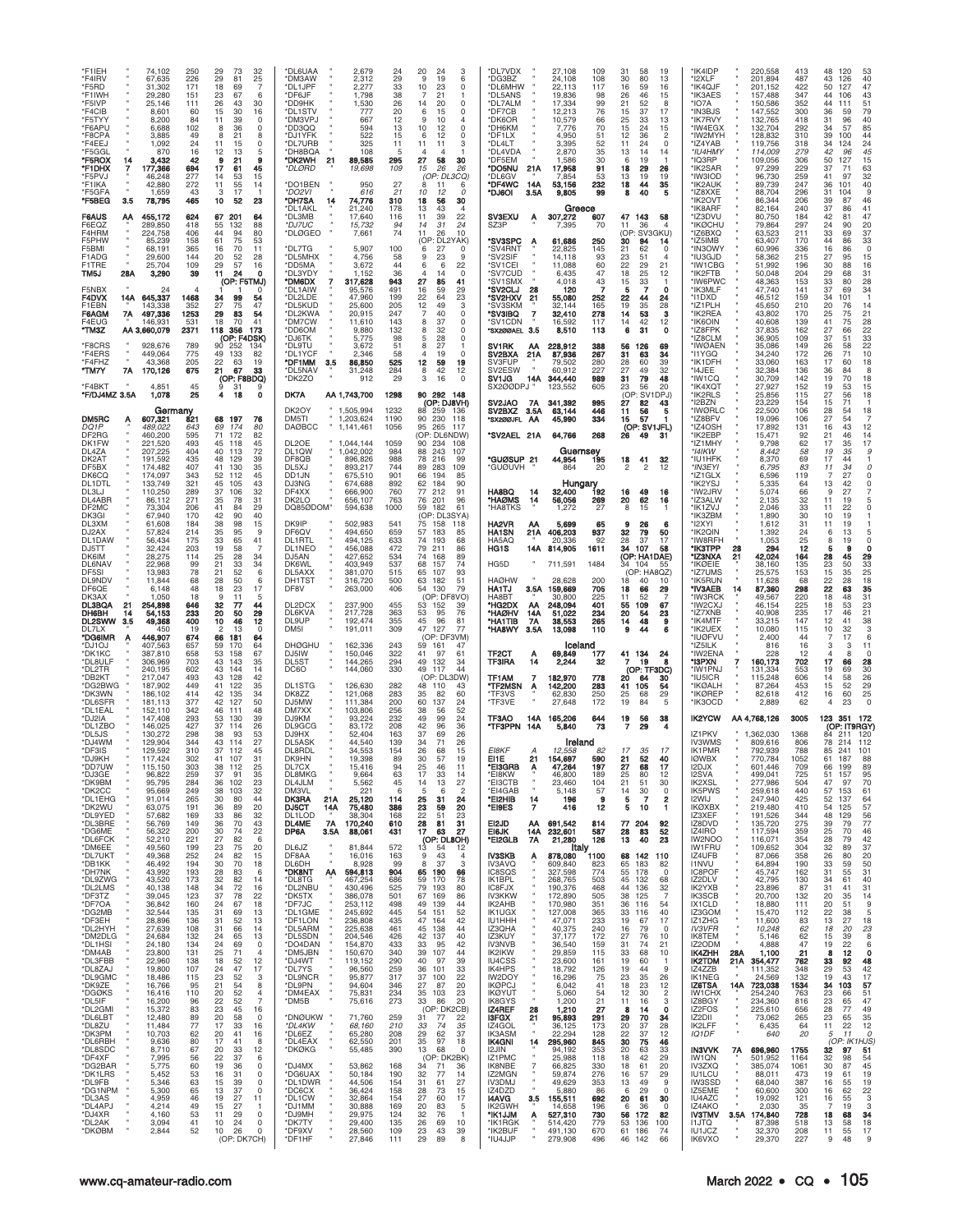| *IZ5ICH<br>*IW2MXY<br>*IK4ZIF<br>*IW5EIJ<br>*IV3HAX<br>*IZ8WDH<br>*IZ4JMA<br>*IKØPEA<br>*I4VEO<br>*IK3YBX<br>*IN3FHE<br>*IK2SAI<br>*IK4UOA<br>*IK8FIQ<br>*IK2SGF<br>*IZ3ZOO<br>*IK1TTD<br>'IZ4BOY<br>'IØ/S58Y<br>*IV3JCC<br>'IZ8CCW<br>'IZ8GNR<br>*IZ8EFD<br>*IV3XZG<br>*IU8DKG<br>*IK4RVG<br>'IK2LOL<br>*IK2XDE<br>ʻIK3SSJ<br>*I1WXY<br>*IV3DXW<br>*IZ5OQX<br><b>XQLM*</b> | AA<br>21A<br>14A<br>7A<br>3.5A<br>А | 724,314<br>577,654<br>296.786<br>224,058<br>172.074<br>162,800<br>138,749<br>101,911<br>65,940<br>54,849<br>48.180<br>42,904<br>34,314<br>29,648<br>14,352<br>10,980<br>10,716<br>2,664<br>1,330<br>99,218<br>12,272<br>6.771<br>216,801<br>50,578<br>2,457<br>132,960<br>18,972<br>65,554<br>40,950<br>16,965<br>3,816<br>162<br>Jersey<br>244,800 | 981<br>790<br>431<br>456<br>314<br>385<br>412<br>196<br>218<br>177<br>149<br>165<br>137<br>129<br>96<br>94<br>74<br>27<br>20<br>275<br>108<br>42<br>638<br>168<br>28<br>555<br>146<br>476<br>272<br>128<br>70<br>11<br>603 | 71<br>203<br>92<br>62<br>185<br>94<br>65<br>150<br>86<br>44<br>124<br>46<br>51<br>140<br>50<br>46<br>143<br>31<br>39<br>130<br>$\Omega$<br>58<br>123<br>42<br>17<br>70<br>18<br>35<br>29<br>77<br>38<br>30<br>64<br>33<br>70<br>21<br>24<br>66<br>24<br>19<br>29<br>61<br>20<br>37<br>21<br>12<br>47<br>$\overline{c}$<br>22<br>49<br>5<br>11<br>11<br>14<br>14<br>17<br>31<br>36<br>66<br>16<br>31<br>5<br>20<br>17<br>24<br>28<br>79<br>46<br>22<br>43<br>56<br>12<br>18<br>9<br>19<br>35<br>66<br>11<br>50<br>10<br>53<br>10<br>10<br>53<br>15<br>9<br>46<br>10<br>4<br>32<br>0<br>2<br>$\overline{7}$<br>$\Omega$<br>38 139<br>23 | PA <sub>5</sub> N<br>PA5KT<br>PC4H<br>PA <sub>1</sub> CA<br><b>PA3GVI</b><br>7A<br>136,974<br>PA <sub>1</sub> M<br><b>*PA2TA</b><br>347,853<br>ΑА<br>*PE1OYB<br>285,978<br>*PC1PM<br>193,314<br>*PA3DTR<br>122,388<br>*PDØME<br>113,971<br>*PA3DUU<br>*PA3GDG<br>*PG5V<br>*PD1RP<br>*PDØJMH<br>*PA3EVY<br>*PAØGRU<br>*PE4BAS<br>*PE4A<br>*PA3HGF<br>*PD3LPA<br>*PC5D<br>*PA2VS<br>*PE4KH<br>*PD4RD<br>*PA2PKZ<br>*PAØRRS<br>*PE1HWO<br>'Z32U<br>*Z35Z<br>21<br>*Z33YL<br>14 | 63,468<br>235<br>18,746<br>100<br>17,400<br>102<br>1,836<br>25<br>598<br>59,878<br>295<br>643<br>558<br>473<br>295<br>381<br>96,849<br>250<br>72,473<br>247<br>59,085<br>297<br>57,352<br>198<br>257<br>55,440<br>42,210<br>193<br>39,300<br>193<br>36,720<br>130<br>35,643<br>166<br>30,192<br>150<br>23,562<br>146<br>135<br>22,185<br>22,126<br>150<br>22.010<br>151<br>9,519<br>78<br>4,522<br>70<br>1,885<br>31<br>792<br>25<br>North Macedonia<br>220<br>56,870<br>108<br>14,880<br>9,240<br>127 | 27<br>80<br>22<br>21<br>58<br>12<br>16<br>45<br>14<br>13<br>18<br>5<br>19<br>30<br>62<br>16<br>64<br>18<br>46<br>148<br>55<br>50<br>55<br>126<br>40<br>130<br>32<br>35<br>40<br>113<br>30<br>28<br>85<br>29<br>70<br>54<br>27<br>83<br>27<br>22<br>68<br>11<br>28<br>87<br>19<br>20<br>70<br>15<br>25<br>61<br>19<br>22<br>64<br>14<br>(OP: PG6F)<br>30<br>65<br>25<br>24<br>72<br>13<br>26<br>10<br>66<br>14<br>43<br>20<br>19<br>54<br>14<br>18<br>51<br>5<br>17<br>$\mathfrak{p}$<br>52<br>11<br>38<br>8<br>11<br>27<br>0<br>2<br>7<br>20<br>6<br>17<br>1<br>28<br>83<br>10<br>15<br>31<br>14<br>9<br>35<br>$\Omega$ | *SP9ZHR<br>*SQ4HKU<br>'SQ2OMK<br>SP6SOZ<br>*SP9Z<br>'SP9BCH<br>*SP9CTS<br>*SP2TQQ<br>*SP9IVD<br>*SP3OL<br>3.5<br>'SP6IHE<br>*SQ8NGO<br>*SP9KJU<br>*SP3AMO<br>SN7Q<br>SP8KP<br><b>SP9KR</b><br>SP1MWN<br>SN <sub>5N</sub><br>SQ8N<br><b>SP6NIN</b><br>SP7IIT<br>28A<br>SN5X<br>21A<br>SP3A<br>14A<br>SP3CMX<br>'SQ6ELK AA<br>*SP3EMA<br>*SP6FXY<br>'SP5GNI | 2,508<br>980<br>672<br>646<br>34,400<br>25,137<br>10,920<br>9.900<br>4,921<br>26,158<br>13,770<br>9,760<br>1,144<br>24<br>AA 5,815,370<br>3692<br>406,980<br>369,373<br>329,112<br>205,508<br>25,317<br>210<br>99<br>338,832<br>147,423<br>2,736<br>312,375<br>284,886<br>200,860<br>188,573 | 33<br>9<br>19<br>5<br>(OP: SP9EMI)<br>17<br>6<br>6<br>8<br>9<br>11<br>14<br>1<br>15<br>9<br>5<br>-5<br>16<br>199<br>14<br>50<br>268<br>8<br>40<br>л.<br>138<br>33<br>5<br>4<br>9<br>$\mathfrak{p}$<br>99<br>39<br>31<br>$\mathbf 0$<br>66<br>6<br>270<br>9<br>46<br>3<br>155<br>8<br>38<br>5<br>140<br>35<br>0<br>5<br>$\Omega$<br>38<br>3<br>19<br>(OP: SP9MDY)<br>$\overline{4}$<br>2<br>$\overline{4}$<br>0<br>119 341 178<br>(OP: SP7GIQ)<br>689<br>60<br>164<br>-61<br>142<br>584<br>61<br>68<br>634<br>152<br>49<br>51<br>591<br>30<br>108<br>28<br>(OP: SP5KP)<br>99<br>25<br>39<br>33<br>$\overline{7}$<br>$\overline{2}$<br>$\overline{7}$<br>-5<br>11<br>7<br>o<br>4<br>749<br>34<br>97<br>50<br>(OP: SP5GRM)<br>384<br>31<br>85<br>41<br>33<br>9<br>19<br>8<br>589<br>53<br>149<br>43<br>587<br>51<br>157<br>30<br>356<br>48<br>105<br>67<br>386<br>128<br>45<br>44 | YT4TT<br>*YT7E<br>'YT9WW<br>*YU8NU<br>YU7BW<br>YT3X<br>YT4T<br>*YT2U<br>*YUØW<br>*YT2B<br>IT9SSI<br><b>IT9STX</b><br>*IT9FRX<br>*IT9ACJ<br>*IT9CKA<br>*IT9AJP<br>*IT9BDM<br>*IT9NKT<br>*IT9JGX<br>*IR9D<br><b>IT9VCE</b><br>IT9XTP<br><b>IT9WDC</b><br><b>*IT9ESW</b><br>*IT9GHW<br><b>"IT9RBW 28A</b><br>*IT9LKX<br>*IT9/IZ2WFL<br>*IT9UFP | 7<br>21A<br>816,525<br>14A<br>3.5A<br>361,728<br>ΑА<br>7A<br>129,349<br>21<br>14<br>324,896<br>300,288<br>A<br>21<br>107,670<br>14<br>7<br>231,530<br>AA 1,127,904<br>28A<br>352,944<br>14A<br>155,488<br>ΑА<br>21A<br>14A | 23,616<br>146<br>39,932<br>330<br>29,049<br>213<br>22,050<br>179<br>2,788<br>30<br>1716<br>87,438<br>578<br>660<br>108<br>10,746<br>535<br>Sicily<br>39,732<br>182<br>974<br>645<br>38,418<br>199<br>27,819<br>142<br>27<br>1,416<br>499<br>38<br>1,377<br>180<br>9<br>808<br>1378<br>6,358<br>74<br>1049<br>329<br>37,000<br>169<br>72<br>7,791<br>97<br>17,150<br>55<br>6,120<br>48,762<br>279 | 13<br>47<br>12<br>10<br>48<br>g<br>48<br>8<br>13<br>11<br>48<br>10<br>g<br>15<br>34<br>103<br>54<br>13<br>11<br>54<br>43<br>52<br>161<br>10<br>C<br>44<br>22<br>72<br>27<br>17<br>37<br>30<br>52<br>24<br>66<br>73<br>49<br>134<br>28<br>82<br>25<br>69<br>5<br>17<br>$\mathbf{o}$<br>17<br>59<br>35<br>21<br>0<br>6<br>$\circ$<br>$\overline{4}$<br>8<br>24<br>69<br>44<br>(OP: IW3RUA)<br>68<br>205<br>99<br>0<br>23<br>11<br>73<br>52<br>27<br>48<br>52<br>126<br>24<br>24<br>52<br>$\mathbf 0$<br>35<br>14<br>20<br>36<br>14<br>16<br>19<br>10<br>13<br>38<br>30 |
|-----------------------------------------------------------------------------------------------------------------------------------------------------------------------------------------------------------------------------------------------------------------------------------------------------------------------------------------------------------------------------|-------------------------------------|-----------------------------------------------------------------------------------------------------------------------------------------------------------------------------------------------------------------------------------------------------------------------------------------------------------------------------------------------------|----------------------------------------------------------------------------------------------------------------------------------------------------------------------------------------------------------------------------|---------------------------------------------------------------------------------------------------------------------------------------------------------------------------------------------------------------------------------------------------------------------------------------------------------------------------------------------------------------------------------------------------------------------------------------------------------------------------------------------------------------------------------------------------------------------------------------------------------------------------------------|-----------------------------------------------------------------------------------------------------------------------------------------------------------------------------------------------------------------------------------------------------------------------------------------------------------------------------------------------------------------------------------------------------------------------------------------------------------------------------|--------------------------------------------------------------------------------------------------------------------------------------------------------------------------------------------------------------------------------------------------------------------------------------------------------------------------------------------------------------------------------------------------------------------------------------------------------------------------------------------------------|-------------------------------------------------------------------------------------------------------------------------------------------------------------------------------------------------------------------------------------------------------------------------------------------------------------------------------------------------------------------------------------------------------------------------------------------------------------------------------------------------------------------------------------------------------------------------------------------------------------------------|-----------------------------------------------------------------------------------------------------------------------------------------------------------------------------------------------------------------------------------------------------------------------------------------------------------------------------------------------------------|----------------------------------------------------------------------------------------------------------------------------------------------------------------------------------------------------------------------------------------------------------------------------------------------|--------------------------------------------------------------------------------------------------------------------------------------------------------------------------------------------------------------------------------------------------------------------------------------------------------------------------------------------------------------------------------------------------------------------------------------------------------------------------------------------------------------------------------------------------------------------------------------------------------------------------------------------------------------------------------------------------------------------------------------------------------------------------------------------------------------------------------------------------------------------------------|---------------------------------------------------------------------------------------------------------------------------------------------------------------------------------------------------------------------------------------------------------------------------------------------------------------------------------------------|----------------------------------------------------------------------------------------------------------------------------------------------------------------------------------------------------------------------------|--------------------------------------------------------------------------------------------------------------------------------------------------------------------------------------------------------------------------------------------------------------------------------------------------------------------------------------------------------------------------------------------------|----------------------------------------------------------------------------------------------------------------------------------------------------------------------------------------------------------------------------------------------------------------------------------------------------------------------------------------------------------------------------------------------------------------------------------------------------------------------------------------------------------------------------------------------------------------------|
| UA <sub>2</sub> CZ                                                                                                                                                                                                                                                                                                                                                          | А                                   | Kaliningrad<br>106,784                                                                                                                                                                                                                                                                                                                              | 375                                                                                                                                                                                                                        | (OP: MØRTI)<br>101<br>26<br>15                                                                                                                                                                                                                                                                                                                                                                                                                                                                                                                                                                                                        | *Z36N<br>7<br>Z33F<br>3.5<br>Z35T<br>631,891<br>14A                                                                                                                                                                                                                                                                                                                                                                                                                         | 71,878<br>435<br>239<br>25,016<br>1568                                                                                                                                                                                                                                                                                                                                                                                                                                                                 | 14<br>56<br>13<br>$\overline{7}$<br>46<br>$\Omega$<br>32<br>83<br>54                                                                                                                                                                                                                                                                                                                                                                                                                                                                                                                                                    | *SN5WD<br>*SP5SR<br>*SP6MLX                                                                                                                                                                                                                                                                                                                               | 80,137<br>46,599<br>44,247                                                                                                                                                                                                                                                                   | 313<br>27<br>96<br>4<br>(OP: SO5WD)<br>139<br>41<br>91<br>15<br>111<br>36<br>55<br>56                                                                                                                                                                                                                                                                                                                                                                                                                                                                                                                                                                                                                                                                                                                                                                                          | <b>OM3R</b><br>OM5MX                                                                                                                                                                                                                                                                                                                        | A<br>199.332                                                                                                                                                                                                               | <b>Slovak Republic</b><br>254,736<br>479<br>437                                                                                                                                                                                                                                                                                                                                                  | 47 150<br>47<br>(OP: OM3CFR)<br>48<br>135<br>43                                                                                                                                                                                                                                                                                                                                                                                                                                                                                                                      |
| *RN2FQ<br>*RU2F<br>YL2CI                                                                                                                                                                                                                                                                                                                                                    | Α<br>21<br>14                       | 34,680<br>25,740<br>Latvia<br>166,796                                                                                                                                                                                                                                                                                                               | 145<br>126<br>811                                                                                                                                                                                                          | 31<br>81<br>8<br>21<br>35<br>22<br>24<br>73                                                                                                                                                                                                                                                                                                                                                                                                                                                                                                                                                                                           | *Z32ID<br>7Α<br>152,439<br><b>Z39A</b><br>MI <sub>5</sub> K<br>3.5<br>134,805                                                                                                                                                                                                                                                                                                                                                                                               | 616<br>14,229<br>142<br>Northern Ireland<br>673                                                                                                                                                                                                                                                                                                                                                                                                                                                        | 19<br>70<br>30<br>10<br>41<br>$\Omega$<br>53<br>14<br>28                                                                                                                                                                                                                                                                                                                                                                                                                                                                                                                                                                | *SP2FOV<br>*SP6OJK 21A<br>'SNØR<br>*SP6AXW 14A                                                                                                                                                                                                                                                                                                            | 40,470<br>125,268<br>273<br>119,980                                                                                                                                                                                                                                                          | 33<br>151<br>58<br>23<br>355<br>30<br>76<br>37<br>11<br>8<br>$\Omega$<br>5<br>(OP: SQ9IAU)<br>351<br>28<br>73<br>39                                                                                                                                                                                                                                                                                                                                                                                                                                                                                                                                                                                                                                                                                                                                                            | *OM2WX<br><b>OM8MF</b><br>*OM7AG<br>*OM5AST<br>OM3RJB <sup>*</sup>                                                                                                                                                                                                                                                                          | 153,750                                                                                                                                                                                                                    | 349<br>262<br>93,969<br>77,127<br>322<br>30,970<br>147<br>25,456<br>151                                                                                                                                                                                                                                                                                                                          | 32<br>46<br>127<br>$^{24}_{15}$<br>93<br>42<br>29<br>97<br>21<br>56<br>18<br>20<br>18<br>48                                                                                                                                                                                                                                                                                                                                                                                                                                                                          |
| <b>YL3CU</b><br>'YL2NK<br>*YL3GAZ<br>*YL2QG                                                                                                                                                                                                                                                                                                                                 | 7<br>A<br>3.5                       | 176,220<br>151,905<br>101,736<br>29,998                                                                                                                                                                                                                                                                                                             | 784<br>386<br>490<br>294                                                                                                                                                                                                   | 22<br>66<br>22<br>48<br>129<br>18<br>18<br>87<br>3<br>8<br>44<br>1                                                                                                                                                                                                                                                                                                                                                                                                                                                                                                                                                                    | *GI7AXB<br>222,460<br>A<br>*GI1GKI<br>115,634<br>*MIØH<br>100,775                                                                                                                                                                                                                                                                                                                                                                                                           | 503<br>268<br>346                                                                                                                                                                                                                                                                                                                                                                                                                                                                                      | (OP: MIØSLE)<br>36<br>92<br>68<br>38<br>77<br>64<br>24<br>103<br>18                                                                                                                                                                                                                                                                                                                                                                                                                                                                                                                                                     | *SN1T<br>*SOØN                                                                                                                                                                                                                                                                                                                                            | 94,430<br>4,922                                                                                                                                                                                                                                                                              | 21<br>284<br>63<br>49<br>(OP: SP1NQN)<br>47<br>10<br>23<br>13<br>(OP: SQ9CNN)                                                                                                                                                                                                                                                                                                                                                                                                                                                                                                                                                                                                                                                                                                                                                                                                  | <b>OM&amp;JP</b><br>'OM7PY<br>*OM3ZWA 3.5                                                                                                                                                                                                                                                                                                   | 14                                                                                                                                                                                                                         | 54,035<br>237<br>14,040<br>103<br>72,600<br>498                                                                                                                                                                                                                                                                                                                                                  | OM5MB<br>(OP<br>20<br>56<br>25<br>$\frac{10}{9}$<br>13<br>42<br>12<br>54                                                                                                                                                                                                                                                                                                                                                                                                                                                                                             |
| YL2GD<br>YL9T                                                                                                                                                                                                                                                                                                                                                               |                                     | AA 1,575,885<br>688,344                                                                                                                                                                                                                                                                                                                             | 1452<br>919                                                                                                                                                                                                                | 97 256<br>112<br>77 220<br>47<br>(OP: YL2TW)                                                                                                                                                                                                                                                                                                                                                                                                                                                                                                                                                                                          | *MIØKXX<br>*MIØDWE 14                                                                                                                                                                                                                                                                                                                                                                                                                                                       | 2.025<br>41<br>23,332<br>129                                                                                                                                                                                                                                                                                                                                                                                                                                                                           | (OP: MIØKOA)<br>12<br>33<br>$\Omega$<br>10<br>30<br>36                                                                                                                                                                                                                                                                                                                                                                                                                                                                                                                                                                  | 'SP4Z<br>*HF6C<br>7A<br>SP2MKI                                                                                                                                                                                                                                                                                                                            | 4,368<br>116,328<br>38,000                                                                                                                                                                                                                                                                   | 40<br>10<br>21<br>8<br>522<br>20<br>69<br>22<br>(OP: SP6OPC)<br>244<br>51<br>12<br>13                                                                                                                                                                                                                                                                                                                                                                                                                                                                                                                                                                                                                                                                                                                                                                                          | *OM5KM<br>OM5ZW<br>OM7JG                                                                                                                                                                                                                                                                                                                    | AA 4,918,980<br>296.808                                                                                                                                                                                                    | 31,428<br>300<br>3149<br>540                                                                                                                                                                                                                                                                                                                                                                     | 2<br>$\overline{7}$<br>45<br>119<br>341<br>178<br>52<br>136<br>61                                                                                                                                                                                                                                                                                                                                                                                                                                                                                                    |
| YL7X<br>*YL1ZF<br>'YL3ES                                                                                                                                                                                                                                                                                                                                                    |                                     | 3.5A 126,825<br>AA 1,467,860<br>19,789                                                                                                                                                                                                                                                                                                              | 656<br>1476<br>135                                                                                                                                                                                                         | 15<br>62<br>18<br>(OP: YL2LY)<br>89 272<br>99<br>15<br>5<br>57                                                                                                                                                                                                                                                                                                                                                                                                                                                                                                                                                                        | *MIØNUM AA<br>LC3A<br>A 2,935,862                                                                                                                                                                                                                                                                                                                                                                                                                                           | 7,000<br>83<br>Norway<br>2464                                                                                                                                                                                                                                                                                                                                                                                                                                                                          | 14<br>36<br>0<br>90 250 142                                                                                                                                                                                                                                                                                                                                                                                                                                                                                                                                                                                             | *SP2EWQ 3.5A<br>*SP3MT<br>CR6T                                                                                                                                                                                                                                                                                                                            | 14,820<br>8,496<br>Portugal                                                                                                                                                                                                                                                                  | 149<br>9<br>43<br>0<br>142<br>32<br>0<br>4<br>83<br>54                                                                                                                                                                                                                                                                                                                                                                                                                                                                                                                                                                                                                                                                                                                                                                                                                         | OM2VL<br>OM3CW<br><b>OMØA</b><br><b>OM4O</b>                                                                                                                                                                                                                                                                                                | 14A<br>806,256<br>3.5A                                                                                                                                                                                                     | 1605<br>52,416<br>222<br>297<br>33,687<br>92                                                                                                                                                                                                                                                                                                                                                     | 35<br>107<br>56<br>21<br>$\frac{35}{2}$<br>40<br>9<br>46<br>(OP: OMØAAO)                                                                                                                                                                                                                                                                                                                                                                                                                                                                                             |
| HBØ/DL5YM AA<br><b>HBØWR</b>                                                                                                                                                                                                                                                                                                                                                |                                     | Liechtenstein<br>739,305<br>28,667                                                                                                                                                                                                                                                                                                                  | 993<br>125                                                                                                                                                                                                                 | 45 161<br>109<br>28<br>61<br>20                                                                                                                                                                                                                                                                                                                                                                                                                                                                                                                                                                                                       | LA7VK<br>444,428<br>LC5W<br>186,366<br>LB2WG<br>165,680<br>*LA5LJA<br>541,926<br>A                                                                                                                                                                                                                                                                                                                                                                                          | 770<br>498<br>379<br>799                                                                                                                                                                                                                                                                                                                                                                                                                                                                               | (OP: LB8IB)<br>54<br>165<br>55<br>32<br>34<br>112<br>38<br>102<br>50<br>64<br>58<br>184                                                                                                                                                                                                                                                                                                                                                                                                                                                                                                                                 | 21<br>CT7AIX<br>14<br>°CT1FOQ<br>14                                                                                                                                                                                                                                                                                                                       | 646,850<br>1536<br>48,015<br>48,880                                                                                                                                                                                                                                                          | 33<br>(OP: CT1ESV)<br>206<br>49<br>14<br>34<br>235<br>13<br>51<br>30                                                                                                                                                                                                                                                                                                                                                                                                                                                                                                                                                                                                                                                                                                                                                                                                           |                                                                                                                                                                                                                                                                                                                                             | АΑ                                                                                                                                                                                                                         | 20,370<br>Slovenia                                                                                                                                                                                                                                                                                                                                                                               | 25<br>58<br>14<br>(OP: OM3NI)                                                                                                                                                                                                                                                                                                                                                                                                                                                                                                                                        |
| LY2PAD<br>LY9Y<br>*LY5T<br>*LY2BUU                                                                                                                                                                                                                                                                                                                                          | Α<br>Α                              | Lithuania<br>192,672<br>26,904<br>419,720<br>95.760                                                                                                                                                                                                                                                                                                 | 423<br>107<br>716<br>303                                                                                                                                                                                                   | 47 130<br>39<br>38<br>66<br>10<br>58<br>174<br>48<br>30<br>108<br>14                                                                                                                                                                                                                                                                                                                                                                                                                                                                                                                                                                  | *LA2HFA<br>*LA7SI<br>*LA2XNA<br>*LC7D<br>*LA8OKA                                                                                                                                                                                                                                                                                                                                                                                                                            | 98,092<br>268<br>274<br>84,096<br>70,875<br>263<br>49<br>5,141<br>4.230<br>45                                                                                                                                                                                                                                                                                                                                                                                                                          | 41<br>119<br>19<br>35<br>97<br>14<br>29<br>77<br>19<br>17<br>35<br>-1<br>(OP: LA6PBA)<br>12<br>31<br>2                                                                                                                                                                                                                                                                                                                                                                                                                                                                                                                  | CT7/PA3GCU AA<br>*CR6K<br>*CT1BXT                                                                                                                                                                                                                                                                                                                         | 494,768<br>2908<br>AA 4,073,552<br>33,274<br>Romania                                                                                                                                                                                                                                         | 868<br>48<br>154<br>70<br>102<br>316 174<br>(OP: CT1ILT)<br>116<br>36<br>68<br>27                                                                                                                                                                                                                                                                                                                                                                                                                                                                                                                                                                                                                                                                                                                                                                                              | S54MC<br>S51JQ<br>S53X<br>*S57AM<br>*S5Ø3ØXX 14                                                                                                                                                                                                                                                                                             | 213,598<br>14<br>113,256<br>$3.5\,$<br>145,137<br>421,651<br>A<br>346,281                                                                                                                                                  | 747<br>413<br>711<br>625<br>841                                                                                                                                                                                                                                                                                                                                                                  | 23<br>65<br>45<br>18<br>56<br>43<br>63<br>24<br>65<br>14<br>61<br>163<br>51<br>32<br>86<br>(OP: S5ØXX)                                                                                                                                                                                                                                                                                                                                                                                                                                                               |
| LY7Z<br>LY2SA<br>LY1R<br>LY3CY                                                                                                                                                                                                                                                                                                                                              |                                     | AA 3,533,413<br>533,869<br>520,072<br>96.200                                                                                                                                                                                                                                                                                                        | 2501<br>601<br>817<br>317                                                                                                                                                                                                  | 118 349<br>144<br>220<br>77<br>74<br>56<br>117<br>86<br>29<br>15<br>104                                                                                                                                                                                                                                                                                                                                                                                                                                                                                                                                                               | *LA4NL<br>14<br>*LA6OP<br>7<br>LC6C<br>592,067<br>АΑ                                                                                                                                                                                                                                                                                                                                                                                                                        | 32,232<br>201<br>2,013<br>40<br>956                                                                                                                                                                                                                                                                                                                                                                                                                                                                    | 17<br>$\overline{7}$<br>55<br>$\overline{7}$<br>26<br>0<br>57 166<br>78                                                                                                                                                                                                                                                                                                                                                                                                                                                                                                                                                 | YPØC<br>A<br>21<br>YO3LW<br>*YO6HSU<br>A<br>*YO2LXW                                                                                                                                                                                                                                                                                                       | 977,637<br>1310<br>4,068<br>204,848<br>133,280                                                                                                                                                                                                                                               | 70<br>184<br>83<br>13<br>8<br>15<br>41<br>415<br>44<br>119<br>54<br>18<br>395<br>37<br>115                                                                                                                                                                                                                                                                                                                                                                                                                                                                                                                                                                                                                                                                                                                                                                                     | <b>S52WW</b><br>S57DX<br>S51CK<br>S52X                                                                                                                                                                                                                                                                                                      | ΑА<br>410,313<br>14A<br>628,380<br>7Α<br>456,757<br>3.5A<br>192,774                                                                                                                                                        | 766<br>1401<br>1285<br>835                                                                                                                                                                                                                                                                                                                                                                       | 43<br>126<br>64<br>55<br>31<br>94<br>87<br>44<br>30<br>29<br>18<br>67                                                                                                                                                                                                                                                                                                                                                                                                                                                                                                |
| *LY2TS<br>*LY7W<br>*LY4BF                                                                                                                                                                                                                                                                                                                                                   | AA                                  | 93,152<br>73,030<br>34,553                                                                                                                                                                                                                                                                                                                          | 245<br>267<br>153                                                                                                                                                                                                          | 38<br>90<br>36<br>27<br>99<br>8<br>(OP: LY2NZ)<br>27<br>67<br>15                                                                                                                                                                                                                                                                                                                                                                                                                                                                                                                                                                      | LA3WAA<br>382,690<br>LC9S<br>14A                                                                                                                                                                                                                                                                                                                                                                                                                                            | 671<br>222<br>38,220                                                                                                                                                                                                                                                                                                                                                                                                                                                                                   | (OP: LA6VQ)<br>52<br>116<br>-77<br>12<br>42<br>24<br>(OP: LA9GSA)                                                                                                                                                                                                                                                                                                                                                                                                                                                                                                                                                       | *YO4SI<br>*YO9CWY<br>*YO3YV<br>*YO5FMT                                                                                                                                                                                                                                                                                                                    | 117,120<br>116,154<br>109,368<br>76,880                                                                                                                                                                                                                                                      | 268<br>45<br>105<br>42<br>355<br>39<br>111<br>12<br>301<br>40<br>94<br>34<br>258<br>34<br>108<br>13                                                                                                                                                                                                                                                                                                                                                                                                                                                                                                                                                                                                                                                                                                                                                                            | *S563ØA<br>'S55X                                                                                                                                                                                                                                                                                                                            | 473,628<br>ΑА                                                                                                                                                                                                              | 638<br>8,122<br>91                                                                                                                                                                                                                                                                                                                                                                               | 90<br>55<br>203<br>(OP: S56A)<br>20<br>42                                                                                                                                                                                                                                                                                                                                                                                                                                                                                                                            |
| LX4ØDA<br>*LX1NO                                                                                                                                                                                                                                                                                                                                                            | А<br>21                             | Luxembourg<br>140,238<br>2,408                                                                                                                                                                                                                                                                                                                      | 497<br>36                                                                                                                                                                                                                  | 34 113<br>$\Omega$<br>(OP: LX1DA)<br>10<br>0                                                                                                                                                                                                                                                                                                                                                                                                                                                                                                                                                                                          | *LA9TY<br>662,900<br>ΑА<br>*LA3BPA<br>272,916<br>*LB6VI<br>*LC1R                                                                                                                                                                                                                                                                                                                                                                                                            | 823<br>491<br>325<br>87,780<br>42,480<br>204                                                                                                                                                                                                                                                                                                                                                                                                                                                           | 73<br>196<br>81<br>49<br>156<br>47<br>24<br>88<br>21<br>22<br>82<br>16<br>(OP: LB5SH)                                                                                                                                                                                                                                                                                                                                                                                                                                                                                                                                   | *YO7LYM<br>*YO3APJ<br>*YO8DHA<br>21<br>*YO2IS<br>*YO5AXF                                                                                                                                                                                                                                                                                                  | 43,014<br>9,447<br>77,794<br>22,725<br>31,248                                                                                                                                                                                                                                                | 214<br>21<br>76<br>10<br>73<br>50<br>16<br>-1<br>42<br>328<br>35<br>20<br>138<br>18<br>30<br>27<br>45                                                                                                                                                                                                                                                                                                                                                                                                                                                                                                                                                                                                                                                                                                                                                                          | EA2XR<br>EA1DA<br>EA2KU                                                                                                                                                                                                                                                                                                                     | 645,794<br>A<br>279,078<br>207,819                                                                                                                                                                                         | Spain<br>1011<br>507<br>614                                                                                                                                                                                                                                                                                                                                                                      | 44<br>135<br>99<br>49<br>58<br>134<br>41<br>111<br>27                                                                                                                                                                                                                                                                                                                                                                                                                                                                                                                |
| LX7I<br>*LX1ER<br>*LX1HD                                                                                                                                                                                                                                                                                                                                                    | 14A<br>ΑА                           | 600,903<br>866,712<br>129,204                                                                                                                                                                                                                                                                                                                       | 1390<br>982<br>435                                                                                                                                                                                                         | 18<br>33<br>56<br>90<br>(OP: DF7EE)<br>84 227<br>81<br>30<br>89<br>29                                                                                                                                                                                                                                                                                                                                                                                                                                                                                                                                                                 | *LA9RY<br><b>SO9I</b><br>A 3,102,540                                                                                                                                                                                                                                                                                                                                                                                                                                        | 28,302<br>127<br>Poland<br>2642                                                                                                                                                                                                                                                                                                                                                                                                                                                                        | 60<br>26<br>-20<br>91 253 154                                                                                                                                                                                                                                                                                                                                                                                                                                                                                                                                                                                           | 14<br>*YO4DFT<br>7<br>"YO9BCM<br>3.5<br>YO9HP                                                                                                                                                                                                                                                                                                             | 38,625<br>33,345<br>AA 2,561,280<br>1972                                                                                                                                                                                                                                                     | 208<br>12<br>15<br>275<br>12<br>54<br>9<br>263<br>9<br>52<br>326<br>111<br>-115                                                                                                                                                                                                                                                                                                                                                                                                                                                                                                                                                                                                                                                                                                                                                                                                | ED7O<br>EA2DR<br>EC1RS                                                                                                                                                                                                                                                                                                                      | 21<br>513,450<br>14                                                                                                                                                                                                        | 1270<br>47.300<br>227<br>85,942<br>433                                                                                                                                                                                                                                                                                                                                                           | 52<br>31<br>80<br>(OP: EA7EU)<br>26<br>19<br>41<br>31<br>15<br>-51                                                                                                                                                                                                                                                                                                                                                                                                                                                                                                   |
| *ER100 3.5<br>ER/UTØU AA 2,299,180                                                                                                                                                                                                                                                                                                                                          |                                     | <b>MOIGOVa</b><br>16,054                                                                                                                                                                                                                                                                                                                            | - 181<br>2156                                                                                                                                                                                                              | - 37<br>8<br>92 274 115                                                                                                                                                                                                                                                                                                                                                                                                                                                                                                                                                                                                               | SO 4H<br>654.168<br>SP3DIK<br>209,032<br>$\mathbf{u}$<br>SP9HE<br>125,134<br>$\mathbf{u}$                                                                                                                                                                                                                                                                                                                                                                                   | 1049<br>399<br>317                                                                                                                                                                                                                                                                                                                                                                                                                                                                                     | (OP: SQ9ORQ)<br>5/<br>150<br>74<br>46<br>136<br>50<br>41<br>94<br>43                                                                                                                                                                                                                                                                                                                                                                                                                                                                                                                                                    | YQ6A<br>YO4NF<br>$\mathbf{u}$<br>YO4FPF                                                                                                                                                                                                                                                                                                                   | 1.774.444<br>1487<br>1,490,652<br>1612<br>306,008                                                                                                                                                                                                                                            | 94<br>275<br>139<br>OP: YO6BHN<br>79 238<br>106<br>631<br>144<br>33<br>55                                                                                                                                                                                                                                                                                                                                                                                                                                                                                                                                                                                                                                                                                                                                                                                                      | EA7PP<br>EA5TS<br>EA2BFM<br>EA2DLX<br>*EA3FZT                                                                                                                                                                                                                                                                                               | 7<br>3.5<br>Α                                                                                                                                                                                                              | 82<br>11.136<br>3,185<br>42<br>17,613<br>141<br>66,060<br>361<br>587<br>329,372                                                                                                                                                                                                                                                                                                                  | 29<br>20<br>9<br>8<br>25<br>2<br>33<br>13<br>11<br>50<br>11<br>29<br>59<br>54<br>155                                                                                                                                                                                                                                                                                                                                                                                                                                                                                 |
| PA4JJ<br>PBØACU                                                                                                                                                                                                                                                                                                                                                             | A                                   | Netherlands<br>258,272<br>217,764                                                                                                                                                                                                                                                                                                                   | 518<br>429                                                                                                                                                                                                                 | 47 127<br>50<br>44<br>98<br>65                                                                                                                                                                                                                                                                                                                                                                                                                                                                                                                                                                                                        | SO <sub>5</sub> E<br>SP2FUD<br>SP <sub>5</sub> DL<br>SP1NY<br>14<br>123,076                                                                                                                                                                                                                                                                                                                                                                                                 | 41,654<br>168<br>34,100<br>143<br>25,944<br>127<br>428                                                                                                                                                                                                                                                                                                                                                                                                                                                 | 32<br>79<br>- 7<br>22<br>61<br>27<br>23<br>56<br>13<br>23<br>57<br>36                                                                                                                                                                                                                                                                                                                                                                                                                                                                                                                                                   | <b>7A</b><br>YO3IJ<br>'YO4DG<br>AA<br>*YO7CW<br>*YO3JF<br>21A                                                                                                                                                                                                                                                                                             | 8,730<br>296,112<br>120,848<br>64,064                                                                                                                                                                                                                                                        | 34<br>101<br>8<br>-3<br>50<br>160<br>555<br>38<br>354<br>36<br>15<br>115<br>242<br>27<br>50<br>27<br>$\overline{2}$                                                                                                                                                                                                                                                                                                                                                                                                                                                                                                                                                                                                                                                                                                                                                            | *EA4Z<br>*EA2BNU<br>*EA4HKF<br>'EA4FME                                                                                                                                                                                                                                                                                                      | 223,958                                                                                                                                                                                                                    | 251,680<br>595<br>227,715<br>454<br>477<br>217,440<br>453                                                                                                                                                                                                                                                                                                                                        | 31<br>41<br>148<br>46<br>141<br>48<br>35<br>47<br>156<br>45<br>56<br>139                                                                                                                                                                                                                                                                                                                                                                                                                                                                                             |
| PA4G<br>PA4B<br>PAØCT<br>*PD3EM<br>*PA3EWG                                                                                                                                                                                                                                                                                                                                  | Α                                   | 184,804<br>136,912<br>110.514<br>112,725<br>80,178                                                                                                                                                                                                                                                                                                  | 448<br>297<br>314<br>404<br>294                                                                                                                                                                                            | 32<br>116<br>40<br>38<br>72<br>62<br>35<br>104<br>24<br>23<br>88<br>24<br>33<br>89<br>16                                                                                                                                                                                                                                                                                                                                                                                                                                                                                                                                              | SQ7BQH<br>SP1JQJ<br>SP2QCW<br>$\overline{7}$<br>*SP9DLY<br>Α<br>307,762<br>*3Z9W                                                                                                                                                                                                                                                                                                                                                                                            | 297<br>82,467<br>20,720<br>124<br>17,228<br>145<br>597<br>486                                                                                                                                                                                                                                                                                                                                                                                                                                          | 37<br>21<br>61<br>15<br>44<br>15<br>12<br>41<br>-6<br>57 160<br>30<br>58<br>144<br>55                                                                                                                                                                                                                                                                                                                                                                                                                                                                                                                                   | *YO6LA<br>14A<br>*ISØBRQ<br>A<br>*IWØUWE 21                                                                                                                                                                                                                                                                                                               | 4,884<br>Sardinia<br>32,132<br>2,890                                                                                                                                                                                                                                                         | 9<br>26<br>76<br>127<br>26<br>84<br>6<br>12<br>12<br>30<br>10                                                                                                                                                                                                                                                                                                                                                                                                                                                                                                                                                                                                                                                                                                                                                                                                                  | *EE5H<br>*EA3JW<br>*EA2DDE                                                                                                                                                                                                                                                                                                                  |                                                                                                                                                                                                                            | 159,456<br>526<br>78,255<br>246<br>74,292<br>198                                                                                                                                                                                                                                                                                                                                                 | 15<br>34 102<br>(OP: EA5HRT)<br>42<br>30<br>69<br>35<br>80<br>49                                                                                                                                                                                                                                                                                                                                                                                                                                                                                                     |
| *PAØALG<br>*PA2W<br>*PG1R<br>*PA4GDR                                                                                                                                                                                                                                                                                                                                        |                                     | 74,640<br>74,592<br>73,984<br>66,125                                                                                                                                                                                                                                                                                                                | 294<br>236<br>262<br>252                                                                                                                                                                                                   | 24<br>71<br>25<br>25<br>33<br>86<br>26<br>82<br>28<br>24<br>22<br>79                                                                                                                                                                                                                                                                                                                                                                                                                                                                                                                                                                  | 288,611<br>*SP5UFK<br>227,767<br>*SP8EEX<br>194,688<br>*SP9CXN<br>182,546<br>*SP6JZP<br>143,172                                                                                                                                                                                                                                                                                                                                                                             | 439<br>334<br>492<br>322                                                                                                                                                                                                                                                                                                                                                                                                                                                                               | 52<br>142<br>45<br>51 132<br>51<br>36<br>127<br>19<br>49 102<br>43                                                                                                                                                                                                                                                                                                                                                                                                                                                                                                                                                      | GM2TT<br>A<br>GM7V                                                                                                                                                                                                                                                                                                                                        | Scotland<br>149,295<br>34,936                                                                                                                                                                                                                                                                | 401<br>40 112<br>33<br>185<br>24<br>-57                                                                                                                                                                                                                                                                                                                                                                                                                                                                                                                                                                                                                                                                                                                                                                                                                                        | <b>*EA3HKA</b><br>*EA7K<br>*EA3DNC<br>*EE5O                                                                                                                                                                                                                                                                                                 |                                                                                                                                                                                                                            | 71,070<br>295<br>68,544<br>256<br>62,176<br>236<br>57,710<br>193                                                                                                                                                                                                                                                                                                                                 | 25<br>26<br>64<br>22<br>76<br>28<br>25<br>31<br>78<br>18<br>36<br>91<br>(OP: EA5ITJ)                                                                                                                                                                                                                                                                                                                                                                                                                                                                                 |
| *PDØWVB<br>*PDØMHZ<br>*PA3ADG<br>*PD8DX                                                                                                                                                                                                                                                                                                                                     |                                     | 65,624<br>65,142<br>55,818<br>54,890                                                                                                                                                                                                                                                                                                                | 326<br>318<br>245<br>241                                                                                                                                                                                                   | 10<br>17<br>77<br>18<br>66<br>15<br>28<br>98<br>$\Omega$<br>22<br>54<br>34                                                                                                                                                                                                                                                                                                                                                                                                                                                                                                                                                            | *SP3LGF<br>119,784<br>*SP3GAX<br>114,948<br>*SN1LH<br>105,995<br>*SP4BPH<br>105,300                                                                                                                                                                                                                                                                                                                                                                                         | 302<br>332<br>386<br>339                                                                                                                                                                                                                                                                                                                                                                                                                                                                               | 42 116<br>28<br>42 121<br>23<br>27 110<br>-8<br>34<br>98<br>18                                                                                                                                                                                                                                                                                                                                                                                                                                                                                                                                                          | <b>GM7R</b><br>21<br>GM3A<br>14                                                                                                                                                                                                                                                                                                                           | 178,233<br>204,928                                                                                                                                                                                                                                                                           | (OP: GM3WOJ)<br>547<br>22<br>52<br>47<br>(OP: GMØNAI)<br>22<br>693<br>59<br>47                                                                                                                                                                                                                                                                                                                                                                                                                                                                                                                                                                                                                                                                                                                                                                                                 | *EA5KE<br>*EC1DD<br>*EA3CFV<br>*EA3FAJ                                                                                                                                                                                                                                                                                                      |                                                                                                                                                                                                                            | 56,260<br>198<br>54,528<br>188<br>54,096<br>196<br>51,302<br>195                                                                                                                                                                                                                                                                                                                                 | 34<br>92<br>19<br>20<br>32<br>76<br>22<br>30<br>86<br>26<br>25<br>62                                                                                                                                                                                                                                                                                                                                                                                                                                                                                                 |
| *PE1LZZ<br>*PA3DBS<br>*PA4DN<br>*PA3T                                                                                                                                                                                                                                                                                                                                       |                                     | 52,948<br>35,640<br>34,202<br>30,411                                                                                                                                                                                                                                                                                                                | 196<br>158<br>170<br>164                                                                                                                                                                                                   | 31<br>28<br>63<br>28<br>62<br>18<br>21<br>67<br>10<br>25<br>65<br>3                                                                                                                                                                                                                                                                                                                                                                                                                                                                                                                                                                   | *SQ7LQJ<br>*SP1DOZ<br>*SP1MWF<br><i><b>SO1RON</b></i>                                                                                                                                                                                                                                                                                                                                                                                                                       | 293<br>98,103<br>89,628<br>332<br>79,373<br>214<br>56,496<br>193                                                                                                                                                                                                                                                                                                                                                                                                                                       | 36<br>102<br>21<br>28<br>79<br>25<br>45<br>77<br>39<br>31<br>25<br>76                                                                                                                                                                                                                                                                                                                                                                                                                                                                                                                                                   | *gm5m<br>A<br>*GM4JKZ<br>*GMØKWW "                                                                                                                                                                                                                                                                                                                        | 175,778<br>137,997<br>47,174                                                                                                                                                                                                                                                                 | 37<br>453<br>91<br>51<br>(OP:<br>GM4ZNC)<br>353<br>32<br>91<br>48<br>207<br>19<br>52<br>32                                                                                                                                                                                                                                                                                                                                                                                                                                                                                                                                                                                                                                                                                                                                                                                     | *EB1CAR<br>*EA5MR<br>*EA1AAP<br>*EA7JTP                                                                                                                                                                                                                                                                                                     |                                                                                                                                                                                                                            | 45,760<br>196<br>37,054<br>202<br>132<br>28,815<br>26,214<br>137                                                                                                                                                                                                                                                                                                                                 | 24<br>21<br>65<br>$\overline{c}$<br>20<br>75<br>74<br>23<br>16<br>23<br>15<br>64                                                                                                                                                                                                                                                                                                                                                                                                                                                                                     |
| *PAØPIW<br>*PDØGTO<br>*PA3EPO<br>*PA3CXB                                                                                                                                                                                                                                                                                                                                    |                                     | 26,077<br>21,251<br>20,680<br>19,200                                                                                                                                                                                                                                                                                                                | 152<br>139<br>143<br>118                                                                                                                                                                                                   | 23<br>$\overline{2}$<br>64<br>17<br>51<br>11<br>66<br>19<br>3<br>19<br>43<br>13                                                                                                                                                                                                                                                                                                                                                                                                                                                                                                                                                       | *SP4AAZ<br>*SP9GMI<br>*SP5GDY<br>*SP1DMD                                                                                                                                                                                                                                                                                                                                                                                                                                    | 50,952<br>176<br>48,824<br>183<br>47,190<br>145<br>41,292<br>157                                                                                                                                                                                                                                                                                                                                                                                                                                       | 79<br>34<br>19<br>29<br>92<br>15<br>40<br>73<br>30<br>32<br>75<br>17                                                                                                                                                                                                                                                                                                                                                                                                                                                                                                                                                    | *GM5BDX<br>*GM7TUD 21<br>"GM4OSS 14<br>*MMØGOR 7                                                                                                                                                                                                                                                                                                          | 25,454<br>27,639<br>8,778<br>22,712                                                                                                                                                                                                                                                          | 48<br>22<br>19<br>136<br>134<br>$^{21}_{7}$<br>38<br>24<br>33<br>109<br>$\overline{2}$<br>160<br>11<br>46<br>11                                                                                                                                                                                                                                                                                                                                                                                                                                                                                                                                                                                                                                                                                                                                                                | *EA1EWY<br>*EA7HAB<br>*EA2EVC<br>*EB5CS                                                                                                                                                                                                                                                                                                     | 21                                                                                                                                                                                                                         | 18,620<br>114<br>11,466<br>87<br>4.350<br>41<br>9,408<br>76                                                                                                                                                                                                                                                                                                                                      | 19<br>35<br>16<br>17<br>37<br>9<br>15<br>21<br>14<br>12<br>22<br>15                                                                                                                                                                                                                                                                                                                                                                                                                                                                                                  |
| *PE1LDS<br>*PA7RW<br>*PA3FOE<br>*PE1CPJ<br>*PD75E                                                                                                                                                                                                                                                                                                                           | $\mathbf{u}$                        | 15,600<br>14,175<br>10,556<br>10,428<br>9,537                                                                                                                                                                                                                                                                                                       | -97<br>100<br>96<br>97<br>102                                                                                                                                                                                              | 50<br>12<br>16<br>16<br>53<br>6<br>12<br>46<br>$\Omega$<br>17<br>46<br>3<br>11<br>38<br>$\mathfrak{p}$                                                                                                                                                                                                                                                                                                                                                                                                                                                                                                                                | *SP2HHX<br>*SP9IHP<br>*SP6EIY<br>'SQ5JUP<br>*SQ8F                                                                                                                                                                                                                                                                                                                                                                                                                           | 36,375<br>210<br>30,414<br>108<br>27,810<br>169<br>19,096<br>117<br>15,900<br>95                                                                                                                                                                                                                                                                                                                                                                                                                       | 22<br>75<br>$\Omega$<br>36<br>41<br>34<br>21<br>65<br>$\overline{4}$<br>17<br>48<br>12<br>21<br>45<br>9                                                                                                                                                                                                                                                                                                                                                                                                                                                                                                                 | <b>MM91</b><br><b>GMØDYU</b><br>MM1E<br>28A                                                                                                                                                                                                                                                                                                               | AA 2,058,864<br>1848<br>6,732<br>120                                                                                                                                                                                                                                                         | 78 251 143<br>66<br>34<br>-6<br>11<br>6<br>0<br>4<br>(OP: MMØGOR)                                                                                                                                                                                                                                                                                                                                                                                                                                                                                                                                                                                                                                                                                                                                                                                                              | *EA7VJ<br>*EA7FRX<br>*EA2VE<br>*EC7R                                                                                                                                                                                                                                                                                                        | 14<br>262,416                                                                                                                                                                                                              | 7,392<br>50<br>6,321<br>59<br>917<br>98,880<br>401                                                                                                                                                                                                                                                                                                                                               | 24<br>15<br>17<br>$\overline{4}$<br>13<br>32<br>50<br>24<br>68<br>46<br>14<br>36                                                                                                                                                                                                                                                                                                                                                                                                                                                                                     |
| *PA7KY<br>*PD5MF<br>*PDØMWG "                                                                                                                                                                                                                                                                                                                                               |                                     | 9,027<br>8,262<br>6,298                                                                                                                                                                                                                                                                                                                             | 77<br>75<br>67                                                                                                                                                                                                             | (OP: PD3EM)<br>12<br>43<br>4<br>12<br>37<br>5<br>12<br>35<br>$\Omega$                                                                                                                                                                                                                                                                                                                                                                                                                                                                                                                                                                 | *SP3JIA<br>*SQ6ILH<br>*SP9WZO<br>$\mathbf{u}$<br>*SP3BBS                                                                                                                                                                                                                                                                                                                                                                                                                    | 15,484<br>98<br>14,700<br>83<br>4,242<br>48<br>680<br>19                                                                                                                                                                                                                                                                                                                                                                                                                                               | 52<br>9<br>18<br>23<br>55<br>6<br>29<br>13<br>0<br>11<br>$\Omega$<br>6                                                                                                                                                                                                                                                                                                                                                                                                                                                                                                                                                  | MM2N<br>GM3S                                                                                                                                                                                                                                                                                                                                              | 14A 292,875<br>7A 228,138                                                                                                                                                                                                                                                                    | 736<br>33<br>86 46<br>(OP: MMØGPZ)<br>754<br>22<br>77<br>42<br>(OP: GM3SEK)                                                                                                                                                                                                                                                                                                                                                                                                                                                                                                                                                                                                                                                                                                                                                                                                    | *EA1AY<br>*EB3TR<br>*EA7CVF<br>*EA3Y                                                                                                                                                                                                                                                                                                        | 3.5                                                                                                                                                                                                                        | 46,084<br>258<br>30,320<br>192<br>13,120<br>111<br>8,686<br>106                                                                                                                                                                                                                                                                                                                                  | 23<br>11<br>48<br>16<br>15<br>49<br>13<br>12<br>39<br>$\ddot{\mathbf{0}}$<br>37<br>6                                                                                                                                                                                                                                                                                                                                                                                                                                                                                 |
| *PAØFVH 14<br>*PDØLMZ<br>*PF6X                                                                                                                                                                                                                                                                                                                                              | $\overline{\phantom{a}}$            | 33,575<br>9,805<br>59,860                                                                                                                                                                                                                                                                                                                           | 177<br>101<br>421                                                                                                                                                                                                          | 16<br>43<br>26<br>10<br>31<br>12<br>11<br>11<br>51                                                                                                                                                                                                                                                                                                                                                                                                                                                                                                                                                                                    | *SP4NKJ 21<br>'SP4DC<br>*SP3CCT<br>*SP9MAX 14<br>111,864                                                                                                                                                                                                                                                                                                                                                                                                                    | 20,672<br>121<br>52<br>4,914<br>697<br>14<br>389                                                                                                                                                                                                                                                                                                                                                                                                                                                       | 22<br>13<br>41<br>19<br>13<br>$\overline{7}$<br>5<br>-6<br>6<br>22<br>54<br>42                                                                                                                                                                                                                                                                                                                                                                                                                                                                                                                                          | *MM2T<br>AA<br>*2MØSVM<br>*GM9A                                                                                                                                                                                                                                                                                                                           | 17,302<br>10,927<br>14A 239,478                                                                                                                                                                                                                                                              | 123<br>63<br>19<br>- 0<br>117<br>11<br>38<br>0<br>90<br>46<br>618<br>31<br>(OP: GM4FDM)                                                                                                                                                                                                                                                                                                                                                                                                                                                                                                                                                                                                                                                                                                                                                                                        | EA4GOY<br>EA1AKS<br>EA7BP<br>EB5F                                                                                                                                                                                                                                                                                                           | AA 2,324,478<br>398,000                                                                                                                                                                                                    | 2258<br>870,100<br>1059<br>559,548<br>779<br>618                                                                                                                                                                                                                                                                                                                                                 | 71 227<br>144<br>126<br>65<br>159<br>79<br>61<br>184<br>45 116<br>89                                                                                                                                                                                                                                                                                                                                                                                                                                                                                                 |
| <b>PA7LV</b><br>PA4O<br>PA6AA                                                                                                                                                                                                                                                                                                                                               |                                     | AA 1,296,805<br>853,620<br>455,940                                                                                                                                                                                                                                                                                                                  | 1359<br>1124<br>642                                                                                                                                                                                                        | 79 221 119<br>69<br>193<br>85<br>179<br>67<br>60<br>(OP: PB7Z)                                                                                                                                                                                                                                                                                                                                                                                                                                                                                                                                                                        | *SQ6KXY<br>*SP5TAZ<br>*SP8CGU<br>*SP6DMI                                                                                                                                                                                                                                                                                                                                                                                                                                    | 65,044<br>299<br>51,119<br>240<br>37,655<br>185<br>35,275<br>199                                                                                                                                                                                                                                                                                                                                                                                                                                       | 20<br>62<br>19<br>15<br>51<br>31<br>27<br>14<br>44<br>13<br>47<br>25                                                                                                                                                                                                                                                                                                                                                                                                                                                                                                                                                    | <b>YU1KT</b><br>A<br>21<br><b>YU1UN</b>                                                                                                                                                                                                                                                                                                                   | Serbia<br>107,578<br>468,720<br>1038                                                                                                                                                                                                                                                         | 383<br>31 101<br>17<br>32<br>85<br>-51                                                                                                                                                                                                                                                                                                                                                                                                                                                                                                                                                                                                                                                                                                                                                                                                                                         | EA3AKA<br>EA7Z<br>ED4T                                                                                                                                                                                                                                                                                                                      | 21A<br>132,500                                                                                                                                                                                                             | 71,487<br>206<br>553<br>33,235<br>165                                                                                                                                                                                                                                                                                                                                                            | 24<br>46<br>99<br>50<br>38<br>18<br>14<br>20<br>-51<br>(OP: EA4R)                                                                                                                                                                                                                                                                                                                                                                                                                                                                                                    |
| PA4WM<br>PA5WT<br><b>PAØGJV</b>                                                                                                                                                                                                                                                                                                                                             |                                     | 442,370<br>341,736<br>302,280                                                                                                                                                                                                                                                                                                                       | 620<br>597<br>588                                                                                                                                                                                                          | 65<br>-78<br>-167<br>44<br>97<br>91<br>44 111<br>65                                                                                                                                                                                                                                                                                                                                                                                                                                                                                                                                                                                   | <b>SP5CQI</b><br>*SP9BGS<br>*SN9AT                                                                                                                                                                                                                                                                                                                                                                                                                                          | 27,722<br>157<br>16,576<br>123<br>7,824<br>73                                                                                                                                                                                                                                                                                                                                                                                                                                                          | 24<br>43<br>16<br>13<br>34<br>17<br>10<br>30<br>8                                                                                                                                                                                                                                                                                                                                                                                                                                                                                                                                                                       | <b>YU1NR</b><br>14<br>$\overline{7}$<br>YU7XX                                                                                                                                                                                                                                                                                                             | 89,044<br>621,092<br>1553                                                                                                                                                                                                                                                                    | 381<br>21<br>62<br>30<br>94<br>32<br>46<br>(OP: YT1X)                                                                                                                                                                                                                                                                                                                                                                                                                                                                                                                                                                                                                                                                                                                                                                                                                          | <b>EA50</b><br>EA3OH<br>EF5U                                                                                                                                                                                                                                                                                                                |                                                                                                                                                                                                                            | 28,440<br>126<br>15,912<br>90<br>7,482<br>80                                                                                                                                                                                                                                                                                                                                                     | 24<br>42<br>24<br>15<br>32<br>21<br>26<br>16<br>-1                                                                                                                                                                                                                                                                                                                                                                                                                                                                                                                   |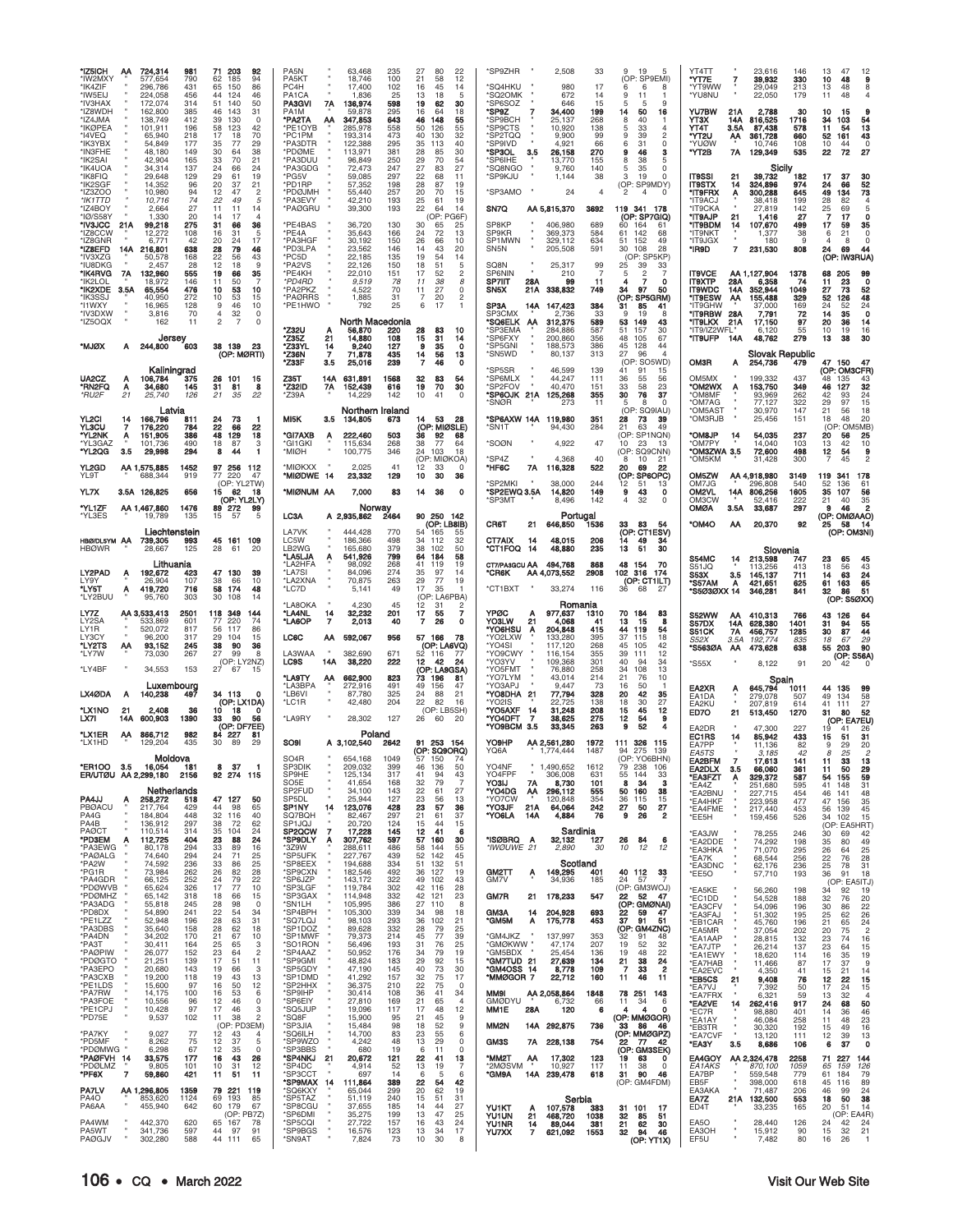| EA1B<br>ED <sub>2</sub> C                   | 14A<br>7Α      | 415.968<br>49,192                     | 1113<br>252              | 52<br>31<br>85<br>25<br>47<br>14                                                         | *UT5UHX<br>28,994<br>153<br>28<br>77<br>25<br>*US5EEK<br>27,621<br>137<br>67                                                                                                                                                              | <b>YBØCOU</b><br>5,734<br>$\overline{4}$<br>YB7KE<br>1.960<br>-1                                                                                                                           | 53<br>21<br>26<br>$\Omega$<br>30<br>11<br>15<br>$\overline{c}$                                                                                     | 4GØT<br>30,958<br>14<br>DU1UGZ                                                                                                      | 253<br>15<br>27<br>(OP: DU1RB)                                                                                                               |
|---------------------------------------------|----------------|---------------------------------------|--------------------------|------------------------------------------------------------------------------------------|-------------------------------------------------------------------------------------------------------------------------------------------------------------------------------------------------------------------------------------------|--------------------------------------------------------------------------------------------------------------------------------------------------------------------------------------------|----------------------------------------------------------------------------------------------------------------------------------------------------|-------------------------------------------------------------------------------------------------------------------------------------|----------------------------------------------------------------------------------------------------------------------------------------------|
| EA5GIE<br>EA2A<br><b>EA4BAS AA</b><br>*ED7N |                | 11,685<br>9,360<br>656,640<br>304,865 | 148<br>100<br>861<br>612 | (OP: EA2CYJ)<br>32<br>8<br>32<br>9<br>70<br>194<br>96<br>130<br>70<br>41<br>(OP: EA7KHB) | 17<br>*UT7MR<br>22,750<br>142<br>74<br>*US5CDH<br>126<br>18,009<br>21<br>64<br>*UR4MLS<br>1,118<br>22<br>19<br>*USØHZ<br>21<br>48,800<br>212<br>26<br>60<br>40,937<br>308<br>16<br>51<br>*UW5EJX/MM<br>*UT5UN<br>15,405<br>18<br>26<br>94 | YB3BLJ<br>57,960<br>$\Omega$<br>21<br>YB1RQX<br>48,280<br>2<br>$\Omega$<br>YF2UFA<br>11,295<br><b>YBØECT</b><br>39,146<br>14<br>14<br>YB4FIK<br>20,709<br>$\circ$<br>YC8MKA<br>21<br>4,350 | 239<br>23<br>56<br>5<br>262<br>20<br>48<br>3<br>107<br>10<br>35<br>$\Omega$<br>197<br>18<br>12<br>44<br>142<br>16<br>37<br>6<br>71<br>20<br>9<br>0 | 7<br>57,608<br><b>MUIUD</b><br>200,616<br>Α<br>*DU1/N6HPX<br>20.868<br>*4F1OZ<br>5,400<br>*DV6XDS<br>2,210<br>*DU1AVC<br>138<br>-28 | 296<br>21<br>19<br>36<br>16<br>490<br>48<br>92<br>162<br>30<br>42<br>$\overline{c}$<br>13<br>30<br>44<br>57<br>12<br>0<br>14<br>23<br>1<br>0 |
| *EA3IAZ<br>*EA2ESB                          |                | 182,596<br>128,760<br>128,238         | 483<br>412<br>329        | 35<br>122<br>34<br>25<br>86<br>37<br>32<br>81                                            | *UX7LL<br>10,650<br>105<br>10<br>29<br>3,996<br>12<br>*UT1AA<br>50<br>16<br>*UT4PR<br>2,944<br>46<br>17                                                                                                                                   | YB2UFM<br>3,456<br>11<br>'YC1BIQ<br>231,623<br>Α<br>8<br>3                                                                                                                                 | 54<br>23<br>9<br>0<br>570<br>47<br>101<br>15<br>467<br>38<br>59<br>31                                                                              | *DU1OC<br>21<br>17,697<br>*DW3CWM<br>28A<br>2,422                                                                                   | 144<br>15<br>36<br>0<br>0<br>63<br>8                                                                                                         |
| *EA1G<br>*EA2CCG<br>*EA7KE                  |                | 50,283<br>20,292                      | 199<br>120               | 61<br>21<br>35<br>55<br>14<br>35<br>27                                                   | 12<br>*UT1PG<br>33,726<br>213<br>15<br>42<br>14<br>*UY2ZA<br>19,176<br>136<br>14<br>43                                                                                                                                                    | 'YD9VE<br>139,776<br>*YB4KAR<br>20<br>101,870<br>*YB7MP<br>11<br>97,227                                                                                                                    | 361<br>34<br>80<br>8<br>339<br>33<br>83<br>-1                                                                                                      | *4F3BZ<br>21A<br>48,076                                                                                                             | 6<br>21<br>267<br>42<br>5                                                                                                                    |
| *EA5ERA<br>*EA7FDO<br>*EA1ACP               | 21A            | 6,384<br>323<br>193,129               | 88<br>12<br>508          | 12<br>30<br>$\Omega$<br>8<br>11<br>$\Omega$<br>30<br>77<br>44                            | *UW5U<br>12<br>9,234<br>94<br>39<br>(OP: UY2UA)<br>*US5LOC<br>8,316<br>97<br>10<br>34                                                                                                                                                     | 3<br>*YC1MR<br>83,176<br>'YCØSCZ<br>82,880<br>*YCØBAS<br>78,336<br>$\Omega$                                                                                                                | 214<br>44<br>91<br>13<br>200<br>42<br>98<br>8<br>253<br>42<br>79<br>$\overline{7}$                                                                 | Samoa<br>*5W1SA<br>21A 128,304                                                                                                      | 21<br>47<br>31<br>446                                                                                                                        |
| *EB1TR<br><b>*EA5HJO</b><br>*EA3CI          | 14A<br>3.5A    | 112,110<br>86,897<br>68,526           | 491<br>371<br>423        | 19<br>61<br>31<br>18<br>59<br>36<br>17<br>11<br>53                                       | *UR5XOV<br>68<br>6,110<br>12<br>33<br>*US7KC<br>7<br>502<br>14<br>48<br>61,295<br>*UR5PG<br>202<br>23,680<br>11<br>49                                                                                                                     | 'YG9EPK<br>2<br>67,320<br>з<br>'YB9ELS<br>62,010<br>'YF3FBV<br>57,188                                                                                                                      | 260<br>34<br>52<br>13<br>266<br>32<br>72<br>$\overline{c}$<br>211<br>37<br>69<br>10                                                                | <b>SOUTH AMERICA</b><br>Argentina                                                                                                   |                                                                                                                                              |
| SM5ILE                                      | A              | Sweden<br>432,782                     | 768                      | 55<br>162<br>49                                                                          | *UT3QD<br>15,436<br>116<br>15<br>49<br>*UR5EPM<br>8,976<br>6<br>38<br>117<br>*UT5PY<br>5,481<br>109<br>25<br>4                                                                                                                            | *YB1MBA<br>33,759<br>'YB1BZV<br>26,030<br>$\Omega$<br>*YB8RW<br>23,664<br>0                                                                                                                | 32<br>160<br>58<br>9<br>140<br>33<br>62<br>$\Omega$<br>214<br>21<br>30<br>0                                                                        | LU5VV<br>768,47<br>Ą<br>LU1BJW<br>293,738<br>LU6VEK<br>63,204                                                                       | 137<br>123<br>850<br>59<br>49<br>472<br>108<br>70<br>39<br>186<br>78<br>21                                                                   |
| SM6LJU<br>SM5CZQ                            |                | 123,580<br>62,565                     | 315<br>230               | 41<br>111<br>33<br>31<br>95<br>3                                                         | *UY3MW<br>42<br>25<br>2,635<br>6<br>*UTØMF<br>108<br>6<br>3<br>6                                                                                                                                                                          | *YB3BGM<br>23,400<br>$\Omega$<br>*YB1UUN<br>21,128<br>$\Omega$                                                                                                                             | 132<br>23<br>50<br>$\overline{c}$<br>110<br>27<br>3<br>46                                                                                          | <b>L2ØX</b><br>5.610<br><b>LU3HY</b><br>21<br>348,356                                                                               | 19<br>86<br>46<br>25<br>833<br>70<br>51                                                                                                      |
| SD <sub>1</sub> A<br>SM3PZG                 |                | 50,050<br>47,686                      | 165<br>168               | 40<br>76<br>14<br>(OP:<br>SM <sup>-</sup><br>TDE)<br>26<br>41<br>46                      | UW1M<br>AA 4,179,211<br>3396<br>108 331<br>UR5R<br>1,285,999<br>1472<br>73<br>237                                                                                                                                                         | 'YD1SBF<br>20,288<br>138<br>'YC9AOS<br>17,493<br>14,062<br>81<br>*YC1GDF                                                                                                                   | $\mathbf 0$<br>129<br>20<br>44<br>173<br>18<br>28<br>5<br>139<br>32<br>54<br>3                                                                     | *LU1DW<br>Α<br>20,792<br>*LP7D<br>8,910                                                                                             | 89<br>26<br>52<br>14<br>17<br>63<br>13<br>25<br>(OP: LU7EXX)                                                                                 |
| <b>SM3LBP</b><br>'SKØQO                     | 21<br>A        | 58,410<br>266,560                     | 200<br>505               | 28<br>56<br>26<br>56<br>150<br>39<br>(OP: SMØLYC)                                        | (OP: UTØRM)<br>UZ1WW<br>1,262,600<br>1349<br>81 246 101<br>UV5U<br>878<br>97<br>257<br>919,350                                                                                                                                            | *YB1DUU<br>13,640<br>*YD7ACD<br>12,150<br>'YB8CMT<br>96<br>10,302                                                                                                                          | -99<br>19<br>43<br>$\Omega$<br>105<br>22<br>28<br>4<br>106<br>19<br>28<br>$\overline{4}$                                                           | *LW6EQG<br>1,276<br>*LW9DYQ<br>532<br>28<br>*LT7F<br>44,156                                                                         | 26<br>13<br>11<br>5<br>$\Omega$<br>20<br>8<br>-11<br>190<br>17<br>41<br>25                                                                   |
| 'SM5FQQ<br>*7S5S                            |                | 222,372<br>212,741                    | 489<br>410               | 131<br>37<br>45<br>45 140<br>44<br>(OP: SM5CSS)                                          | (OP: UX1UA)<br>EO5ØFF<br>833,184<br>1172<br>75 215<br>(OP: UXØFF)                                                                                                                                                                         | *YD3YGY<br>9,932<br>*YB1ICC<br>9,845<br>62<br>'YC3ATK<br>8,700                                                                                                                             | 94<br>17<br>32<br>3<br>87<br>$\Omega$<br>18<br>37<br>72<br>14<br>35<br>-1                                                                          | *AY8A<br>22,713                                                                                                                     | (OP: LU6FOV)<br>126<br>i7<br>30<br>20<br>(OP: LU8ADX)                                                                                        |
| *SFØA                                       |                | 162,578                               | 477                      | 31 115<br>-23<br>(OP: SMØLPO)                                                            | UX5UO<br>387,552<br>662<br>57 157<br>US5QUB<br>158,620<br>353<br>41<br>139<br>$\,$ H                                                                                                                                                      | 'YCØSCL<br>50<br>8,344<br>26<br>*YC1OFO<br>6,466                                                                                                                                           | 87<br>25<br>30<br>70<br>19<br>32<br>$\overline{c}$                                                                                                 | *LU9EOE<br>21<br>900<br>*LU7DUE<br>1,584<br>14<br>'LU6UAL<br>28                                                                     | 20<br>9<br>8<br>з<br>25<br>$\frac{0}{0}$<br>16<br>8<br>3<br>2<br>2                                                                           |
| *SE6K<br>'SM5DXR                            |                | 133,035<br>41,182                     | 456<br>189               | 35 100<br>-12<br>(OP: SM6FZO)<br>74<br>30<br>-14                                         | EM73QM<br>59,624<br>245<br>31<br>71<br>(OP: UR7QM)<br>UY1HY<br>7A<br>185,185<br>623<br>29<br>82                                                                                                                                           | 'YB3HQM<br>5,760<br>14<br>'YG3EMH<br>5,016<br>*YD8IKU<br>3,996<br>32                                                                                                                       | 27<br>$\overline{2}$<br>65<br>16<br>54<br>15<br>27<br>$\overline{c}$<br>$\mathsf 0$<br>63<br>12<br>25                                              | LU6ETB<br>130,673<br>АΑ<br>28A<br><b>LU1DX</b><br>64,170                                                                            | 307<br>$\frac{36}{17}$<br>39<br>74<br>271<br>40<br>33                                                                                        |
| *SK6QA<br>*7S2A                             | 14             | 18,531<br>231,530                     | 130<br>832               | 14<br>56<br>(OP: SM6PVU)<br>25<br>71<br>34                                               | 438<br>20<br>UT3N<br>78,667<br>61<br>(OP: UT3NK)<br>*UW6E<br>87 268 112<br>AA 1,656,449<br>1668                                                                                                                                           | *YC7YDB<br>3,458<br>16<br>'YB2BDL<br>3,403<br>'YC9BVB<br>3,060                                                                                                                             | 65<br>15<br>22<br>72<br>26<br>$\Omega$<br>15<br>13<br>61<br>20<br>3                                                                                | 426,030<br>LO5D<br>21A<br>L55D<br>7Α<br>3,420                                                                                       | 50<br>941<br>27<br>88<br>(OP: LU9ESD)<br>48<br>12<br>22                                                                                      |
| 'SM6RLH<br><b>"SM5MX</b>                    | $\overline{7}$ | 697<br>40,115                         | 19<br>289                | (OP: SA2SAA)<br>12<br>5<br>$\Omega$<br>14<br>50<br>7                                     | (OP: UR6EA)<br>*UT4LW<br>1,487,200<br>1889<br>76 249<br>*UX1VT<br>764,181<br>1155<br>70<br>212                                                                                                                                            | *YD9MBM<br>2,240<br>'YB7HE<br>2,048<br>75<br>2,046<br>59<br>'YC2CLH                                                                                                                        | 50<br>13<br>14<br>32<br>13<br>19<br>$\Omega$<br>35<br>14<br>19<br>$\Omega$                                                                         | *L33M<br>134,596<br>ΑА<br>*LU3DX                                                                                                    | 297<br>34<br>58<br>69<br>(OP: LU3MAM)<br>23                                                                                                  |
| *SFØD                                       |                | 1,008                                 | 31                       | 3<br>15<br>$\Omega$<br>(OP: SMØDSF)                                                      | *UT8EL<br>369,954<br>572<br>65<br>202<br>*US7IY<br>336,336<br>600<br>58<br>182                                                                                                                                                            | 1,742<br>39<br>*YDØBCG<br>24<br>*YE9CZY<br>1,080                                                                                                                                           | 49<br>10<br>16<br>0<br>42<br>9<br>8<br>-1                                                                                                          | 1,365<br>*LU4HK<br>21A<br>73,700<br>*LT5V<br>14A<br>476                                                                             | 13<br>273<br>21<br>42<br>37<br>19<br>12<br>$\mathbf 0$<br>5                                                                                  |
| SM <sub>2</sub> M                           |                | AA 1,408,110                          | 991                      | 101 320 140<br>(OP: SM2LIY)                                                              | *UT8IM<br>286,044<br>591<br>45<br>160<br>*UR5LAM<br>235,961<br>609<br>41<br>154<br>*UT2IO<br>125,304<br>341<br>39<br>136                                                                                                                  | 37<br>'YC1CAR<br>423<br>14<br>*YB7WBC<br>272<br>'YB7WR<br><b>q</b><br>182                                                                                                                  | 92<br>19<br>25<br>3<br>20<br>3<br>9<br>6<br>6                                                                                                      | *LU1VYL 7A<br>15,015                                                                                                                | (OP: LU8VCC)<br>114<br>16<br>19<br>30                                                                                                        |
| SM6MVE<br><b>SMØN</b>                       |                | 116,760<br>4,876                      | 340<br>47                | 41 104<br>23<br>22<br>16<br>15<br>(OP: SMØJCA)                                           | *UY8IF<br>94,990<br>287<br>37<br>106<br>*UZ5Q<br>59,736<br>194<br>39<br>96<br>(OP: UY5QZ)                                                                                                                                                 | 18<br>*YB1IM<br>176<br>17<br>*YC7YCO<br>112<br>'YD2NIR<br>95                                                                                                                               | 15<br>5<br>6<br>0<br>$\Omega$<br>11<br>4<br>4<br>28<br>2<br>3<br>0                                                                                 | Brazil<br>ZX2B<br>A 3,003,495                                                                                                       | 86 228<br>187<br>2065<br>(OP: PY2MNL)                                                                                                        |
| SM5EPO 7A<br><b>SM7BHM AA</b><br>'SM6I      |                | 38,471<br>410,400<br>195,082          | 251<br>669<br>463        | 13<br>43<br>-17<br>56<br>162<br>70<br>43<br>124<br>39                                    | *UX8IW<br>36,972<br>164<br>26<br>90<br>*EO3Q<br>29,391<br>148<br>22<br>65<br>(OP: UR3QCW)                                                                                                                                                 | 'YC1EFR<br>50<br>10<br>*YB2TDP<br>40<br>*YC2VOC<br>684<br>-28                                                                                                                              | 12<br>2<br>$\Omega$<br>з<br>16<br>3<br>0<br>$\mathbf 0$<br>15<br>9<br>10                                                                           | PV8DX<br>171,296<br>PT <sub>2</sub> AW<br>81,736<br>PY2KP<br>54,270                                                                 | 307<br>42<br>92<br>68<br>222<br>27<br>36<br>73<br>58<br>146<br>43<br>61                                                                      |
| 'SE4E                                       |                | 176,293                               | 442                      | (OP: SA6CMO)<br>41 137<br>13<br>(OP: SM4DQE)                                             | *UT4ULP<br>22,230<br>136<br>24<br>84<br>*UW3HM<br>19,929<br>112<br>20<br>63<br>*UT2SQ<br>6,322<br>58<br>18<br>40                                                                                                                          | 'YD9WFT<br>21<br>81,940<br>*YB1JQC<br>47,838<br>*YC2CPQ<br>40,446<br>$\Omega$                                                                                                              | 379<br>21<br>12<br>52<br>253<br>19<br>46<br>$\mathfrak{p}$<br>247<br>19<br>41<br>3                                                                 | PY2WAS<br>19,856<br>PY2EU<br>11,771<br>PY4EK<br>14<br>238,680                                                                       | 104<br>8<br>21<br>39<br>81<br>22<br>47<br>10<br>23<br>49<br>661<br>63                                                                        |
| SM6NET<br>'SD6O                             |                | 138,768<br>62,320                     | 310<br>195               | 42<br>107<br>47<br>33<br>100<br>19<br>(OP: SA6DXG)                                       | *US7UA<br>4,050<br>49<br>12<br>27<br>*UT3WM<br>30<br>1,845<br>13<br>24<br>*UR5IHQ<br>250<br>21A<br>12<br>з<br>7                                                                                                                           | 37,721<br>*YD1EQX<br>6<br>'YC1PZ<br>37,604<br>4<br>$\mathbf 0$<br>*YB9GV<br>27,550                                                                                                         | 230<br>18<br>48<br>-1<br>209<br>20<br>45<br>3<br>210<br>16<br>31<br>3                                                                              | *PY5ZHP<br>90,300<br>A<br>*PY7VI<br>74,613<br>*PU2USK<br>44,040                                                                     | 214<br>37<br>46<br>67<br>52<br>234<br>31<br>50<br>153<br>28<br>42<br>50                                                                      |
| 'SB7W<br>'SE6N                              |                | 33,027<br>24,112                      | 183<br>133               | 24<br>76<br>20<br>62<br>6                                                                | 12,015<br>*UR4CU<br>138<br>6<br>38<br>7A<br>*UT8IK<br>3.5A<br>9,389<br>129<br>7<br>34                                                                                                                                                     | 'YB2VYY<br>24,366<br>$\Omega$<br>'YD4SIZ<br>22,265                                                                                                                                         | 153<br>16<br>45<br>$\mathbf{1}$<br>162<br>18<br>43<br>$\Omega$                                                                                     | *PY2OF<br>19,135<br>*PU9OJZ<br>13,524                                                                                               | $\overline{7}$<br>96<br>28<br>54<br>12<br>93<br>28<br>44                                                                                     |
| *SM6GBM                                     |                | 14,337                                | 121                      | (OP: SA6AXR)                                                                             | *UZ4U<br>-1<br>-1                                                                                                                                                                                                                         | 'YD3BBD<br>15,224<br>$\Omega$                                                                                                                                                              | 136<br>13<br>31<br>$\Omega$                                                                                                                        | *PY4ARS<br>10,800                                                                                                                   | 23<br>60<br>46<br>6                                                                                                                          |
| *SM6M                                       |                | 8,970                                 | 61                       | 14<br>33<br>12<br>16<br>28<br>21                                                         | Vienna Intl. Center                                                                                                                                                                                                                       | *YB7SKM<br>13,272<br>'YC8AO<br>12,032                                                                                                                                                      | 109<br>18<br>37<br>117<br>13<br>31<br>3                                                                                                            | *PY2XL<br>10,416<br>*PU2YMH<br>6,993                                                                                                | 19<br>10<br>65<br>33<br>21<br>30<br>12<br>65                                                                                                 |
| *SK6DG                                      | 7A             | 14,257                                | 143                      | (OP: SM6MCW)<br>41<br>11.<br>(OP: SM6XHM)                                                | *4U1A<br>638,260<br>874<br>72<br>188<br>А<br>(OP: HB9RB)                                                                                                                                                                                  | 'YD3TSJ<br>6,683<br>-69<br>*YC2XCD<br>6,545<br>*YD8RAG<br>5,017                                                                                                                            | 12<br>29<br>74<br>0<br>21<br>84<br>13<br>83<br>12<br>16                                                                                            | *ZV2F<br>5,856<br>*PY2OSD<br>4,368                                                                                                  | 50<br>21<br>28<br>12<br>(OP: PY2SFA)<br>33<br>18<br>17<br>17                                                                                 |
| <b>HB9TOC</b>                               |                | Switzerland<br>A 1,557,336            | 1610                     | 208<br>66<br>-134                                                                        | Wales<br>*GWØARK A<br>17,336<br>92<br>23<br>50<br>*GW4TSG<br>7<br>1,176<br>28<br>4<br>17                                                                                                                                                  | 'YD1CHM<br>3,616<br>15<br>*YD2UFR<br>2,706<br>*YD5AKH<br>2,475<br>$\mathbf 0$                                                                                                              | 48<br>21<br>$\Omega$<br>11<br>36<br>12<br>21<br>0<br>61<br>$\Omega$<br>8                                                                           | *PY9MT<br>3,984<br>*PY3CAD<br>1,053<br>*PR7KSA<br>460                                                                               | 17<br>36<br>28<br>3<br>17<br>7<br>10<br>$10^{1}$<br>17<br>9<br>13                                                                            |
| HB9AWS<br><b>HB9CAL</b>                     |                | 680,680<br>375,624                    | 921<br>576               | 63<br>176<br>101<br>55<br>162<br>79                                                      | <b>GWØA</b><br>980,312<br>961<br>73 236<br>AA                                                                                                                                                                                             | 'YD3ASV<br>1,958<br>'YB6UAF<br>1,890<br>- 124                                                                                                                                              | 42<br>10<br>10<br>2<br>51<br>9<br>8<br>-1<br>43                                                                                                    | 263,736<br>*PY2CX<br>21<br>*PU1JSV<br>133,566                                                                                       | 23<br>716<br>52<br>57<br>43<br>438<br>19<br>51                                                                                               |
| <b>HB9DOS</b><br>*HB9TZU<br>*HB9OAU         | 14<br>A        | 9,495<br>104,876<br>92,637            | 82<br>327<br>337         | 22<br>8<br>15<br>27<br>28<br>102<br>28<br>95<br>18                                       | (OP: GW4SKA)<br>27,730<br>GW4BKG<br>7A<br>233<br>10<br>37<br>1173<br>*MW9W<br>AA 1,029,784<br>214 105<br>73                                                                                                                               | 'YC8MJG<br>41,646<br>-14<br>*YBØNSI<br>28,578<br>12<br>*YC1IUQ<br>15,300                                                                                                                   | 245<br>18<br>5<br>171<br>17<br>46<br>3<br>112<br>16<br>38<br>6                                                                                     | *PY2KO<br>19,530<br>*PY3TR<br>3,535<br>*PU2RTO<br>3,500                                                                             | $\frac{22}{2}$<br>17<br>113<br>23<br>47<br>9<br>24<br>$\,6$<br>42<br>10<br>19                                                                |
| *HB9MXY<br>*HB9HQX<br>*HB9GFT               |                | 46,614<br>45,217<br>15,510            | 232<br>223<br>128        | 17<br>78<br>7<br>22<br>79<br>2<br>15<br>51<br>$\mathbf 0$                                | (OP: GWØKRL)<br>*MWØCRI<br>534<br>295,176<br>56 130                                                                                                                                                                                       | *YE4IJ<br>13,496<br>'YB1NIN<br>65<br>435<br>*YD9AAI<br>7<br>19,234                                                                                                                         | 84<br>15<br>38<br>3<br>22<br>q<br>$\Omega$<br>Б<br>143<br>18<br>32<br>9                                                                            | *PU2MS <sub>7</sub><br>1,742<br>*PY2NY<br>14<br>201,348                                                                             | 26<br>8<br>13<br>5<br>47<br>562<br>22<br>57                                                                                                  |
| *HB9BGF<br>*HB9GKM                          |                | 9,932<br>1,107                        | 98<br>19                 | 41<br>$\Omega$<br>11<br>8<br>16<br>3                                                     | <b>OCEANIA</b>                                                                                                                                                                                                                            | <b>YD8MUZ</b><br>13,536<br>*YD9BEK<br>2,160<br>*YD1JEE<br>988                                                                                                                              | 165<br>20<br>13<br>14<br>67<br>8<br>14<br>2<br>44<br>$\overline{c}$<br>16<br>8                                                                     | PV <sub>2K</sub><br>AA 1,915,458<br>PY2KJ<br>1,293,564                                                                              | 1583<br>78<br>193<br>151<br>(OP: PY2KNK)<br>1202<br>68<br>182<br>123                                                                         |
| HB9DVZ<br>*HB9EHJ 3.5A                      | AA             | 32,249                                | 116<br>-1                | 32<br>71<br>16<br>0<br>-1<br>-1                                                          | Australia<br><b>VK3JA</b><br>439.593<br>691<br>56 129<br>A<br><b>VK3SWK</b><br>60<br>403.788<br>650<br>118                                                                                                                                | *YB1DBU<br>308<br>*YC2AUP<br>121<br>46<br>*YC1CBY<br>84<br>50                                                                                                                              | 43<br>3<br>26<br>$\Omega$<br>5<br>6<br>10<br>з                                                                                                     | PY7XC<br>181,337<br>PY2GZ<br>364<br>21A<br>121,814<br>ZX2V                                                                          | 36<br>405<br>36<br>97<br>24<br>9<br>14<br>3<br>400<br>20<br>42<br>51                                                                         |
| <b>EMØI</b>                                 |                | Ukraine<br>A 2,808,450                | 2592                     | 90 261 123<br>(OP: UT2IZ)                                                                | <b>VK4ACN</b><br>204,568<br>419<br>58<br>86<br>VK2RT<br>54,495<br>201<br>31<br>56<br>VK2PN<br>43,860<br>198<br>29<br>46                                                                                                                   | 38<br>YB2HAF<br>354,534<br>AA<br>18<br>YB1TQL<br>159,896<br>10                                                                                                                             | 27<br>629<br>61<br>134<br>434<br>48<br>96<br>14                                                                                                    | PY2MD<br>2,160<br>PY2YAS<br>176                                                                                                     | (OP: PY2XV)<br>31<br>8<br>10<br>12<br>10<br>6<br>4<br>6                                                                                      |
| UT7IS<br>UY5ZZ                              |                | 682,290<br>368,232                    | 972<br>719<br>470        | 71<br>203<br>68<br>56<br>124<br>49                                                       | VK7BO<br>31<br>21,141<br>100<br>42<br><b>VK4SN</b><br>21<br>159,537<br>24<br>541<br>53                                                                                                                                                    | YB7OO<br>120,666<br>14<br>YB1BJV<br>33,269<br>30<br><b>YBØRI</b>                                                                                                                           | 38<br>439<br>62<br>19<br>32<br>153<br>69<br>$\overline{c}$<br>41<br>7                                                                              | PY4AZ<br>7A<br>209<br>*PY7ZC<br>AA 1,051,280<br>*PY1FI<br>463.372                                                                   | 6<br>7<br>11<br>6<br>61<br>151<br>128<br>1126<br>97<br>646<br>55<br>116                                                                      |
| UT2UB<br>UR5CN<br>UV1IX                     |                | 242,514<br>185,328<br>89,112          | 446<br>331               | 55<br>152<br>36<br>39<br>46<br>123<br>34<br>102<br>-5                                    | VK3GK<br>9,114<br>68<br>17<br>25<br>7<br><b>VK4AFU</b><br>26<br>8,856<br>69<br>14<br>*VK4ZP<br>42,444<br>154<br>34<br>53<br>Α                                                                                                             | 14,235<br>YB1RUS<br>11,286<br>14<br>YB2IQ<br>21<br>9,216                                                                                                                                   | 25<br>75<br>147<br>15<br>16<br>2<br>63<br>22<br>42<br>0                                                                                            | *PY2KC<br>290,129<br>*PY2QT<br>191,760                                                                                              | 471<br>48<br>107<br>62<br>69<br>426<br>34<br>67                                                                                              |
| UT5ECZ<br>UT3UV<br>UR5FBM                   | 21             | 67,769<br>57,820<br>66,229            | 176<br>246<br>259        | 43<br>105<br>21<br>30<br>19<br>91<br>25<br>58<br>20                                      | *VK3YV<br>110<br>29<br>29,478<br>42<br>*VK2GR<br>26,928<br>26<br>38<br>114<br>*VK4XU<br>11,224<br>22<br>72<br>36                                                                                                                          | YCØSAS<br>4,920<br>31<br><b>YC9XYP</b><br>151,266<br>21A<br>35<br>YF3FZR<br>11,016<br>3                                                                                                    | 48<br>16<br>$\overline{\mathbf{c}}$<br>23<br>$\overline{7}$<br>591<br>26<br>69<br>89<br>14<br>40<br>0                                              | *PY1VOY<br>152,779<br>*PY1ZV<br>144,438<br>*PV8AAS<br>83,720                                                                        | 305<br>37<br>72<br>78<br>38<br>94<br>295<br>49<br>207<br>38<br>82<br>41                                                                      |
| UR7GO<br>UT3RS<br>UT7ZM                     | 14             | 420,660<br>169,458<br>5,203           | 1112<br>641<br>54        | 32<br>94<br>45<br>23<br>71<br>28<br>11<br>29<br>3                                        | *VK3LF<br>9,815<br>65<br>24<br>35<br>17<br>*VK3TX<br>90<br>33<br>14<br>11,760                                                                                                                                                             | YB2XVT<br>14A<br>7,626<br>6<br>YE3WIL<br>153<br>10<br>YB2WA<br>7A<br>270                                                                                                                   | 70<br>12<br>29<br>0<br>$\overline{4}$<br>0<br>11<br>-5<br>32<br>3<br>4<br>$\overline{2}$                                                           | *PY4LH<br>66,748<br>*PY1SAD<br>64,260<br>*PY2MIA<br>53,268                                                                          | 40<br>55<br>170<br>53<br>36<br>35<br>82<br>196<br>27<br>152<br>41<br>70                                                                      |
| UT2AU<br>*UY5VA                             | 3.5            | 24,786<br>905,170                     | 249<br>1255              | (OP: USØZK)<br>8<br>45<br>-1<br>72 212<br>51                                             | <b>VK4QH</b><br>9,636<br>109<br>14<br>15<br>AA<br><b>VK4BRT</b><br>259<br>21<br>14A<br>67,221<br>54<br>*VK2BNG AA<br>51<br>5,073<br>21<br>29                                                                                              | YC2GBS<br>184<br>4<br>*YB1BD<br>AA<br>105,700<br>22<br>*YB1RKT<br>96,380<br>$\overline{7}$                                                                                                 | 15<br>0<br>3<br>5<br>262<br>40<br>105<br>6<br>252<br>43<br>99<br>16                                                                                | *PY5ZW<br>40,748<br>*PY2CAT<br>33,488<br>*PY2DN<br>5,544                                                                            | 36<br>132<br>33<br>53<br>29<br>115<br>29<br>46<br>20<br>43<br>19<br>17                                                                       |
| *UT5EPP<br>*UR1HR<br>*UX7QV                 | Ą              | 759,696<br>641,564<br>392,150         | 1283<br>990<br>873       | 60<br>187<br>47<br>64<br>194<br>50<br>51 172<br>30                                       | *VK4FJ<br>28A<br>1,380<br>48<br>5<br>5<br>*VK3FN<br>32<br>12<br>12<br>7A<br>2,660                                                                                                                                                         | *YB1BML<br>83,968<br>$\mathbf 0$<br>*YB1GBN<br>54,390<br>-11<br>*YF3ESW<br>17,353                                                                                                          | 258<br>35<br>82<br>11<br>31<br>241<br>64<br>3<br>126<br>21<br>46<br>0                                                                              | *PY3LX<br>2,450<br>*PP5RG<br>2,040<br>*PP5TI<br>621                                                                                 | 32<br>15<br>18<br>$\overline{c}$<br>$\frac{2}{1}$<br>24<br>10<br>18<br>14<br>9<br>13                                                         |
| *UR5WCQ<br>*UW2Q                            |                | 313,404<br>297,596                    | 501<br>603               | 49 151<br>73<br>24<br>52 160                                                             | East Malaysia<br>*9W6EZ<br>28<br>4<br>5<br>1,521<br>57                                                                                                                                                                                    | *YBØMZI<br>12,985<br>'YB9GWR<br>3,290<br>0                                                                                                                                                 | 105<br>20<br>30<br>3<br>52<br>14<br>21<br>0<br>-1                                                                                                  | *PU2UAF 21A<br>99,120<br>*PT8DX<br>41,710                                                                                           | 21<br>366<br>41<br>56<br>188<br>15<br>29<br>42                                                                                               |
| *UR7CB<br>*UT5EOX                           |                | 266,785<br>245,616                    | 577<br>452               | (OP: UR6QS)<br>51 156<br>22<br>43 136<br>59                                              | *9M8DEN AA<br>55,692<br>231<br>27<br>62                                                                                                                                                                                                   | 'YG1AJC<br>1,984<br>2<br>*YC7YCP<br>1,725<br>*YE8RAF<br>1,672                                                                                                                              | 24<br>10<br>20<br>44<br>10<br>13<br>$\overline{\mathbf{c}}$<br>53<br>$\overline{7}$<br>7<br>8                                                      | *PU8YPL<br>37,048<br>*PY2ATR<br>798<br>*PY2UD 14A<br>71,722                                                                         | 34<br>169<br>16<br>38<br>15<br>8<br>5<br>6<br>242<br>20<br>48                                                                                |
| *UT3SO<br>*UR7EC<br>*US7UK                  |                | 231,608<br>180,068<br>179,520         | 525<br>360<br>397        | 50<br>140<br>31<br>44<br>55<br>137<br>42<br>135<br>43                                    | 3D2AG<br>285,800<br>525<br>72 77<br>Α<br>51<br>Guam                                                                                                                                                                                       | *YC8FXI<br>760<br>*YE8DWC<br>513<br>*YB9BHJ<br>222                                                                                                                                         | 33<br>8<br>9<br>2<br>49<br>11<br>15<br>-1<br>17<br>0<br>3<br>3                                                                                     | *PY4XX<br>7A<br>5,880<br>Chile                                                                                                      | $\frac{41}{21}$<br>19<br>47<br>9                                                                                                             |
| *UX1CL<br>*UT8AS<br>*UR5LY                  |                | 163,116<br>153,468<br>126,400         | 392<br>406<br>335        | 23<br>43 131<br>44<br>140<br>5<br>33<br>81<br>46                                         | *KH2INC<br>25<br>Α<br>12,015<br>134<br>19<br>(OP: KH2ZZ)<br>NH <sub>2</sub> DX<br>1,848<br>57<br>28A<br>5<br>6                                                                                                                            | *YD2UWF 28A<br>1,235<br>*YB9UA 21A<br>*YC1OHE 14A<br>23,048<br>35<br>$\Omega$                                                                                                              | 25<br>9<br>10<br>$\mathbf 0$<br>21<br>181<br>42<br>4<br>0<br>3<br>4<br>-5                                                                          | CE6CGX<br>617,015<br>A<br>XQ1KZ<br>21<br>363,432<br>3G1B<br>274,620                                                                 | 64 143<br>759<br>98<br>26<br>74<br>52<br>860<br>52<br>712<br>23<br>63                                                                        |
| *UY5TE<br>*US3EW<br>*UTØCK                  |                | 106,421<br>101,550<br>99,045          | 338<br>325<br>312        | 6<br>38 117<br>32<br>109<br>9<br>31<br>106<br>18                                         | (OP: KG6DX)<br>Hawaii                                                                                                                                                                                                                     | *YB2ECG 7A<br>2,369<br>*YB8ROP<br>1,496<br>*YC1JEL<br>425                                                                                                                                  | 75<br>8<br>9<br>6<br>34<br>6<br>6<br>5<br>50<br>7<br>9<br>-1                                                                                       | °3G3O<br>93,852<br>Α                                                                                                                | (OP: CE1KV)<br>230<br>43<br>56<br>- 59<br>(OP: XQ3OP)                                                                                        |
| *UR8EQ<br>*UR3QTN<br>*UR5ZEP                |                | 94,705<br>90,270<br>88,830            | 290<br>301<br>334        | 40<br>95<br>20<br>36 106<br>11<br>29<br>99<br>7                                          | KH6ZM<br>1453<br>A 1,646,277<br>82 145 166<br>82<br>KH6TU<br>960,400<br>972<br>130 131                                                                                                                                                    | <b>ZL3IO</b><br>A 1,723,080                                                                                                                                                                | New Zealand<br>89 182 144<br>1449                                                                                                                  | *XQ5ME<br>57,204<br>$\mathbf{u}$<br>*CE3GRU<br>18,576<br>$\,$ $\,$<br>*CE3KRM<br>15,876                                             | 173<br>29<br>41<br>56<br>28<br>100<br>$\overline{4}$<br>-54<br>33<br>74<br>26<br>25                                                          |
| *UT2QQ<br>*UR5ZDZ<br>*UT5PQ                 |                | 87,768<br>85,342<br>75,840            | 281<br>290<br>235        | 34<br>118<br>7<br>33<br>11<br>98<br>37<br>108<br>15                                      | (OP: ADCE)<br>*KH6CJJ<br>462,510<br>599<br>67<br>95 108<br>А<br>93<br>*KH6AQ<br>10,944<br>17<br>14<br>14                                                                                                                                  | ZL2AYZ<br>71,906<br>26                                                                                                                                                                     | 180<br>47<br>75<br>35<br>88<br>24<br>37                                                                                                            | *XR3Y<br>28<br>1,320<br>*CB3R<br>136,320<br>21                                                                                      | 21<br>$\overline{7}$<br>7<br>8<br>(OP: XQ7UP)<br>423<br>21<br>53<br>46                                                                       |
| *UT5UML<br>*UT7NI                           |                | 73,532<br>72,336                      | 310<br>336               | 26<br>98<br>$\mathbf 0$<br>24<br>104<br>9                                                | *KH6OO<br>ΑА<br>1,767<br>24<br>12<br>10<br>Indonesia                                                                                                                                                                                      | ZL4NR<br>18,557<br>AA<br>9<br>ZL2RX<br>9,472<br>ZL3P<br>14A<br>171,943                                                                                                                     | 16<br>60<br>22<br>37<br>5<br>28<br>70<br>41<br>442                                                                                                 | *CE1PTT<br>32,204<br>*XQ3SK<br>304                                                                                                  | (OP: XQ3SK)<br>162<br>18<br>-34<br>31<br>10<br>6<br>5<br>5                                                                                   |
| *UTØUY<br>*UR4EI<br>*US6CQ<br>*UV3QF        |                | 67,730<br>52,560<br>41,285<br>40,131  | 253<br>214<br>178<br>190 | 31<br>89<br>10<br>28<br>88<br>$\overline{4}$<br>28<br>79<br>8<br>27<br>80<br>10          | YB2MM<br>49 118<br>254,553<br>528<br>Α<br>YC1AYO<br>224,208<br>543<br>51 110<br>YB6RMT<br>151,659<br>445<br>46<br>84<br>YB8UTI<br>56,700<br>367<br>31<br>50                                                                               | -16<br>*ZL3GK<br>1,200<br>AA<br>12<br>-7<br>Philippines<br>0                                                                                                                               | (OP: ZL3PAH)<br>19<br>16<br>$\overline{\mathbf{2}}$<br>7                                                                                           | $\frac{7}{1}$<br>CE3GCA<br>96<br>*XQ5HGD<br>63<br>*СВЗК<br>247<br>AA                                                                | 9<br>3<br>3<br>0<br>0<br>5<br>$\overline{4}$<br>з<br>9<br>5<br>4                                                                             |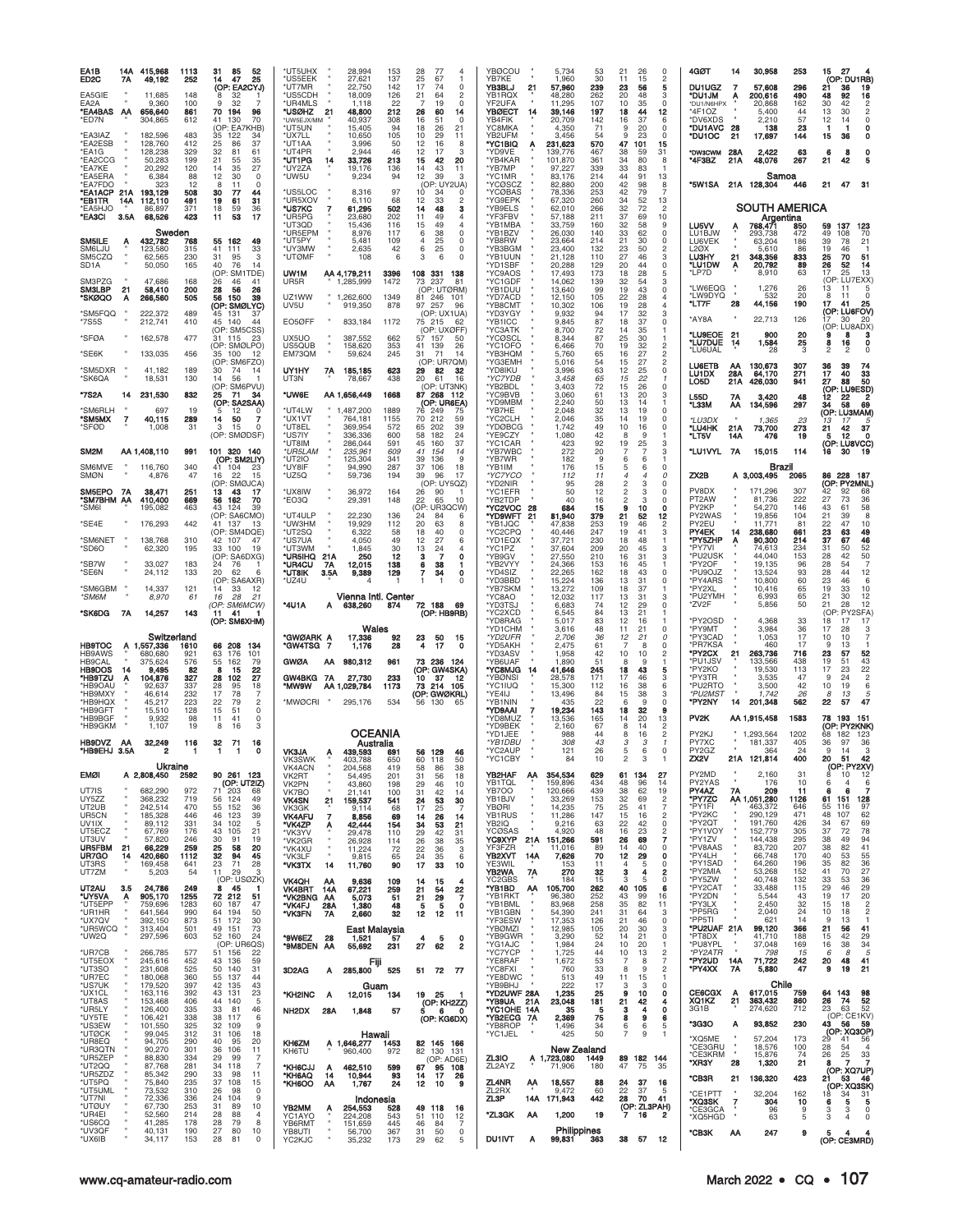| *CE1WGM28A<br>*CE3BN                                | 14A                  | 1.073<br>8,505<br>Colombia                     | $\frac{26}{72}$                  | 9<br>8                           | $\frac{13}{7}$<br>-7<br>30                                      | R7MU<br>LY2BGP<br><b>EA3FHP</b><br>N1GDD              | 966<br>840<br>765<br>306                                     | 20<br>26<br>24<br>18          | 4<br>5<br>4<br>5                             | 13<br>14<br>13<br>э                | 4<br>1<br>$\mathbf o$<br>9             | *RZ3DZ                                           | European Russia<br>District 3<br>140                        | $\overline{7}$           | з                                   | $\overline{7}$<br>$\mathbf 0$                          | *K4DR<br>*N4QI<br>*K4NWX<br>*K4ME              | 53,850<br>46,056<br>29,600<br>1,998          | 187<br>201<br>127<br>43       | 38<br>18<br>24<br>14                         | 67<br>54<br>55<br>17       | 45<br>42<br>21                                          |
|-----------------------------------------------------|----------------------|------------------------------------------------|----------------------------------|----------------------------------|-----------------------------------------------------------------|-------------------------------------------------------|--------------------------------------------------------------|-------------------------------|----------------------------------------------|------------------------------------|----------------------------------------|--------------------------------------------------|-------------------------------------------------------------|--------------------------|-------------------------------------|--------------------------------------------------------|------------------------------------------------|----------------------------------------------|-------------------------------|----------------------------------------------|----------------------------|---------------------------------------------------------|
| *HK4NDF<br>'HK3VHZ<br>*HK3PMC<br>*HK3JJB<br>*HJ3LAM | A<br>21<br>14<br>21A | 26,656<br>4.288<br>62,370<br>209,188<br>26,860 | 125<br>43<br>319<br>650<br>178   | 35<br>24<br>16<br>22<br>13       | 59<br>42<br>33<br>10<br>47<br>42<br>51<br>51<br>19<br>36        | <b>YB2GV</b><br>YL3FW<br>LY5G<br>SV3IBP<br>IZ8IFL     | 187<br>49,284<br>38,982<br>٠<br>21,373<br>12,672             | я<br>339<br>273<br>178<br>157 | 5<br>11<br>14<br>14<br>8                     | 6<br>54<br>53<br>45<br>40          | $\mathbf o$<br>9<br>6<br>8<br>$\Omega$ | *RZ6D<br>*R6DKQ<br>*R7RBE                        | European Russia<br>District 6<br>146,880<br>1,088<br>56,163 | 489<br>33<br>244         | 33 117<br>$\overline{4}$<br>22      | 10<br>12<br>$\Omega$<br>51<br>24                       | *K3YDX<br>*K4IMP<br>*N7RCS                     | 1,290<br>24<br>27,999<br>District 5          | 18<br>$\overline{2}$<br>149   | 9<br>$\overline{2}$<br>34                    | 16<br>$\overline{2}$<br>66 | $\begin{array}{c} 23 \\ 5 \end{array}$<br>$\circ$<br>53 |
| *HC1JQ                                              |                      | Ecuador<br>21 154,819                          | 456                              | 20 51                            | 48                                                              | 4F3OM<br>LZ3RR<br>E2ØWXA<br><b>HA7ME</b>              | 11,052<br>6,786<br>4,012<br>3,604                            | 138<br>89<br>54<br>55         | 11<br>$\overline{7}$<br>12<br>$\overline{7}$ | 16<br>32<br>19<br>26               | 9<br>0<br>3                            | *DO4DAN<br>*DO5NU                                | Germany<br>154,870<br>17,958                                | 433<br>91                | 33<br>18                            | 95<br>42<br>29<br>26                                   | NA5M<br>K5IB<br>*NN5T<br>*WB5BHS               | 126,792<br>2,772<br>347,076<br>205,739       | 355<br>53<br>576<br>540       | 45<br>6<br>63<br>34                          | 83<br>6<br>141<br>85       | 88<br>32<br>107<br>114                                  |
| *OA4AI                                              |                      | Peru<br>A 1,053,744                            | 1057                             |                                  | 70 151 127                                                      | W1IG<br><b>W2VTV</b><br><b>DJØMA</b>                  | 2,812<br>2,730<br>1,380                                      | 52<br>54<br>$\frac{43}{27}$   | 5<br>5<br>з                                  | 13<br>9<br>17                      | 20<br>25<br>$\mathbf 0$                | *DJØMA                                           | 1,380<br>Greece                                             | 43                       | 3                                   | 17<br>0                                                | *K5URU<br>*KJ5T                                | 7,420<br>4,851                               | 66<br>64                      | 16<br>10                                     | 24<br>18                   | 30<br>21                                                |
| *PZ5RA                                              |                      | Suriname<br>A 1,280,777                        | 1264                             |                                  | 56 160 131                                                      | <b>UR3ABM</b><br><b>HB9IQB</b><br>YB2CTE              | 1,029<br>798<br>741                                          | 23<br>50                      | з<br>3<br>7                                  | 18<br>16<br>10                     | 0<br>$\mathbf 0$<br>2                  | *SV3SPC                                          | 61,686<br>Ireland                                           | 250                      | 30                                  | 94<br>-14                                              | AJ6V<br>W1PR                                   | District 6<br>673,010<br>232,547             | 976<br>437                    | 72<br>54                                     | 134<br>102                 | 128<br>83                                               |
| "9Z4GS                                              | A                    | <b>Trinidad &amp; Tobago</b><br>222,888        | 393                              |                                  | 40 107 75                                                       | W8EH<br>OH5LAQ                                        | 289<br>240                                                   | 14<br>10                      | 4                                            | 4<br>я<br>(OP: OH5CW)              | 9<br>n                                 | *EI8KW                                           | 46,800<br>Italy                                             | 189                      | 25                                  | - 80<br>-12                                            | W6RKC<br>WD6DBM<br>WA6URY                      | 71.610<br>65,105<br>18,421                   | 212<br>210<br>112             | 39<br>45<br>30                               | 65<br>49<br>34             | 61<br>51<br>45                                          |
| CV7S<br>*CX2DK                                      | 21                   | Uruguay<br>551,645<br>A 1,039,711              | 1227<br>993                      | 26<br>71 169                     | 76<br>53<br>(OP: CX7SS)                                         | 9W2HXP<br><b>ON3DI</b><br>SNØE                        | 144<br>3.5<br>33,176<br>11,685                               | 9<br>329<br>154               | з<br>6<br>5                                  | 5<br>43<br>36                      | 0<br>з<br>$\Omega$                     | *IZ1GLX                                          | 6,596<br>Netherlands                                        | 119                      | 7                                   | 27<br>$\Omega$                                         | N <sub>5</sub> KO<br>K6XC<br>*KF6RY            | 12,877<br>462<br>187,376                     | 72<br>10<br>441               | 22<br>9<br>53                                | 37<br>9<br>94              | 20<br>$\frac{3}{92}$                                    |
| *CX2AQ                                              | 28                   | 41,634<br>Venezuela                            | 179                              | 16                               | 127<br>38<br>27                                                 | OH5CW<br>YU1A                                         | ٠<br>240<br>ΑА<br>237,978                                    | 10<br>531                     | 45 139                                       | (OP: SO8OO)<br>8<br>(OP: YU1LM)    | $\Omega$<br>42                         | *PDØGTO                                          | 21,251<br>Norway                                            | 139                      | 17                                  | 51<br>-11                                              | <b>KU1CW</b>                                   | <b>District 7</b>                            | 1070                          | 76                                           | (OP: W6ZL)<br>155          | 131                                                     |
| <b>"YV5KAJ</b><br>*YV4ABR<br>*YV5AEP                | 21<br>14<br>7        | 5,670<br>269,376<br>8,232                      | 62<br>684<br>60                  | 13<br>23<br>8                    | 24<br>8<br>63<br>52<br>10<br>31                                 | <b>DL6ZBN</b><br><b>JA4XHF/3</b><br>PE2K              | 204,750<br>л<br>106,132<br>97,350                            | 322<br>247<br>366             | 61<br>54<br>30                               | 141<br>89<br>90                    | 71<br>26<br>30                         | *LB6VI<br>*2MØSVM                                | 87,780<br>Scotland<br>10,927                                | 325<br>117               | 24<br>11                            | 88<br>21<br>38<br>$\mathbf 0$                          | W7FN<br><b>WU6W</b><br>K7JQ                    | 783,368<br>153,821<br>63,342<br>43,977       | 394<br>202<br>225             | 43<br>37<br>21                               | 71<br>63<br>48             | 79<br>62<br>38                                          |
| YV6BXN<br>*4M1W                                     | ΑА<br>21A            | 31,968<br>108,752                              | 107<br>355                       | 28<br>19                         | 39<br>44<br>49<br>44<br>(OP: YV1SW)                             | PC <sub>2</sub> F<br><b>UN8PT</b><br><b>HA1WD</b>     | 77.322<br>52,020<br>17,384                                   | 247<br>203<br>99<br>96        | 29<br>28<br>20                               | 94<br>73<br>49                     | 24<br>-1<br>13                         | *EA4HKF                                          | Spain<br>223,958                                            | 477                      | 47 156                              | 35                                                     | K7QA<br>KB7BTO<br>K7MY                         | 37,840<br>32,890<br>29,760                   | 207<br>128<br>145             | 15<br>$\frac{23}{32}$                        | 42<br>47<br>49             | 31<br>40<br>43                                          |
|                                                     |                      | QRP                                            |                                  |                                  |                                                                 | HA5OB<br><b>YB2NDX</b><br>K8ZT                        | 14,652<br>8,892<br>8,190                                     | 89<br>56<br>55                | 18<br>21<br>20                               | 45<br>33<br>32                     | 11<br>3<br>18                          | *EA2ESB<br>*EA2EVC                               | 128,760<br>4.350                                            | 412<br>41                | 25<br>15                            | 86<br>37<br>21<br>14                                   | KC7V<br>*N7IR<br>*N7VS                         | 1,066<br>267,386<br>20,064                   | 24<br>484<br>136              | 8<br>55<br>26                                | 8<br>126<br>24             | 10<br>88<br>64                                          |
| K2YG.<br><b>RN6A</b><br>OK7CM<br><b>EA1GT</b>       | Ą<br>٠               | 302,365<br>245,916<br>221,914<br>151,767       | 533<br>486<br>375<br>390         | 42 131<br>58<br>55 124<br>40 117 | 92<br>148<br>37<br>63<br>32<br>(OP: EA1GT/QRP)                  | HA2ZB<br><b>BG5GDP</b><br><b>JH3DMQ</b><br>5H1IP      | 3,774<br>٠<br>6<br>28A<br>324<br>65,650<br>21A               | 16<br>240                     | 11<br>1<br>5<br>20                           | 26<br>-1<br>7<br>53<br>(OP: HA3JB) | $\Omega$<br>$\Omega$<br>o<br>28        | <b>VK3SWK</b>                                    | <b>OCEANIA</b><br>Australia<br>403,788                      | 650                      | 60 118                              | 50                                                     | *WB7UOF<br>*KNØW<br>*N7XCZ<br>*KC7CM<br>*W7RCS | 18,450<br>16,262<br>14,100<br>9,782<br>4,263 | 121<br>108<br>101<br>84<br>56 | 25<br>23<br>27<br>21<br>10                   | 31<br>35<br>30<br>23<br>19 | $\frac{34}{36}$<br>43<br>29<br>20                       |
| YCØVM<br>HG6C<br>SP4LVK                             | ٠                    | 138,502<br>128,304<br>109,051                  | 374<br>349<br>306                | 47 127<br>45 125<br>37           | я<br>28<br>33<br>97                                             | <b>IZ3NVR</b><br>HA3HX<br>KKØU                        | 20,748<br>19,389<br>8,550                                    | 127<br>110<br>65<br>56        | 21<br>17<br>15                               | 34<br>26<br>37                     | 21<br>26<br>5                          | <b>YF3FZR</b><br>*YB1RKT                         | Indonesia<br>11,016<br>96,380                               | 89<br>252                | 14<br>43                            | 40<br>$\Omega$<br>99<br>16                             | *N7JI                                          | 754<br>District 8                            | 20                            | 8                                            | $\overline{7}$             | 14                                                      |
| SO2U<br>LZ7K                                        |                      | 107,880<br>97,862                              | 302<br>290                       | 34 116<br>35 108                 | 24<br>(OP: SP2UUU)<br>24                                        | E73AA<br>JK8VPQ<br>IZ8DFO                             | 5,343<br>5,106<br>2,990                                      | 49<br>35                      | 12<br>17<br>17<br>10                         | 16<br>18<br>24<br>26               | 11<br>$\overline{2}$<br>5              | *YD2UWF<br>*YD1EQX<br>*YD4SIZ                    | 74,033<br>37,721<br>22,265                                  | 274<br>230<br>162        | 31<br>18<br>18                      | 67<br>3<br>48<br>43<br>$\Omega$                        | "W8TOM<br>'WB8JAY<br>*WS6K                     | 169,212<br>70,090<br>61,596                  | 410<br>268<br>194             | 44<br>29<br>36                               | 105<br>66<br>73            | 87<br>68<br>65                                          |
| <b>W6QU</b><br><b>JH7UJU</b>                        |                      | 93,654<br>86,718                               | 271<br>222                       | 47<br>49                         | (OP: LZ3GW)<br>73<br>78<br>(OP: W8QZA)<br>69<br>31              | <b>YC3GFN</b><br>K3TW<br><b>ZL3TE</b><br><b>F4GGQ</b> | 2,088<br>1,998<br>٠<br>1,722<br>14A<br>182,905               | $\frac{40}{30}$<br>31         | 14<br>8<br>27                                | 14<br>-7<br>81                     | $\mathbf o$<br>9<br>6<br>49            | *YD9AAI<br>*YD3BBD<br>*YD8MUZ<br>*YD8IKU         | 19,234<br>15,224<br>13,536<br>3,996                         | 143<br>136<br>165        | 18<br>13<br>14                      | 32<br>9<br>31<br>$\Omega$<br>20<br>13<br>$\Omega$      | *WB8JUI<br>*K7DR<br>*AA8SW                     | 55,968<br>38,628<br>21,780                   | 234<br>205<br>102             | 27<br>22<br>29                               | 58<br>45<br>48             | 47<br>49<br>44                                          |
| AA8OY<br>RT4W<br>UT1AM                              |                      | 84,527<br>72,668<br>72,380                     | 256<br>238<br>277                | 31<br>37<br>33<br>106            | 81<br>69<br>$\overline{\mathbf{2}}$<br>109<br>-1                | JG1LFR<br>G4ENZ<br><b>PS8CW</b>                       | 22,242<br>$\blacksquare$<br>21,672<br>٠<br>6,624             | 483<br>131<br>98<br>60        | 19<br>12<br>10                               | 34<br>40<br>21                     | 13<br>32<br>17                         | *YD2UFR<br>*YD5AKH<br>*YD9BEK                    | 2,706<br>2,475<br>2,160                                     | 63<br>36<br>61<br>67     | 12<br>12<br>7<br>8                  | 25<br>21<br>$\Omega$<br>8<br>0<br>$\overline{c}$<br>14 | *KD8YQQ<br>*WA8YZB<br>*WW8RT                   | 15,648<br>14,946<br>10,998                   | 91<br>129<br>80               | 26<br>20<br>22                               | 40<br>23<br>40             | 30<br>51<br>16                                          |
| EW8G<br>SP7SMF<br>R3IBT                             |                      | 72,078<br>51,745<br>46,731                     | 301<br>197<br>210                | 24<br>34<br>26                   | 91<br>8<br>88<br>9<br>82<br>з                                   | SP4TKR<br>KØJP<br>IZ2QKG                              | $\frac{7A}{4}$<br>55,074<br>3,040<br>$\blacksquare$<br>1,992 | 442<br>69<br>50               | 11<br>5<br>з                                 | 56<br>4<br>21                      | $\Omega$<br>31<br>0                    | *YC1CBY<br>*YB3BAR                               | 84<br>$\overline{\phantom{a}}$                              | 10<br>-1                 | $\frac{2}{1}$                       | 3<br>1<br>0<br>$\mathbf{1}$                            | *NF8M<br>*AA8OY                                | 6,732<br>84,527<br>District 9                | 52<br>256                     | 19<br>31                                     | 32<br>81                   | 17<br>69                                                |
| RV3DBK<br>K9VIC<br>SO3O                             |                      | 42.594<br>40,040<br>37,536                     | 227<br>175<br>214                | 17<br>23<br>22                   | 76<br>$\Omega$<br>56<br>51<br>70<br>4                           | F1AKK<br>OK1HMP<br>G5Q                                | 3.5A<br>42,245<br>15,781<br>5,960                            | 296<br>198<br>80              | 8<br>5<br>7                                  | 48<br>38<br>31                     | 15<br>$\mathbf 0$<br>2                 | *DW3CWM<br>*DV6XDS                               | Philippines<br>2,784<br>2.210                               | 64<br>57                 | 7<br>12                             | 9<br>0<br>14<br>$\Omega$                               | <b>WI9WI</b><br>K9UC<br><b>KØVW</b>            | 687,470<br>217,854<br>70,308                 | 1110<br>420<br>241            | 53<br>47<br>33                               | 133<br>122<br>75           | 119<br>78<br>54                                         |
| AA5KD<br>EA4U<br>G4FPA                              |                      | 33,480<br>31,008<br>29,886                     | 177<br>163<br>130                | 25<br>20<br>21                   | 39<br>60<br>76<br>0<br>56<br>25                                 | V31HQ                                                 | 132                                                          | 6                             |                                              | (OP: G3SVL)<br>4                   | 4                                      |                                                  | <b>SOUTH AMERICA</b>                                        |                          |                                     |                                                        | KA9DOC<br>*K9CW<br>*КХЗН                       | 144<br>384,696<br>36,784                     | 6<br>570<br>213               | $\overline{4}$<br>56<br>21                   | 5<br>150<br>47             | 3<br>106<br>53                                          |
| IK3BVD<br>G2B                                       |                      | 28,980<br>28,635                               | 129<br>188                       | 25<br>15                         | 71<br>9<br>54<br>14<br>(OP: G8VVY)                              |                                                       | <b>ROOKIE</b><br><b>United States</b>                        |                               |                                              |                                    |                                        | *LU9EOE                                          | Argentina<br>2 1,200                                        | 24                       | 11                                  | 10<br>з                                                | *KB9S<br>*K9MMS<br><b>W9AKS</b>                | 34,710<br>19,434<br>13,179                   | 143<br>107<br>167             | 28<br>$\begin{array}{c} 16 \\ 9 \end{array}$ | 49<br>43<br>15             | 53<br>$^{23}_{45}$                                      |
| N7RCS<br>4Z4DX<br><b>PAØAWH</b><br>DGØAM            | ٠                    | 27,999<br>26,394<br>25,009<br>23,435           | 149<br>123<br>144<br>112         | 34<br>21<br>17<br>30             | 66<br>53<br>62<br>0<br>62<br>10<br>65<br>14                     | *N2EPE                                                | Dictrict 2<br>2,870                                          | 47                            |                                              | $7$ 14                             | 20                                     |                                                  | <b>CLASSIC</b><br><b>United States</b>                      |                          |                                     |                                                        | *AA9JS                                         | 11,748<br>District Ø                         | 95                            | 17                                           | 45                         | 4                                                       |
| EE2A<br>EA5EX                                       |                      | 23,278<br>20,140                               | 112<br>158                       | 25<br>16                         | 68<br>10<br>(OP: EA2SN)<br>60<br>$\Omega$                       | MAMEW*                                                | Dictrict 3<br>392,173                                        | 653                           | 53 137                                       |                                    | 99                                     | K2ZW                                             | District 1<br>1,500,996                                     | 1508                     |                                     | 76 220 132                                             | W5AP<br><b>WØHRO</b><br><b>NØKQ</b>            | 738,276<br>336,938<br>148,295                | 1088<br>660<br>439            | 72<br>47<br>41                               | 153<br>128<br>77           | 132<br>112<br>105                                       |
| N8URE<br>DL1FCU<br>YO4AAC                           |                      | 18,090<br>13,875<br>12,420                     | 107<br>94<br>92                  | 20<br>19<br>18                   | 44<br>26<br>44<br>12<br>42<br>$\mathbf 0$                       | <b>KN4PHS</b><br>*W4SSF                               | Dictrict 4<br>68,297<br>219,604                              | 195<br>405                    | 44<br>46                                     | 86<br>131                          | 33<br>76                               | N1IXF<br>KA1YQC<br>W1GD                          | 1.162.014<br>188,790<br>80,325                              | 1429<br>433<br>190       | 61<br>192<br>35<br>40               | (OP: JO1RUR)<br>126<br>94<br>81<br>97<br>38            | W8LYJ<br><b>NRØT</b><br><b>NØLEF</b>           | 19,240<br>12,865<br>4,836                    | 107<br>79<br>68               | 26<br>20<br>12                               | 43<br>32<br>13             | 35<br>$\frac{31}{27}$                                   |
| W4ER<br>YB6UAK<br>DL2BIS                            |                      | 11,919<br>10,971<br>10,855                     | 102<br>89<br>88                  | 17<br>24<br>18                   | 25<br>45<br>45<br>$\Omega$<br>45<br>$\overline{c}$              | *KI5OYC                                               | Dictrict 5<br>32,544                                         | 203                           | 32                                           | - 50                               | 62                                     | W <sub>1</sub> TO<br>K <sub>1</sub> SM<br>*W1DYJ | 35,568<br>8,904<br>162,846                                  | 134<br>71<br>361         | 26<br>10<br>43<br>107               | 35<br>56<br>15<br>28<br>68                             | *KØMKL<br>*WØDC<br>*WØHL                       | 142,425<br>141,911<br>61,104                 | 356<br>313<br>205<br>197      | 39<br>40<br>32<br>26                         | 91<br>100<br>76            | 81<br>69<br>44<br>46                                    |
| YD6ROA<br>LCØX                                      |                      | 10,147<br>6,095                                | 100<br>55                        | 22<br>$\overline{12}$            | 51<br>$\Omega$<br>38<br>з<br>(OP: LB3RE)                        | *KN6MYI                                               | Dictrict 6<br>672                                            | 18                            |                                              | 5 10                               | 9                                      | *AF1R<br>*KX1X<br>*WX1X                          | 162,624<br>75,945<br>56,722                                 | 358<br>224<br>172        | 41<br>103<br>40<br>29               | 80<br>86<br>57<br>73<br>56                             | *W4IFI<br>*WØPI<br>*WDØBGZ<br>*NØBEL           | 45,141<br>29,555<br>16,960<br>15,470         | 149<br>116<br>105             | 22<br>16<br>18                               | 51<br>45<br>35<br>31       | 48<br>29<br>42                                          |
| OK9ZAM<br>EA3F<br>R5FQ<br><b>DU9GT</b>              |                      | 5,152<br>3.402<br>2,720<br>1,675               | 60<br>35<br>50<br>42             | 15<br>11<br>8<br>12              | 28<br>16<br>$\mathsf{O}$<br>24<br>11<br>$\overline{\mathbf{2}}$ | *KD9NYE                                               | Dictrict 9<br>16,560                                         | 76                            | 28                                           | 46                                 | 16                                     | *NV1Y                                            | 3,136<br>District 2                                         | 47                       | 16                                  | 27<br>21                                               | *KØVH<br><b>KØTLG</b><br>*N6OPE                | 5,504<br>3.840<br>1,675                      | 45<br>41<br>81                | 12<br>8<br>14                                | 28<br>20<br>17             | 3<br>12<br>36                                           |
| YC1DGG<br>NP3F<br>N7JI                              |                      | 1,674<br>774<br>754                            | 48<br>19                         | 12<br>8<br>8                     | 19<br>0<br>10<br>$\Omega$<br>14<br>7                            | HP1ELV                                                | Panama<br>20,445                                             | 125                           | 24                                           | 22                                 | 41                                     | K2QB<br>WO <sub>2</sub> Y<br>*AC2RL              | 180,785<br>130.980<br>273,896                               | 410<br>292<br>483        | 39<br>106<br>37<br>49<br>131        | 64<br>32<br>108<br>88                                  | AL7LO                                          | Alaska<br>377,118                            | 729                           | 54                                           | 85                         | - 80                                                    |
| <i>DG7EAO</i><br>KIØG<br>I5/HB9FHV/P                |                      | 506<br>243<br>220                              | $\frac{20}{22}$<br>20<br>17      | 6<br>6<br>8                      | 16<br>0<br>5<br>16<br>14<br>0                                   | *ZS6HI                                                | <b>AFRICA</b><br>South Africa<br>9,633                       | 61                            | 14                                           | 43                                 | $\mathbf 0$                            | *K2AL<br>*NA2NY<br>*WB2COY                       | 222,000<br>178,324<br>156,750                               | 416<br>456<br>409        | 46<br>125<br>36<br>33               | 79<br>92<br>90<br>90<br>86                             |                                                | Canada<br>District 2                         |                               |                                              |                            |                                                         |
| YB3BAR<br>CO6EC                                     | 28                   | 702                                            | 21                               | 5                                | (OP: I5/HB9FHV/P)<br>0<br>8<br>0                                |                                                       | ASIA                                                         |                               |                                              |                                    |                                        | *KS2G<br>*NS2N<br>*WB2NVR<br>*WA2YYL             | 153,430<br>101,360<br>6,018<br>2,310                        | 322<br>301<br>56<br>35   | 41<br>109<br>33<br>10<br>12         | 79<br>65<br>83<br>13<br>28<br>21<br>9                  | *VE2CSM<br>*VE2BVV<br>*VE2OWL                  | 601,818<br>444,388<br>274,850                | 874<br>746<br>456             | 38<br>44 112                                 | 45 137 112<br>109          | 89<br>83                                                |
| YO8WW<br>TA1BM<br>OK1LV<br><b>UA3QJJ</b>            | ٠                    | 385<br>180<br>126<br>58,996                    | 12<br>$\overline{7}$<br>5<br>286 | 5<br>4<br>4<br>24                | 6<br>0<br>5<br>$\mathbf 0$<br>5<br>$\mathbf o$<br>64<br>10      | *UBØAZR                                               | Asiatic Russia<br>District Ø<br>51,615                       | 185                           | 28                                           | 83                                 | 0                                      | <b>W3LL</b>                                      | District 3<br>1,436,778                                     | 1637                     |                                     | 56 189 117                                             | <b>VE3GYL</b><br>VA3MW                         | District 3<br>399,026<br>153,594             | 622<br>318                    | 46 137<br>41                                 | 95                         | 79<br>71                                                |
| R7RBE<br><b>JE1CAC</b><br>WE6EZ                     | 21                   | 56,163<br>15,989<br>15,264                     | 244<br>101<br>104                | 22<br>18<br>13                   | 51<br>24<br>37<br>4<br>40<br>0                                  | *4X6FB                                                | Israel<br>510                                                | -11                           | 6                                            | - 11                               | $\mathbf 0$                            | WA3AAN<br>*W3RGA<br>*KB3LIX                      | 115,168<br>478,762<br>271,791                               | 560<br>785<br>437        | 17<br>49<br>144<br>148<br>55        | 54<br>-51<br>100<br>96                                 | VA3WW<br>*XM3T                                 | 87,516<br>1,023,617                          | 273<br>1145                   | 25<br>62 172                                 | 62<br>(OP: VE3DZ)          | 69<br>115                                               |
| <b>KD9MS</b><br>DL2TM<br>JR1NKN                     |                      | 14,625<br>14,219<br>12,636                     | 85<br>93<br>99                   | 15<br>16<br>17                   | 46<br>4<br>24<br>19<br>27<br>8                                  |                                                       | Japan<br>District 1                                          |                               |                                              |                                    |                                        | *AC5XK<br>*KY3W<br>*K3JZD                        | 111,345<br>85,383<br>62,530                                 | 317<br>242<br>177        | 33<br>34<br>33                      | 89<br>73<br>77<br>48<br>88<br>9                        | *VE3WRL<br>*VE3NFN<br>*VE3UTT                  | 249,077<br>165,648<br>63,349                 | 490<br>341<br>206             | 43<br>34 103<br>25 57                        | 99                         | 91<br>66<br>61                                          |
| 7N4WPY<br><b>YB1WCK</b><br>IT9GAK/2                 |                      | 9,552<br>5,676<br>5,232                        | 72<br>60<br>$\frac{55}{50}$      | 17<br>14<br>15                   | 20<br>11<br>28<br>-1<br>23<br>10                                | <b>JK1BAB</b>                                         | 216<br>District 6                                            | 9                             | 4                                            | 8                                  | 0                                      | *WA4GUD<br>*K3PP<br>*AI3KS                       | 58,384<br>20,085<br>8,979                                   | 174<br>96<br>62          | 35<br>21<br>21                      | 76<br>53<br>55<br>27<br>35<br>17                       | *VE3ZDR                                        | 43,952<br>District 5                         | 166                           | 26                                           | 47                         | 61                                                      |
| UR7TV<br><b>JI3XOM</b><br>PY2GTA                    |                      | 3,528<br>3,264<br>3,069                        | 38<br>41                         | 12<br>$\overline{12}$<br>10      | 16<br>8<br>22<br>$\mathbf 0$<br>14<br>9                         | *JS6UGC                                               | 5,750<br>Thailand                                            | 61                            | 20                                           | 21                                 | 5                                      | *N3NZ<br>*K3GW/3<br>*N8URE                       | 5,236<br>378<br>18,090                                      | 55<br>14<br>107          | 8<br>6<br>20                        | 23<br>13<br>8<br>$\overline{7}$<br>26<br>44            | *VE5SF                                         | 47,371<br>District 6                         | 166                           | 26                                           | 55                         | 46                                                      |
| <b>JR2EKD</b><br><b>GMØHVS</b><br><b>SY9DOK</b>     |                      | 2,002<br>720<br>493                            | $\frac{29}{23}$<br>14            | 12<br>5<br>5                     | 13<br>1<br>11<br>0<br>11<br>1                                   | *HS1OLQ<br>*E2ØTWR                                    | 28,476<br>779                                                | 151<br>20                     | 26<br>$\boldsymbol{9}$                       | 54<br>10                           | 4<br>$\mathbf 0$                       | W4GE                                             | District 4, 140<br>571,140                                  |                          | 64 178                              | 100                                                    | *VA6RCN                                        | 38,599<br>Costa Rica                         | 136                           | 28                                           | 45                         | 48                                                      |
| DU4DXT<br>YO4BEW<br>SP6MQO<br>MØHMJ                 |                      | 468<br>207<br>189<br>24                        | 13<br>10<br>11                   | 7<br>2<br>5                      | 0<br>11<br>4<br>з<br>0<br>4<br>3                                | *E73DAR                                               | <b>EUROPE</b><br>Bosnia-Herzegovina<br>98,404                | 336                           | 34                                           | 97                                 | 15                                     | W <sub>4</sub> OX<br>AA8R<br>K4WW                | 507,812<br>484,932<br>441,960                               | 710<br>763<br>708        | 60<br>154<br>57<br>127<br>49<br>138 | 102<br>92<br>103                                       | *TI2OY<br>*CO8NMN                              | 616,200<br>Cuba<br>295,948                   | 888<br>556                    | 47                                           | 55 133 128<br>98           | 96                                                      |
| DU7OK<br>HI3AA<br>YU1RH                             | 14                   | 8<br>32,042<br>26,880                          | 3<br>14<br>184<br>182            | 10<br>14                         | 0<br>$\Omega$<br>35<br>29<br>14<br>42                           | *SY9DOK                                               | Crete<br>525                                                 | 16                            | 7 13                                         |                                    | $\mathbf{1}$                           | WF4W<br>ND4G<br>K4QD<br>K4SBZ                    | 333,207<br>188,404<br>139,965<br>128,772                    | 581<br>355<br>371<br>351 | 52<br>148<br>52<br>122<br>37<br>45  | 87<br>94<br>97<br>81<br>92<br>82                       | *CO2XK<br>*CO2WL                               | 54.624<br>8,909                              | 253<br>119                    | 16<br>9                                      | 42<br>19                   | 38<br>31                                                |
| UX4CR<br>UX8ZA<br>HAØGK                             |                      | 15,552<br>14,832<br>11,150                     | 145<br>173<br>128                | 10<br>9<br>11                    | 39<br>5<br>39<br>$\mathsf 0$<br>34<br>5                         | *9A3LET                                               | Croatia<br>22,932                                            | 126                           | 20                                           | 44                                 | 14                                     | N <sub>4FP</sub><br><b>W3IK</b><br>W4UT          | 78,720<br>65,205<br>21,712                                  | 225<br>221<br>105        | 45<br>38<br>32                      | 73<br>74<br>69<br>54<br>43<br>43                       | *HI3AA                                         | Dominican Republic<br>32,042                 | 184                           | 10                                           | 35                         | 29                                                      |
| I2BPP<br>DJ3HW<br>M4C                               |                      | 6,030<br>5,428<br>5,207                        | 69<br>55<br>78                   | 11<br>10<br>9                    | 30<br>4<br>12<br>24<br>29<br>з                                  | *9A3AAW<br>*9A3BFP<br>*9A3RPT                         | 17,010<br>4,797<br>1,239                                     | 77<br>73<br>34                | 30<br>$10$<br>$\overline{7}$                 | 46<br>29<br>14                     | 14<br>$\mathbf 0$<br>0                 | N4UN<br>*WA3LXD<br>*AC4G                         | 8,385<br>300,578<br>299,586                                 | 73<br>556<br>490         | 19<br>47<br>131<br>56<br>146        | 28<br>18<br>96<br>92                                   | XE1H<br>XE <sub>1</sub> TD                     | Mexico<br>96,656<br>5,612                    | 416<br>58                     | 19<br>13                                     | 43<br>15                   | 50<br>18                                                |
| LZ1MC<br><b>UB4FFB</b><br><b>SP9RQH</b>             |                      | 4,716<br>2,550<br>1,827                        | 61<br>46<br>32                   | 8<br>6<br>8                      | (OP: GØFCT)<br>28<br>$\mathbf{0}$<br>28<br>0<br>21<br>0         | *2E1LSI<br>*M7TCC                                     | England<br>36,450<br>112                                     | 194                           | 13<br>$\overline{c}$                         | 38<br>6                            | 30<br>0                                | *K4FTO<br>*N5SMQ<br>*W4LC<br>*NC4MI              | 147,890<br>131,906<br>107,848<br>105,080                    | 310<br>346<br>365<br>289 | 44<br>109<br>39<br>23<br>36         | 77<br>79<br>84<br>70<br>29<br>81<br>68                 | HP3SS                                          | Panama<br>938,756 1237                       |                               |                                              | (OP: XE1H)<br>64 162 138   |                                                         |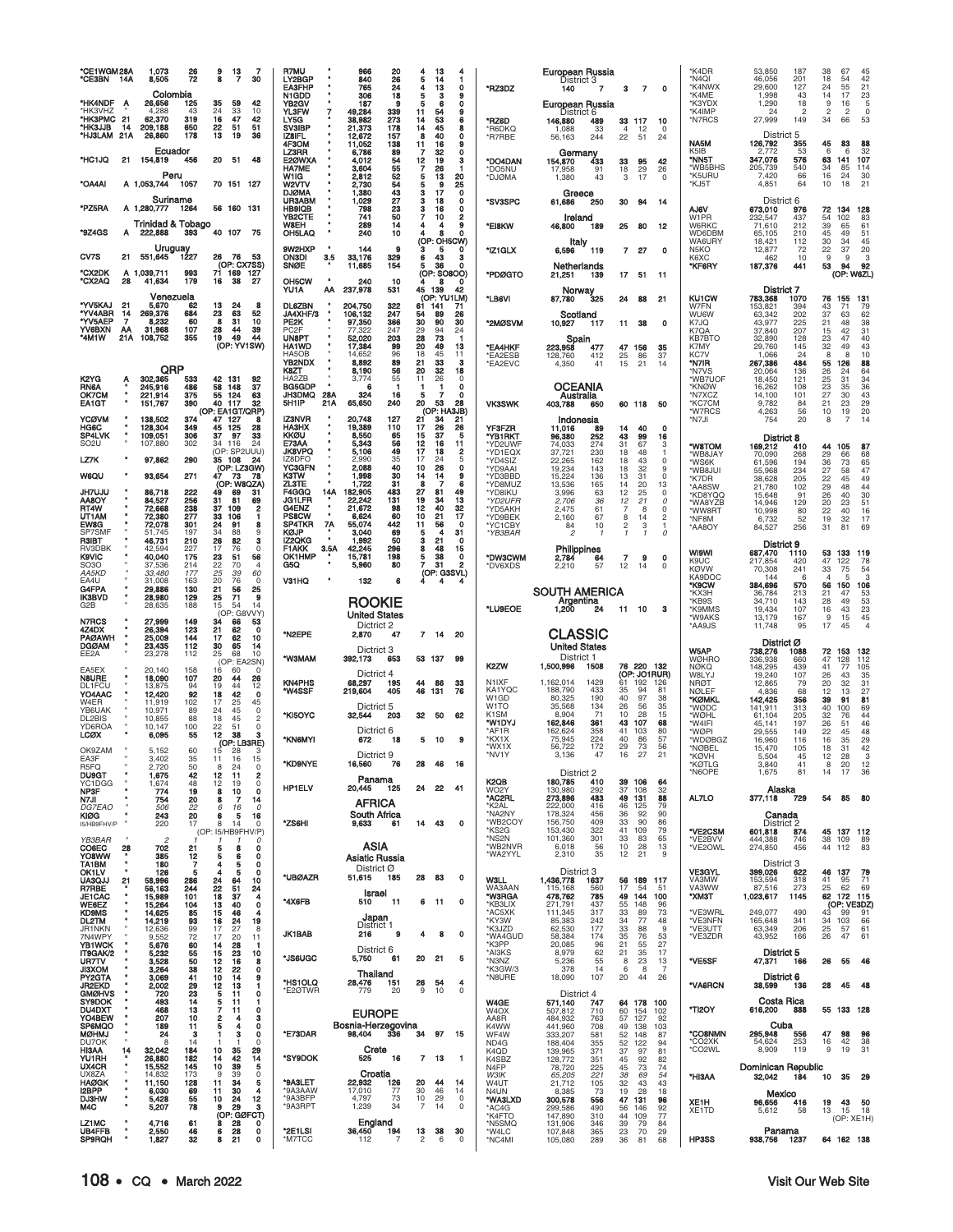| *NP3V                                                            | <b>Puerto Rico</b><br>35,640<br>144                                                                                    | - 41<br>53<br>26                                                                                                                     | OK2EQ<br>*OK1PMA                                | <b>Czech Republic</b><br>302,165<br>509<br>360,930<br>630                          | 59<br>158<br>54<br>67<br>49<br>149                                                                                                                | IC8FJX<br><b>IV3KKW</b><br>IK2AHB                                                    | 190,376<br>468<br>172,890<br>505<br>170,980<br>351                                                                         | 44 136<br>$\frac{32}{7}$<br>38<br>125<br>36<br>116<br>54                                                                                                                          | EA1DA<br>EC1RS                                                                       | Spain<br>279,078<br>507<br>214,200<br>606                                                                                              | 49<br>134<br>58<br>32<br>88<br>48                                                                                                                                           |
|------------------------------------------------------------------|------------------------------------------------------------------------------------------------------------------------|--------------------------------------------------------------------------------------------------------------------------------------|-------------------------------------------------|------------------------------------------------------------------------------------|---------------------------------------------------------------------------------------------------------------------------------------------------|--------------------------------------------------------------------------------------|----------------------------------------------------------------------------------------------------------------------------|-----------------------------------------------------------------------------------------------------------------------------------------------------------------------------------|--------------------------------------------------------------------------------------|----------------------------------------------------------------------------------------------------------------------------------------|-----------------------------------------------------------------------------------------------------------------------------------------------------------------------------|
| *KP2DX                                                           | U.S. Virgin Islands<br>506<br>309,160                                                                                  | 47 128<br>- 87<br>(OP: KP2BH)                                                                                                        | *OK1CLD<br>*OK7NV<br>*OK1DAR<br>*OK1LV          | 49,192<br>178<br>175<br>15,300<br>80<br>5,214<br>551<br>10                         | 31<br>41<br>32<br>37<br>7<br>$\mathbf{1}$<br>6<br>27<br>$\mathsf{O}\xspace$<br>7<br>8<br>$\overline{4}$                                           | I3FGX<br>IZ3KUY<br><b>IV3NVB</b>                                                     | 95,893<br>291<br>37,177<br>172<br>36,540<br>159                                                                            | 34<br>29<br>70<br>27<br>76<br>10<br>31<br>74<br>21                                                                                                                                | <b>*EA2BNU</b><br>*EE5O<br>*EC1DD                                                    | 227,715<br>454<br>193<br>57,710                                                                                                        | 46<br>48<br>141<br>36<br>91<br>18<br>(OP: EA5ITJ)                                                                                                                           |
| *EA8BQM                                                          | <b>AFRICA</b><br>Canary Islands<br>313,989<br>447                                                                      | 45 133 71                                                                                                                            | G3T<br>G9D                                      | England<br>372,048<br>607<br>1,702<br>32                                           | 54 155<br>67<br>(OP: G3VGZ)<br>-14<br>$\Omega$<br>(OP: G6NHU)                                                                                     | IK2IKW<br>IU4CSS<br><b>IKØPCJ</b><br><b>IK8GYS</b><br>*IK2BUF<br>*IK1JJM<br>*IK1RGK  | 29,859<br>115<br>23,600<br>161<br>6,042<br>41<br>1,200<br>21<br>491,130<br>670<br>473,600<br>679<br>346,610<br>620         | 33<br>68<br>10<br>60<br>19<br>-1<br>23<br>18<br>12<br>11<br>16<br>3<br>61<br>186<br>74<br>75<br>55<br>166<br>46<br>88<br>119                                                      | *EB3TR<br>*EA7FRX<br>*EA3Y<br>*EA4U<br>*EE2A                                         | 54,528<br>188<br>30,320<br>192<br>9,734<br>71<br>8,686<br>106<br>31,008<br>163<br>23,278<br>112                                        | 32<br>76<br>20<br>15<br>49<br>16<br>18<br>40<br>$\overline{4}$<br>6<br>37<br>$\mathbf 0$<br>20<br>76<br>0<br>25<br>68<br>10<br>(OP: EA2SN)                                  |
| RG9A<br>*RZ9AD                                                   | ASIA<br>Asiatic Russia<br>District 9<br>1,995,030<br>1780<br>95,285<br>412<br>District Ø                               | 87 262<br>56<br>21<br>63<br>-1                                                                                                       | *GØC<br>*G1P<br><b>G4ZOB</b><br>*G3Y<br>*M5W    | 49,595<br>220<br>43,896<br>375<br>39,280<br>235<br>33,072<br>195<br>29,670<br>210  | 19<br>42<br>30<br>(OP: GØCER)<br>10 <sup>°</sup><br>43<br>୍ରଦ<br>(OP: MØIEP)<br>13<br>49<br>18<br>11<br>40<br>27<br>(OP: G3YBY)<br>48<br>9<br>-12 | *IU4JJP<br>*IK3AES<br>*IW4EGX<br>*IW1PNJ<br>*IZ4YAB<br>*IU4HMY<br>*IW3IOD            | 279,908<br>496<br>157,488<br>347<br>132,704<br>292<br>131,334<br>553<br>119,756<br>318<br>114,009<br>279<br>96,730<br>259  | 46<br>142<br>66<br>44<br>106<br>43<br>34<br>57<br>85<br>19<br>69<br>30<br>124<br>34<br>24<br>42<br>96<br>45<br>41<br>97<br>32                                                     | SD <sub>1</sub> A<br>*7S2A<br>*7S5S                                                  | Sweden<br>50,050<br>165<br>231,530<br>832<br>212,741<br>410                                                                            | 76<br>40<br>-14<br>(OP: SM1TDE)<br>- 71<br>25<br>-34<br>(OP: SA2SAA)<br>45 140<br>44                                                                                        |
| RDØA<br>*UAØJGI<br>*RCØAJ                                        | 488,796<br>742<br>197<br>28,684<br>4.515<br>50                                                                         | 59<br>157<br>37<br>28<br>38<br>5<br>11<br>24<br>$\Omega$                                                                             | *G4KIV<br>*G8AFN                                | 158<br>24,455<br>99<br>18,334                                                      | (OP: MØHMJ)<br>13<br>27<br>27<br>21<br>49<br>19                                                                                                   | *IK2OVT<br>*IKØREP<br>*IK8ARF<br>*IW1CBG                                             | 86,344<br>206<br>82,618<br>412<br>82,164<br>240<br>51,992<br>196                                                           | 39<br>87<br>46<br>16<br>60<br>25<br>37<br>86<br>41<br>88<br>30<br>16                                                                                                              | *HB9OAU                                                                              | Switzerland<br>92,637<br>337                                                                                                           | (OP: SM5CSS)<br>28<br>95<br>-18                                                                                                                                             |
| *BG8PM                                                           | China<br>24,264<br>133                                                                                                 | 24<br>46<br>$\overline{\mathbf{2}}$                                                                                                  | *G1FHB<br>*G6MXL<br>*G2B                        | 2,790<br>71<br>700<br>19<br>28,635<br>188                                          | 5<br>26<br>$\Omega$<br>6<br>12<br>$\overline{2}$<br>15<br>54<br>14<br>(OP: G8VVY)                                                                 | *IW6PWC<br>*I1DXD<br>*IZ3NXA                                                         | 48,363<br>153<br>46,512<br>159<br>42,024<br>164                                                                            | 33<br>80<br>28<br>34<br>101<br>-1<br>29<br>28<br>45                                                                                                                               | UT5ECZ                                                                               | Ukraine<br>67,769<br>176                                                                                                               | 43 105<br>21                                                                                                                                                                |
| *P3AA                                                            | Cyprus<br>881,778<br>1099                                                                                              | 44 161<br>76<br>(OP: RN3QO)                                                                                                          | *M4C                                            | 5,207<br>78<br>Estonia                                                             | 29<br>9<br>$\mathbf{3}$<br>(OP: GØFCT)                                                                                                            | *IZ8FPK<br>*IZ8CLM<br>*IW1CQ<br>*I2BZN                                               | 37,835<br>162<br>36,905<br>109<br>30,709<br>142<br>23,229<br>154                                                           | 27<br>66<br>22<br>51<br>33<br>37<br>19<br>70<br>18<br>71<br>15<br>-1                                                                                                              | UR5FBM<br>UT2AU<br>*UR1HR<br>*UR5WCQ                                                 | 66,229<br>259<br>24,786<br>249<br>633<br>327,918<br>313,404<br>501                                                                     | 25<br>58<br>20<br>45<br>8<br>55<br>165<br>26<br>49<br>151<br>73                                                                                                             |
| JA1XRA<br>JH1CTV<br>JA1QOW<br>JF1UOW<br><b>JK1UVL</b><br>*JS1KKY | Japan<br>District 1<br>189,108<br>333<br>116,388<br>278<br>78,165<br>203<br>35<br>3,104<br>513<br>15<br>222,144<br>389 | 59 104<br>41<br>50<br>95<br>14<br>39<br>67<br>29<br>9<br>19<br>4<br>8<br>$\overline{4}$<br>67<br>28<br>113                           | ES4RD<br>*UA1AOS<br>*RX1AG                      | 166,950<br>765<br>European Russia<br>District 1<br>195,564<br>574<br>22,320<br>156 | 21<br>64<br>20<br>37 125<br>10<br>17<br>47<br>8                                                                                                   | *IWØRLC<br>*IZ8BFV<br>*IK2UEX<br>*IN3EYI<br>*IK2YSJ<br>*IW2JRV<br>*IK3OCD<br>*IZ3ALW | 22,500<br>106<br>19,096<br>106<br>10,080<br>115<br>6,795<br>83<br>5,335<br>64<br>5,074<br>66<br>2,889<br>62<br>2,135<br>32 | 28<br>54<br>18<br>27<br>$\overline{7}$<br>54<br>32<br>3<br>10<br>11<br>34<br>0<br>$\mathsf 0$<br>42<br>13<br>$\overline{7}$<br>9<br>27<br>23<br>$\mathsf 0$<br>4<br>11<br>19<br>5 | *UR7CB<br>*UT3SO<br>*US3EW<br>*US7KC<br>*UV3QF<br>*UY2ZA<br>*UR5EPM<br>*UT5PY        | 577<br>266,785<br>231,608<br>525<br>101,550<br>325<br>61,295<br>502<br>40,131<br>190<br>19,176<br>136<br>15,128<br>137<br>5,481<br>109 | 51<br>22<br>156<br>50<br>140<br>31<br>32<br>109<br>9<br>14<br>48<br>3<br>27<br>80<br>10<br>14<br>43<br>11<br>10<br>52<br>$\mathsf 0$<br>$\overline{4}$<br>25<br>$\mathbf 0$ |
| *JJ1KZZ<br>*JA1ATM<br>*JA1IE<br>*JG1SWV                          | 53,928<br>158<br>27,824<br>114<br>20,657<br>100<br>7,923<br>51                                                         | 22<br>41<br>63<br>32<br>54<br>8<br>34<br>45<br>12<br>20<br>28<br>9                                                                   | R <sub>2</sub> ATC<br>R3LC<br>*RU5X             | District 3<br>172,368<br>462<br>48,925<br>200<br>486<br>197,472                    | 42 147<br>$\mathbf 0$<br>23<br>27<br>53<br>48<br>144<br>12                                                                                        | *IK3ZBM<br>*I2XYI<br>*IW8RFH                                                         | 1,890<br>30<br>1,612<br>31<br>1,053<br>25                                                                                  | 10<br>19<br>-1<br>19<br>11<br>-1<br>8<br>19<br>0                                                                                                                                  | *UTØMF<br>*UX8ZA<br>*UR3ABM                                                          | 108<br>6<br>14,832<br>173<br>1,029<br>27                                                                                               | 3<br>6<br>$\mathbf 0$<br>9<br>39<br>0<br>3<br>18                                                                                                                            |
| *JA1GZK<br>*JA1OHP<br>*JF1WCK                                    | 7,350<br>56<br>6,063<br>52<br>5,300<br>43<br>50                                                                        | 18<br>18<br>13<br>22<br>22<br>3<br>23<br>29<br>1<br>19<br>22                                                                         | *R5ACQ<br>*RV3ZN<br>*RN5AA<br>*RX3VF            | 402<br>140,768<br>123,250<br>349<br>122,472<br>369<br>327<br>89,958                | 36<br>118<br>12<br>9<br>41<br>120<br>121<br>35<br>12<br>$\overline{c}$<br>30<br>109                                                               | *I5/HB9FHV/P                                                                         | 17<br>220<br>Latvia                                                                                                        | 8<br>$\Omega$<br>14<br>(OP: I5/HB9FHV/P)                                                                                                                                          | *4U1A                                                                                | <b>Vienna Intl Ctr</b><br>638,260<br>874                                                                                               | 72 188<br>69<br>(OP: HB9RB)                                                                                                                                                 |
| *JHØDUG/1<br>MKLrAL*<br>*JQ1PCT<br>*7N4WPY                       | 4,416<br>1,224<br>18<br>40<br>3<br>21,225<br>101                                                                       | 5<br>8<br>12<br>$\overline{4}$<br>$\overline{c}$<br>$\overline{c}$<br>25<br>21<br>29                                                 | *R3AI<br>*RA3V                                  | 45,156<br>158<br>39,911<br>226<br>District 4                                       | 34<br>91<br>17<br>23<br>84<br>$\circ$                                                                                                             | YL2CI<br>*YL2NK<br>*YL3GAZ<br>*YL2QG                                                 | 166,796<br>811<br>151,905<br>386<br>101,736<br>490<br>29,998<br>294                                                        | 24<br>73<br>-1<br>48<br>129<br>18<br>18<br>87<br>3<br>8<br>44<br>$\mathbf{1}$                                                                                                     |                                                                                      | OCEANIA<br>Australia                                                                                                                   |                                                                                                                                                                             |
| JR2ALA<br><b>JE2BOM</b><br>*JO2XYK                               | District 2<br>2,754<br>34<br>29,545<br>120<br>36<br>4,116                                                              | 12<br>19<br>з<br>37<br>7<br>51<br>$\circ$<br>18<br>24                                                                                | *RA4FUN<br>*R4WZ<br>*UA4SBZ                     | 300,144<br>620<br>41,265<br>190<br>14,874<br>103<br>District 6                     | 54<br>144<br>24<br>27<br>75<br>3<br>18<br>56<br>$\mathbf 0$                                                                                       | LY2PAD<br>*LY5T                                                                      | Lithuania<br>192,672<br>423<br>419,720<br>716                                                                              | 47 130<br>39<br>58<br>174<br>48                                                                                                                                                   | *VK2GR<br>*VK3TX<br><b>KH6CJJ</b>                                                    | 26,928<br>114<br>11,760<br>90<br>Hawali<br>330,480<br>478                                                                              | 38<br>26<br>35<br>17<br>33<br>10<br>63<br>84<br>93                                                                                                                          |
| <b>JR3RIU</b><br>JR3BOT<br>JP3UBR<br>*JN3TSY<br>*JE3TAT          | District 3<br>88,830<br>242<br>44,974<br>147<br>9.504<br>60<br>35,310<br>124<br>107<br>23,808                          | 46<br>73<br>22<br>22<br>34<br>57<br>31<br>37<br>$\overline{4}$<br>$\overline{\phantom{a}}$<br>34<br>66<br>35<br>54<br>$\overline{7}$ | *RU6YK<br>*R7MT<br>*UA6HLN<br><b>R9FE</b>       | 126<br>21,730<br>12,144<br>122<br>97<br>9,752<br>District 9<br>27,224<br>171       | 20<br>54<br>8<br>10<br>37<br>1<br>14<br>39<br>$\Omega$<br>67<br>16<br>$\Omega$                                                                    | *PG1R<br>*PAØAWH<br>*Z32U<br>*Z33F                                                   | Netherlands<br>73,984<br>262<br>144<br>25,009<br>North Macedonia<br>56,870<br>220<br>25,016<br>239                         | 26<br>82<br>28<br>62<br>17<br>10<br>28<br>83<br>10<br>$\overline{7}$<br>46<br>0                                                                                                   | YB2MM<br>YB1RQX<br>*YCØBAS<br>*YB1JQC<br>*YC2CPQ<br>*YC8MJG                          | Indonesia<br>254,553<br>528<br>48,280<br>262<br>253<br>78,336<br>64,159<br>278<br>41,795<br>248<br>245<br>41,646                       | 49<br>118<br>16<br>$^{20}_{42}$<br>48<br>$\frac{3}{7}$<br>79<br>26<br>55<br>$\frac{2}{3}$<br>42<br>20<br>18<br>43<br>5                                                      |
| *JR3GPP<br>*JH4UTP                                               | 19,096<br>86<br>District 4<br>277,536<br>485                                                                           | 29<br>40<br>8<br>64 132<br>40                                                                                                        | *R9FBT<br>OH5VT                                 | 125,560<br>368<br>Finland<br>113,364<br>278                                        | 34 134<br>4<br>43 124<br>21                                                                                                                       | *Z35Z<br>*Z33YL                                                                      | 14,880<br>108<br>9,240<br>127                                                                                              | 15<br>31<br>14<br>$\mathbf 0$<br>9<br>35                                                                                                                                          | *YB9ELS<br>*YC1PZ<br>*YBØNSI<br>*YB8RW                                               | 41,452<br>220<br>37,604<br>209<br>171<br>28,578<br>23,664<br>214                                                                       | 56<br>29<br>1<br>20<br>45<br>3<br>3<br>17<br>46<br>21<br>30<br>$\mathbf 0$                                                                                                  |
| <b>'JH4FUF</b><br>JA6BZI<br>JR6IKD<br><b>JR6IQI</b><br>*JA6BCV   | 10,550<br>78<br>District 6<br>430,700<br>523<br>5,967<br>65<br>22<br>954<br>15,309<br>89                               | 16<br>31<br>3<br>164<br>50<br>81<br>13<br>26<br>0<br>8<br>10<br>0<br>$\begin{array}{c}\n19 \\ 5\n\end{array}$<br>39<br>5             | OG4X<br>*OH1SIC<br>*OH2LU<br>*OH4KA             | 107,819<br>359<br>245,244<br>557<br>32,656<br>143<br>560<br>18                     | 34<br>98<br>5<br>(OP: OH1MA)<br>41 151<br>22<br>(OP: SM5SIC)<br>23<br>64<br>17<br>$\overline{4}$<br>12<br>0                                       | MI5K<br>*GI1GKI<br>*MIØH                                                             | Northern Ireland<br>134,805<br>673<br>115,634<br>268<br>100,775<br>346                                                     | 53<br>28<br>14<br>(OP: MIØSLE)<br>38<br>77<br>64<br>24 103<br>18<br>(OP: MIØKOA)                                                                                                  | *YB3BGM<br>*YC1IUQ<br>*YB1DUU<br>*YC2XCD<br>*YB3HQM<br>*YD8RAG<br>*YB6UAF<br>*YC2AUP | 132<br>23,400<br>15,300<br>112<br>13,640<br>99<br>6,956<br>85<br>5,760<br>65<br>5,017<br>83<br>1,890<br>51<br>26                       | 23<br>50<br>$\overline{\mathbf{c}}$<br>16<br>38<br>6<br>19<br>43<br>$\mathbf 0$<br>22<br>14<br>27<br>16<br>$\overline{c}$<br>12<br>16<br>1<br>8<br>9<br>1<br>$\mathbf 0$    |
| *JH6SCA<br><b>JG7AMD</b><br>JA7VEI                               | 8<br>260<br>District 7<br>474,874<br>616<br>36.725<br>112                                                              | 5<br>3<br>73<br>158<br>52<br>34<br>55<br>24                                                                                          | F5LBL<br>*F4IRV                                 | France<br>7,614<br>94<br>67,635<br>226                                             | 10<br>37<br>$\Omega$<br>29<br>81<br>25                                                                                                            | *LA5LJA<br>*LA8OKA                                                                   | Norway<br>538,020<br>796<br>4,230<br>45                                                                                    | 64 184<br>57<br>12<br>31<br>$\overline{c}$                                                                                                                                        | *YD2NIR<br>*YB6UAK<br>*YB2CTE                                                        | 121<br>28<br>95<br>89<br>10,971<br>50<br>741                                                                                           | 5<br>6<br>$\overline{c}$<br>3<br>$\mathbf 0$<br>24<br>45<br>0<br>$\overline{7}$<br>$\overline{a}$<br>10                                                                     |
| *JA7MWC                                                          | 38,016<br>136<br>District 8                                                                                            | 43<br>57<br>8                                                                                                                        | DQ1P<br><b>DK1FW</b><br>DL1DTL                  | Germany<br>9.022 643<br>489,022<br>221,520<br>493<br>133,749<br>321                | 69<br>174<br>80<br>45<br>118<br>45<br>45<br>43<br>105                                                                                             | SO <sub>4</sub> R<br>SP1NY<br>SP5DL                                                  | Poland<br>654.168<br>1049<br>123,076<br>428<br>25,944<br>127                                                               | 57 150<br>74<br>23<br>57<br>36<br>23<br>56<br>13                                                                                                                                  | ZL2AYZ                                                                               | New Zealand<br>71,906<br>180                                                                                                           | 75<br>35<br>47                                                                                                                                                              |
| *JM8FEI<br>'JE8KKX                                               | 50,740<br>193<br>875<br>13<br>District 9                                                                               | 41<br>62<br>15<br>10<br>13<br>2                                                                                                      | DL4ABR<br>DL2SWW<br>DJ5TT<br>*DJ1OJ             | 86,112<br>271<br>49,368<br>400<br>32,424<br>203<br>407,563<br>657                  | 35<br>78<br>31<br>10<br>12<br>46<br>19<br>$\overline{7}$<br>58<br>170<br>59<br>64                                                                 | *SP9CXN<br>*SP9Z<br>*SP1DOZ<br>*SP2TQQ                                               | 182,546<br>492<br>115,908<br>339<br>89.628<br>332<br>70,751<br>239                                                         | 127<br>36<br>19<br>98<br>25<br>33<br>28<br>79<br>25<br>30<br>91<br>18                                                                                                             | <b>DU1IVT</b><br>*DU1OC<br>*4F1OZ                                                    | Philippines<br>99,831<br>363<br>17,697<br>144<br>5,400<br>44                                                                           | 38<br>57<br>12<br>15<br>0<br>36<br>13<br>30<br>$\overline{c}$                                                                                                               |
| <i>JA9RRH</i><br><b>JA9EJG</b>                                   | 32,336<br>125<br>21<br>1,378<br>District Ø                                                                             | 27<br>40<br>27<br>12<br>13<br>-1                                                                                                     | *DK1KC<br>*DL8ULF<br>*DL6SFR<br>*DG2BWG         | 387,810<br>658<br>301,840<br>694<br>181,113<br>377<br>123,930<br>346               | 53<br>158<br>67<br>43<br>142<br>35<br>127<br>42<br>50<br>37<br>113<br>20                                                                          | *SP9GMI<br>*SP1DMD<br>*SP8CGU<br>*SP6DMI                                             | 48,824<br>183<br>41,292<br>157<br>37,655<br>185<br>35,275<br>199                                                           | 29<br>92<br>15<br>75<br>32<br>17<br>14<br>44<br>27<br>13<br>47<br>25                                                                                                              |                                                                                      | <b>SOUTH AMERICA</b><br>Argentina                                                                                                      |                                                                                                                                                                             |
| <b>JHØMUC</b>                                                    | 16,492<br>81<br>Kazakhstan                                                                                             | 46<br>27<br>3<br>56 164                                                                                                              | *DK9BM<br>*DK2WH<br>*DK2WU<br>*DB1KK            | 95,795<br>284<br>89,585<br>295<br>63,075<br>191<br>46,492<br>194                   | 36<br>102<br>23<br>30<br>27<br>58<br>36<br>89<br>20<br>30<br>70<br>18                                                                             | *SP3OL<br>*SP4NKJ<br>*SQ8F<br>*SP9KJU                                                | 26,158<br>270<br>20,672<br>121<br>15,900<br>95                                                                             | 46<br>3<br>- 9<br>22<br>41<br>13<br>21<br>45<br>9<br>$\circ$<br>19<br>3                                                                                                           | LU5VV<br>LU1BJW<br>LU6VEK<br><b>L20X</b>                                             | 768,471<br>850<br>293,738<br>472<br>63,204<br>186<br>5,610<br>86                                                                       | 59<br>137 123<br>49<br>108<br>70<br>39<br>78<br>21<br>19<br>46<br>-1                                                                                                        |
| *UP7L                                                            | 738,514 1137<br>Lebanon                                                                                                | -18<br>(OP: UN6LN)                                                                                                                   | *DL5KUD<br>*DM2DLG<br>*DL8ZAJ<br>*DLØRD         | 25,600<br>205<br>24,684<br>132<br>19,800<br>107<br>19,698<br>109                   | 12<br>49<br>3<br>24<br>65<br>13<br>47<br>17<br>24<br>15<br>26<br>26                                                                               | *SQ4HKU<br>*SP3AMO                                                                   | 1,144<br>38<br>980<br>17<br>24<br>$\overline{4}$                                                                           | (OP: SP9MDY)<br>6<br>6<br>8<br>$\overline{c}$<br>$\overline{4}$<br>$\mathbf 0$                                                                                                    | *LT7F<br>*LW6EQG                                                                     | 44,156<br>190<br>1,276<br>26                                                                                                           | 17<br>41<br>25<br>(OP: LU6FOV)<br>13<br>11<br>-5                                                                                                                            |
| *OD5ZF<br>E25KAE<br>HS18IARU                                     | 45,764<br>236<br>Thailand<br>170,185<br>638<br>23,498<br>156                                                           | 12 48<br>8<br>68<br>23<br>10<br>15<br>42<br>5<br>(OP: E21EIC)                                                                        | *DL5IF<br>*DK1LRS<br>*DL3AS<br>*DL9TU<br>*DL2AK | 16,200<br>96<br>5,452<br>53<br>4,959<br>46<br>3,672<br>51<br>3,094<br>41           | (OP: DLSCQ)<br>$22^{\circ}$<br>52<br>$\overline{7}$<br>31<br>16<br>$\mathbf 0$<br>19<br>27<br>11<br>8<br>27<br>-1<br>10<br>24<br>0                | *SO <sub>2U</sub><br>*SP7SMF<br>CT7AIX                                               | 107,880<br>302<br>51,745<br>197<br>Portugal<br>48,015<br>206                                                               | 34 116<br>24<br>(OP: SP2UUU)<br>88<br>34<br>9<br>14<br>49<br>34                                                                                                                   | PY4EK<br>*PY2CX<br>*PY2KO<br>*ZV2F                                                   | <b>Brazil</b><br>238,680<br>661<br>263,736<br>716<br>19,530<br>113<br>5,856<br>50                                                      | $\frac{23}{23}$<br>63<br>49<br>52<br>57<br>17<br>23<br>22<br>21<br>28<br>12<br>(OP: PY2SFA)                                                                                 |
| *OE5FDM                                                          | <b>EUROPE</b><br>Austria<br>11,388<br>105                                                                              | 10<br>- 37<br>5                                                                                                                      | *DKØBM<br>*DM3AW<br>*DD9HK<br>*DH8BQA           | 2,844<br>52<br>2,312<br>29<br>1,530<br>26<br>108<br>5                              | 10<br>26<br>$\Omega$<br>(OP: DK7CH)<br>9<br>19<br>6<br>14<br>20<br>0<br>$\overline{4}$<br>$\overline{4}$<br>-1                                    | *CT1FOQ<br>*YO7LYM<br>*YO5AXF                                                        | 48,880<br>235<br>Romania<br>43,014<br>214<br>33,288<br>210                                                                 | 13<br>51<br>30<br>21<br>76<br>10<br>17<br>47<br>12                                                                                                                                | *PY2OSD<br>*3G3O                                                                     | 4,368<br>33<br>Chile<br>93,852<br>230                                                                                                  | 18 17<br>-17<br>43 56 59                                                                                                                                                    |
| EV1R<br><b>EW8OO</b>                                             | <b>Belarus</b><br>548,262<br>895<br>14,895<br>169                                                                      | 59 219<br>19<br>39<br>$\mathbf{o}$<br>6                                                                                              | *DJ3HW<br>*SV3SKM                               | 5,428<br>55<br>Greece<br>32,144<br>165                                             | 10<br>24<br>12<br>19<br>35<br>28                                                                                                                  | GM7R                                                                                 | Scotland<br>178,233<br>547                                                                                                 | 22 52<br>- 47<br>(OP: GMØNAI)                                                                                                                                                     | *XQ3SK                                                                               | 304<br>10                                                                                                                              | (OP: XQ3OP)<br>6<br>5                                                                                                                                                       |
| EU4E<br>EU1DX                                                    | Belgium<br>752,332<br>861<br>464,968<br>628                                                                            | 77 207<br>104<br>78<br>190<br>54                                                                                                     | *SV7CUD<br>*SV2CLJ                              | 47<br>6,435<br>120<br>$\overline{7}$<br>Guernsey                                   | 25<br>18<br>12<br>5<br>$\overline{7}$<br>$\Omega$                                                                                                 | *MMØGOR<br><b>"GMØHVS</b>                                                            | 22,712<br>160<br>7,905<br>83                                                                                               | 11<br>46<br>11<br>36<br>$\overline{c}$<br>13                                                                                                                                      | *HK4NDF<br>*HK3VHZ                                                                   | Colombia<br>26,656<br>125<br>4,288<br>43                                                                                               | 35<br>59<br>42<br>24<br>33<br>10                                                                                                                                            |
| EW8Z<br>EW8OM<br>*EW1NM<br>*EW1P                                 | 240,397<br>674<br>115,596<br>377<br>77,556<br>283<br>62,370<br>177                                                     | 34<br>26<br>119<br>36<br>111<br>9<br>30<br>93<br>15<br>41<br>92<br>21                                                                | *GUØSUP                                         | 44,954<br>195<br>Hungary                                                           | 18<br>32<br>41                                                                                                                                    | <b>YU1KT</b>                                                                         | Serbia<br>107,578<br>383                                                                                                   | 31 101 17                                                                                                                                                                         | *OA4AI                                                                               | Peru<br>1,053,744<br>1057                                                                                                              | 70 151 127                                                                                                                                                                  |
| *E78AX                                                           | Bosnia-Herzegovina<br>363<br>55,360                                                                                    | 13<br>42<br>25                                                                                                                       | *HAØGK<br>*EI3CTB                               | 128<br>11,150<br>Ireland<br>104<br>23,460                                          | 11<br>-34<br>5<br>21 51<br>30                                                                                                                     | <b>IT9SSI</b><br>*IT9FRX<br>*IT9ACJ                                                  | Sicily<br>59,724<br>227<br>297,942<br>640<br>36,400<br>191                                                                 | 23<br>52<br>33<br>49 132<br>73<br>28<br>80<br>$\overline{4}$                                                                                                                      | *9Z4GS                                                                               | <b>Trinidad &amp; Tobago</b><br>222,888<br>393                                                                                         | 40 107 75                                                                                                                                                                   |
| *LZ3QE<br>*LZ2HT                                                 | Bulgaria<br>471,435<br>828<br>90,900<br>308                                                                            | 55 152<br>58<br>36<br>96<br>18                                                                                                       | <b>IV3SKB</b><br>IV3AVQ                         | Italy<br>878,080<br>1100<br>601,880<br>818                                         | 68 142 110<br>65<br>183<br>80                                                                                                                     | *IT9CKA<br>*OM8JP                                                                    | 27,819<br>142<br><b>Slovak Republic</b><br>54,035<br>237                                                                   | 25<br>69<br>5<br>20<br>56<br>25                                                                                                                                                   | *CX2DK<br>*CX2AQ                                                                     | Uruguay<br>993<br>1,039,711<br>41,634<br>179                                                                                           | 71 169 127<br>16<br>38<br>27                                                                                                                                                |
| <b>*9A8A</b>                                                     | Croatia<br>32<br>1.606                                                                                                 | 7 15<br>$\mathbf 0$                                                                                                                  | IC8SQS<br>IK1BPL<br>IK4GNI                      | 291,280<br>731<br>249,755<br>476<br>248,871<br>736                                 | 51<br>169<br>$\circ$<br>44 127<br>68<br>29<br>72<br>46                                                                                            | S54MC                                                                                | Slovenia<br>213,598<br>747                                                                                                 | 23<br>65<br>45                                                                                                                                                                    | *YV5AEP<br>*YV5KAJ                                                                   | Venezuela<br>8,232<br>60<br>5,670<br>62                                                                                                | 8<br>31<br>10<br>13<br>24<br>8                                                                                                                                              |